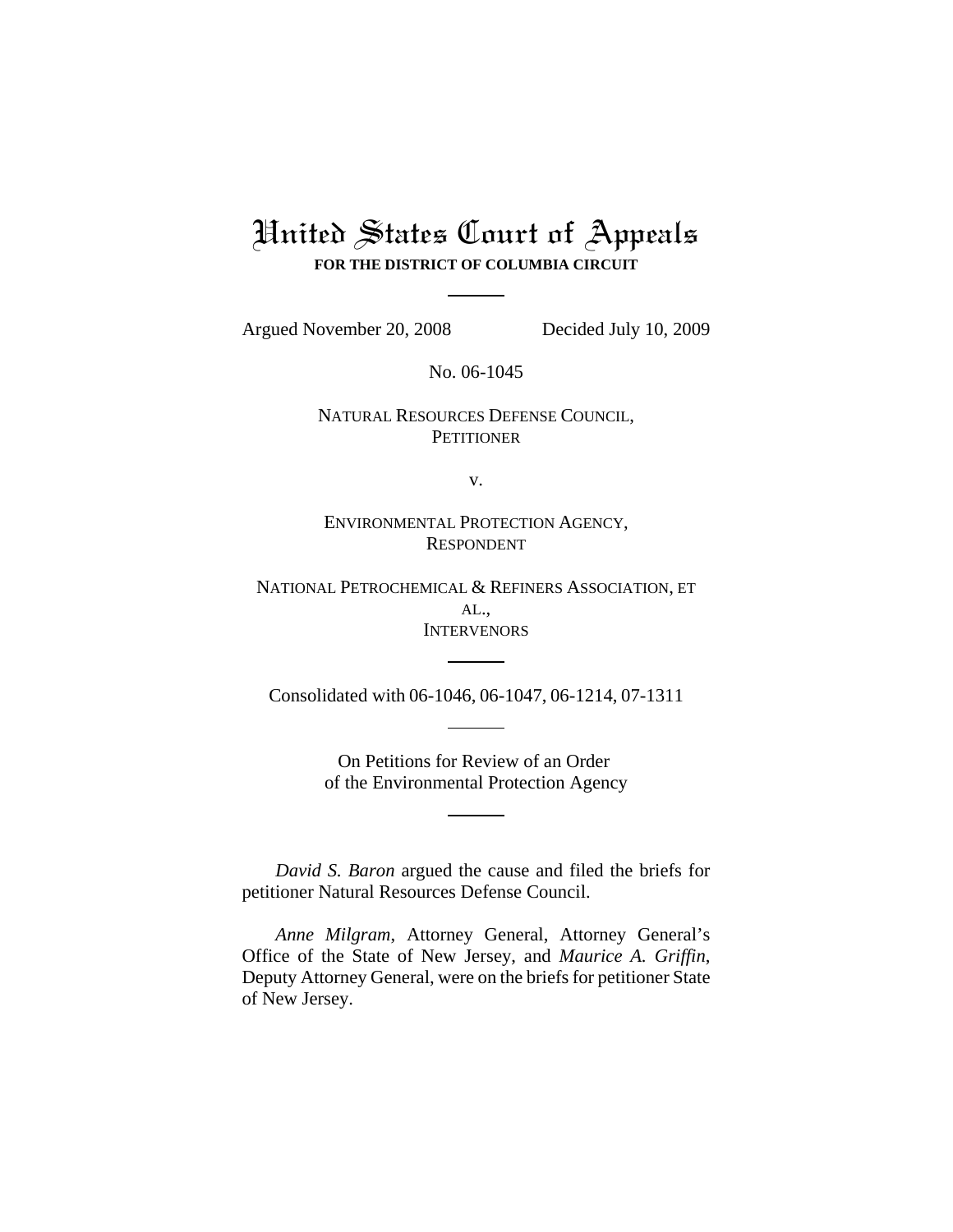*Kevin P. Auerbacher*, Assistant Attorney General, entered an appearance.

*Frank S. Craig III*, *John B. King*, *Steven J. Levine*, and *Patrick O'Hara* were on the briefs for petitioners The Chamber of Greater Baton Rouge, et al. *Geraldine E. Edens* entered an appearance.

*Andrew Cuomo*, Attorney General, Attorney General's Office of the State of New York, *Morgan A. Costello* and *Michael J. Myers*, Assistant Attorneys General, *Richard Blumenthal*, Attorney General, Attorney General's Office of the State of Connecticut, and *Kimberly P. Massicotte*, Assistant Attorney General, were on the briefs for intervenors the States of New York and Connecticut in support of petitioner.

*Charles H. Knauss* and *Sandra P. Franco* were on the briefs for intervenor National Petrochemical & Refiners Association in support of petitioner Natural Resources Defense Council.

*Brian H. Lynk*, Attorney, U.S. Department of Justice, argued the cause for respondents. With him on the brief were *John C. Cruden*, Deputy Assistant Attorney General, and *Diane E. McConkey*, Counsel, U.S. Environmental Protection Agency.

*Norman W. Fichthorn* and *Lucinda M. Langworthy* were on the brief for intervenor Utility Air Regulatory Group in support of respondents. *Allison D. Wood* entered an appearance.

*Charles H. Knauss* was on the brief for intervenors National Petrochemical & Refiners Association and American Petroleum Institute in support of respondents. *Martha E. Cox* and *Stacy R. Linden* entered appearances.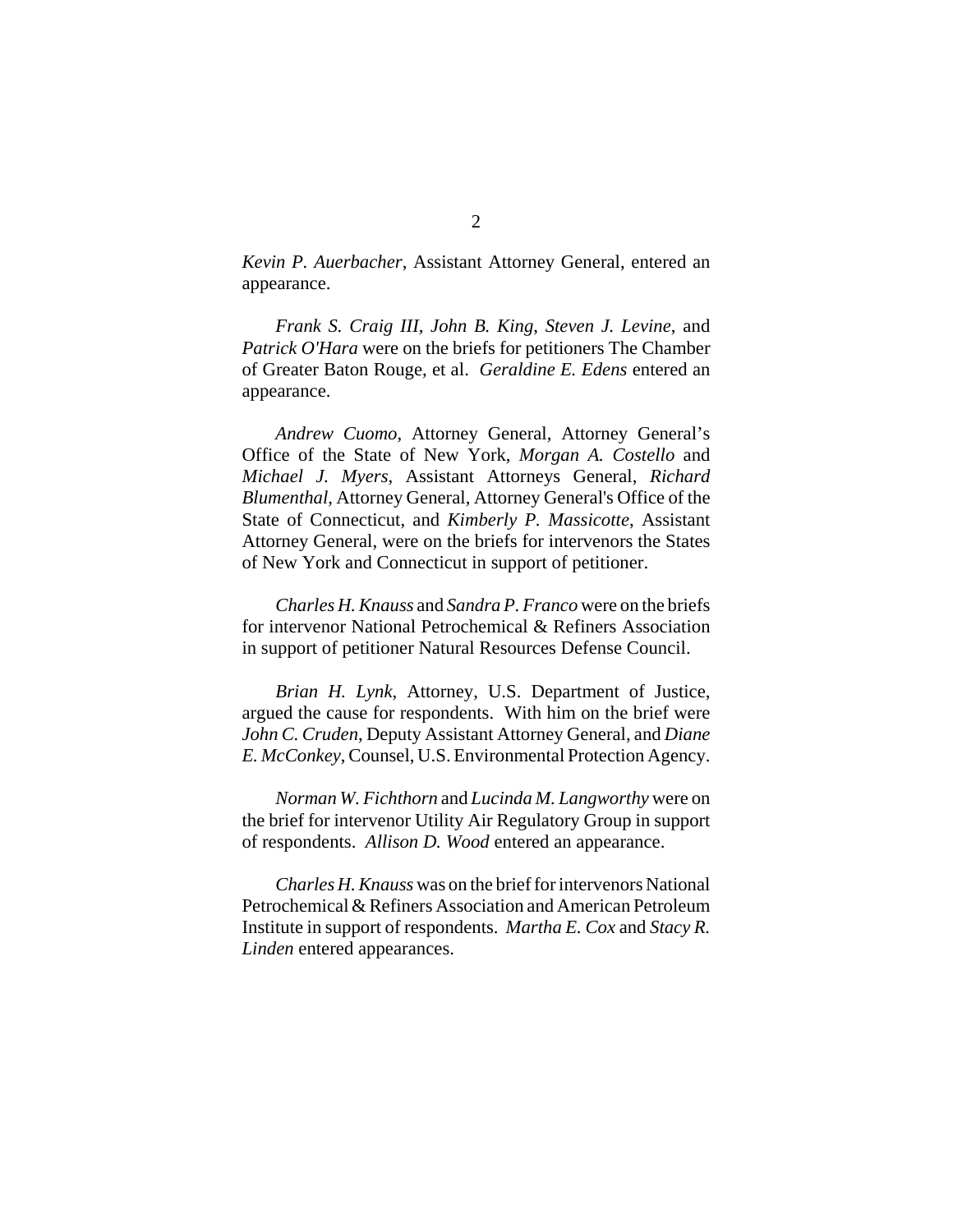Before: GINSBURG, HENDERSON and ROGERS, *Circuit Judges*.

Opinion for the Court filed PER CURIAM.

Opinion concurring in part and dissenting in part filed by *Circuit Judge* ROGERS.

PER CURIAM: In 1997, the EPA revised the National Ambient Air Quality Standard (NAAQS) for ozone from a 1-hour standard to an 8-hour standard. These consolidated petitions for review challenge aspects of the Final Rule To Implement the 8-Hour Ozone National Ambient Air Quality Standard — Phase 2, 70 Fed. Reg. 71,612 (2005) (Phase 2 Rule), and Phase 2 of the Final Rule To Implement the 8-Hour Ozone National Ambient Air Quality Standard — Notice of Reconsideration, 72 Fed. Reg. 31,727 (2007) (Reconsideration Notice). We hold the Phase 2 Rule is inconsistent with the Clean Air Act (CAA or Act) in allowing participation in a regional cap-and-trade program to satisfy an area-specific statutory mandate. We further hold the EPA arbitrarily eliminated one safeguard and violated the anti-backsliding provision of the Act insofar as it eliminated another from its regulations governing review of new sources of pollution. We therefore grant the petitions with respect to those aspects of the Phase 2 Rule. In view of our decision in *North Carolina v. EPA*, 531 F.3d 896 (2008), in which we granted a petition for review of the Clean Air Interstate Rule (CAIR), we defer consideration of the Phase 2 Rule and Reconsideration Notice insofar as they relate to the CAIR program. We deny the petitions in all other respects.

# **I. Background**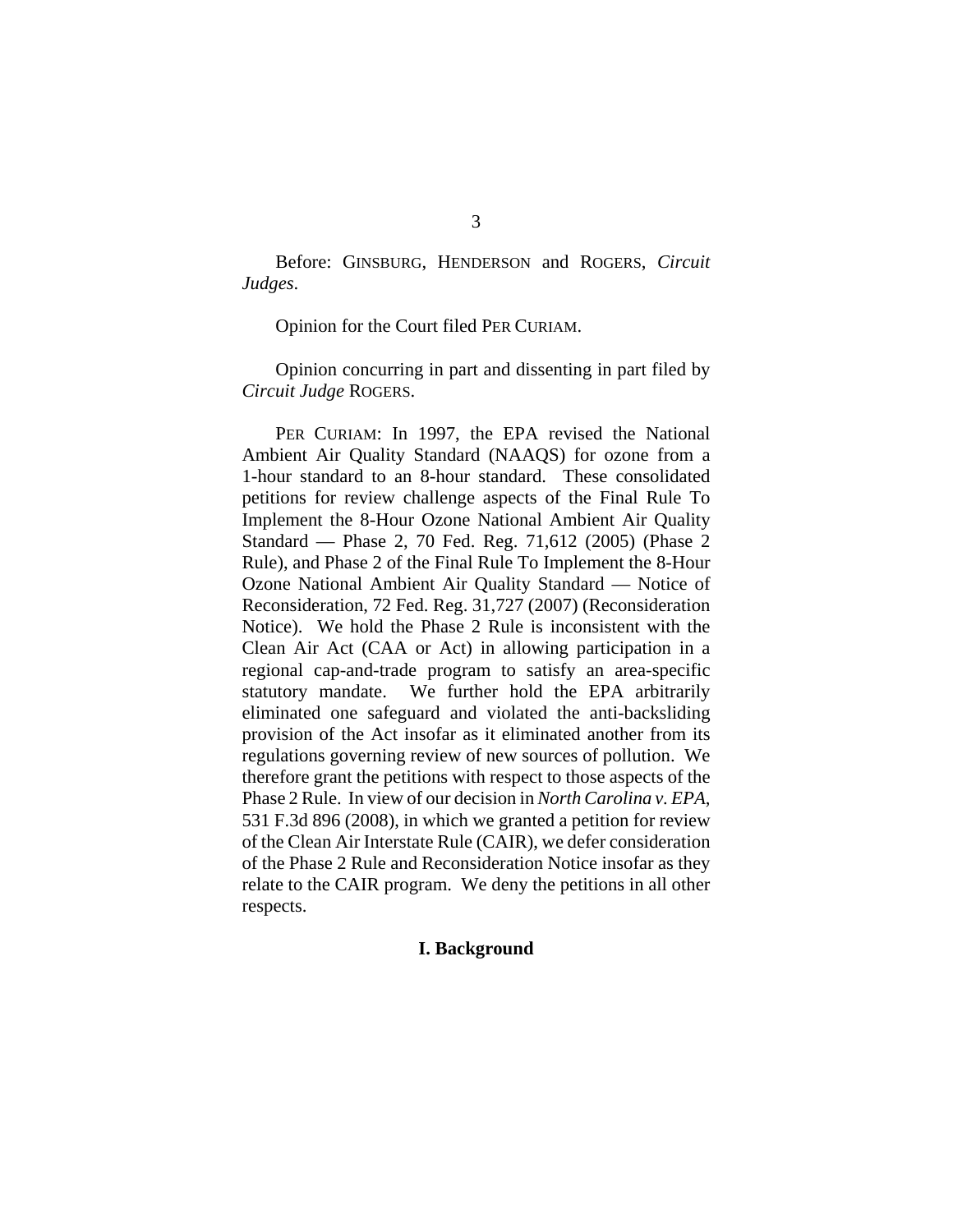The Act requires the EPA to designate areas as attainment, nonattainment, or unclassifiable for each NAAQS. CAA § 107(d)(1)(B), 42 U.S.C. § 7407(d)(1)(B). States have primary responsibility for implementing those standards, and must submit a state implementation plan (SIP) that specifies how the state will achieve and maintain compliance with the NAAQS. *Id.* § 7407(a). Part D of the Act provides the SIP for a nonattainment area must include certain control measures. *Id.* § 7501 et seq. Subpart 1 applies to all nonattainment areas, *id.* §§ 7501-7509a, whereas Subpart 2 specifies additional requirements for ozone nonattainment areas, *id.* §§ 7511-7511f. Section 181 of the Act classifies ozone nonattainment areas from "marginal" to "extreme" based upon the degree to which the ozone level in the area exceeds the NAAQS. *Id.* § 7511. An area that exceeds the NAAQS by a greater margin is given more time to meet the standard but is subjected to progressively more stringent emissions controls for ozone precursors, namely, volatile organic compounds (VOCs) and oxides of nitrogen (NO<sub>x</sub>). *See* CAA § 182, 42 U.S.C. § 7511a.

In 1997, the EPA determined the NAAQS for ozone, expressed as the amount of ozone in the ambient air averaged over one hour, was inadequate to protect public health. The EPA therefore promulgated a new NAAQS of .08 ppm of ozone averaged over eight hours. Under the 8-hour standard, some ozone nonattainment areas are subject only to the more flexible requirements of Subpart 1, while areas with higher levels of ozone are subject to the additional requirements of Subpart 2. *See S. Coast Air Quality Mgmt. Dist. v. EPA*, 472 F.3d 882, 893-95 (D.C. Cir. 2006).

The EPA implemented the 8-hour NAAQS in two phases; the Phase 2 Rule and Reconsideration Notice here under review implement the requirements of Subpart 1 and Subpart 2 for areas not attaining the 8-hour NAAQS. The consolidated petitions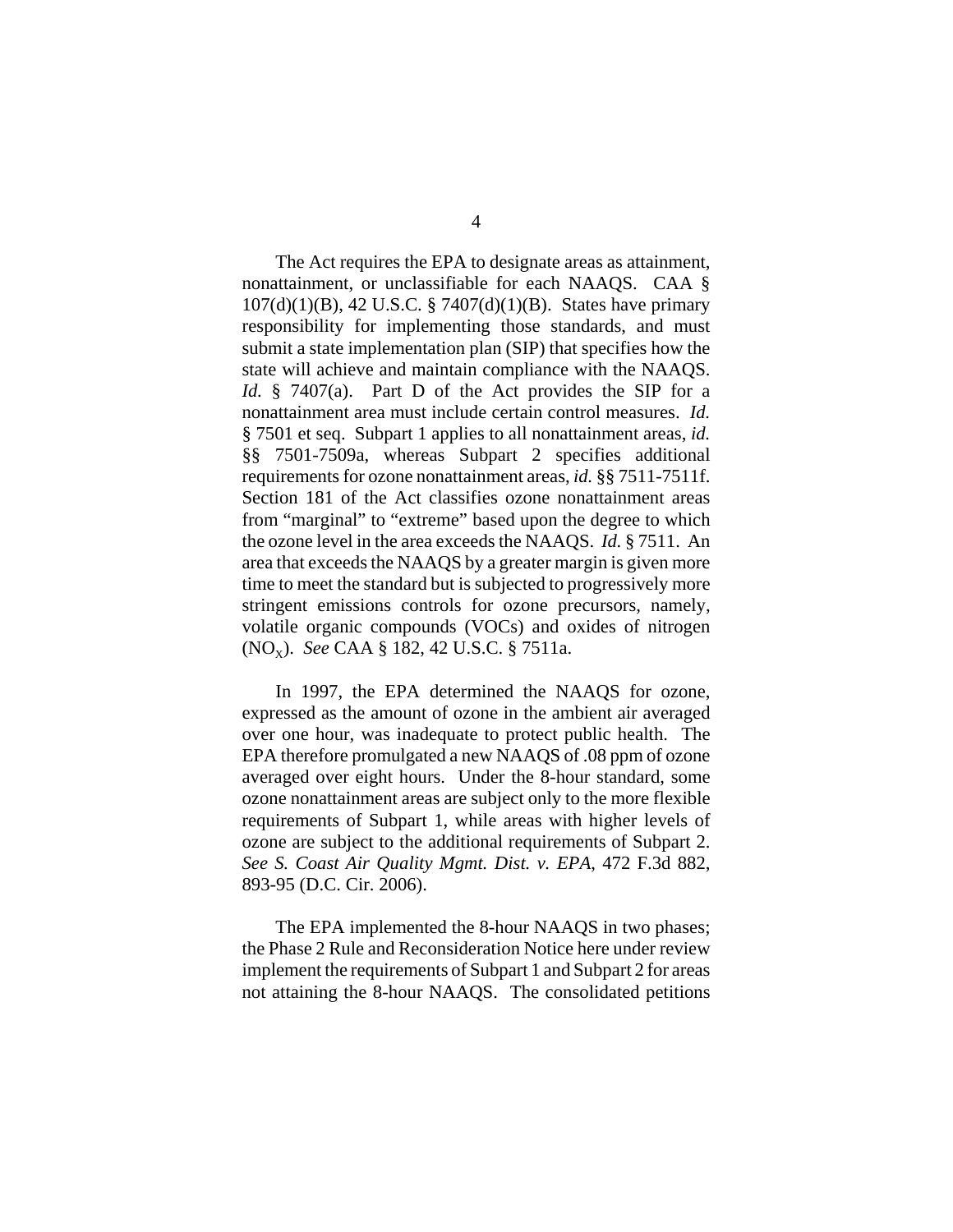challenge those rules as follows. The Natural Resources Defense Council, the States of New Jersey, Connecticut, and New York, and the National Petrochemical and Refiners Association challenge provisions implementing the statutory requirement that each nonattainment area provide for such emissions reductions as may be obtained by the adoption of reasonably available control technology (RACT). The NRDC and New Jersey challenge provisions governing review of new sources of pollution. The NRDC also challenges two provisions implementing the statutory requirements that a SIP for a nonattainment area provide for specific percentage reductions in emissions and for contingency measures. Finally, the Chamber of Greater Baton Rouge and affiliated petitioners<sup>1</sup> challenge the imposition of reformulated gasoline requirements in the Baton Rouge area.

We review the EPA's interpretation of the Act pursuant to *Chevron U.S.A. Inc. v. Natural Res. Def. Council, Inc.*, 467 U.S. 837 (1984): We ask first whether the Congress has "directly spoken to the precise question at issue." *Id.* at 842. If so, then we must "give effect to the unambiguously expressed intent of Congress." *Id.* at 843. If, however, the "statute is silent or ambiguous with respect to the specific issue," then we defer to the EPA's interpretation as long as it is "based on a permissible construction of the statute." *Id.* The Act requires us to review the Phase 2 Rule deferentially to determine only whether it is "arbitrary, capricious, an abuse of discretion, or otherwise not in accordance with law." CAA  $\S$  307(d)(9)(A), 42 U.S.C.  $\S$ 7607(d)(9)(A); *see Bluewater Network v. EPA*, 372 F.3d 404, 410 (D.C. Cir. 2004) ("We give particular deference to the EPA when it acts under unwieldy and science-driven statutory

<sup>&</sup>lt;sup>1</sup> The affiliated petitioners are the West Baton Rouge Chamber of Commerce, the Iberville Parish Chamber of Commerce, and the Louisiana Oil Marketers and Convenience Store Association.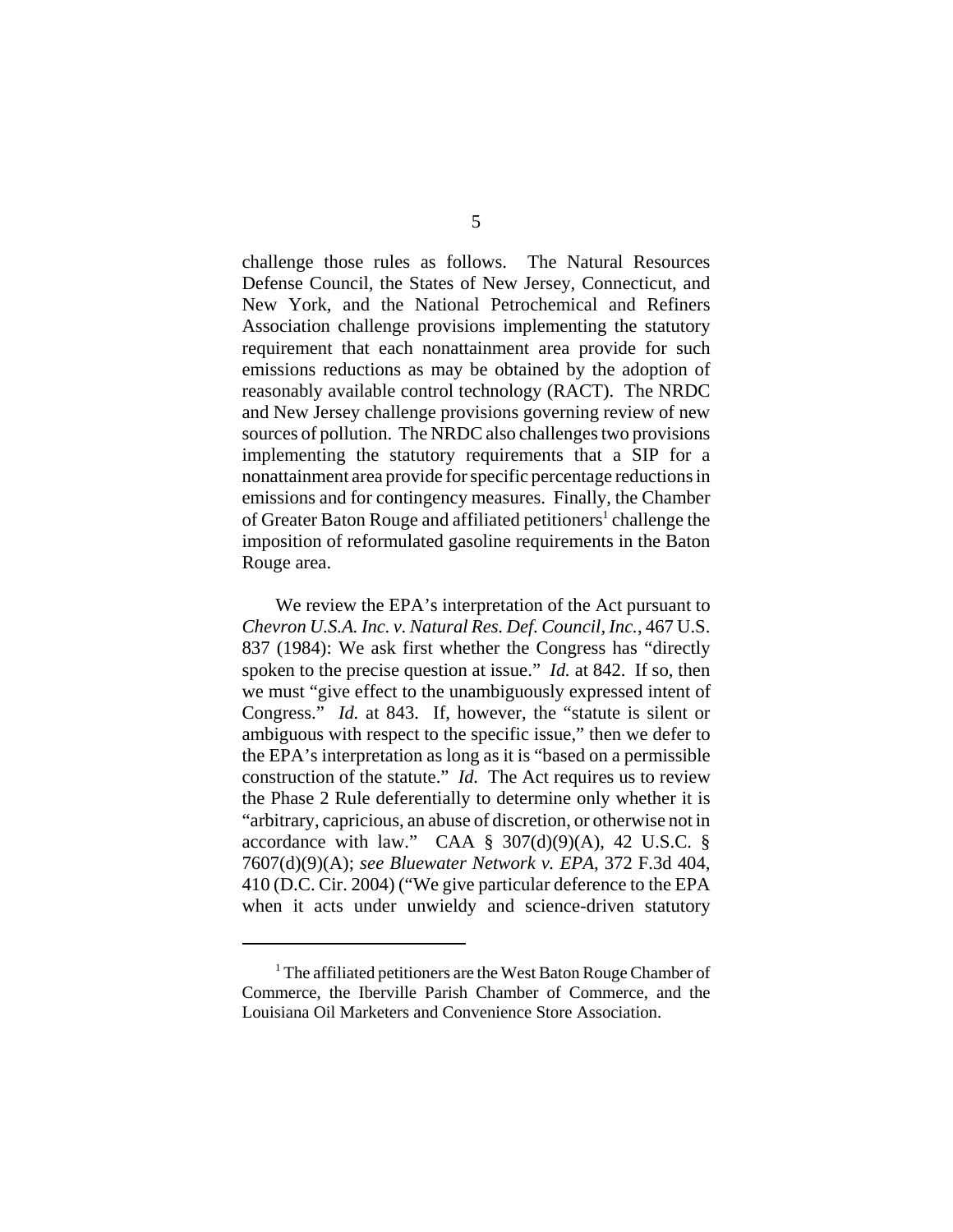schemes like the Clean Air Act") (internal quotation marks omitted).

### **II. Reasonably Available Control Technology**

Section  $172(c)(1)$  of the Act requires that the SIPs for nonattainment areas "provide for the implementation of all reasonably available control measures as expeditiously as practicable (including such reductions in emissions from existing sources in the area as may be obtained through the adoption, *at a minimum*, of reasonably available control technology)." 42 U.S.C. § 7502(c)(1) (emphasis added). Ozone nonattainment areas that are subject to Subpart 2 of Part D are subject to more specific reasonably available control technology requirements. *E.g., id.* § 7511a(b)(2)(C); *id.* § 7511a(f). Petitioners challenge three aspects of the implementation of the RACT requirement in the Phase 2 Rule. First, the NRDC challenges the rule providing that RACT is satisfied for Subpart 1 areas by SIPs "demonstrating that the area has adopted all control measures necessary to demonstrate attainment as expeditiously as possible," Phase 2 Rule, 70 Fed. Reg. at 71,701 (codified at  $40$  C.F.R.  $\S 51.912(c)(1)$ ). Second, the State of New Jersey challenges the EPA's decision to allow states to meet the RACT requirement under the 8-hour NAAQS by certifying that RACT is met under the 1-hour NAAQS, *see id.* at 71,652-53. Third, the NRDC, New Jersey, the States of Connecticut and New York, and the National Petrochemical and Refiners Association challenge the EPA's conclusion that states may satisfy the RACT requirement by participating in two cap-and-trade programs, the  $NO<sub>x</sub>$  SIP Call and CAIR, *see id.* The court has stayed consideration of the CAIR-RACT determination.<sup>2</sup>

<sup>&</sup>lt;sup>2</sup> The second and third challenges are to the EPA's statements in the preamble to the final rule. The statements constitute reviewable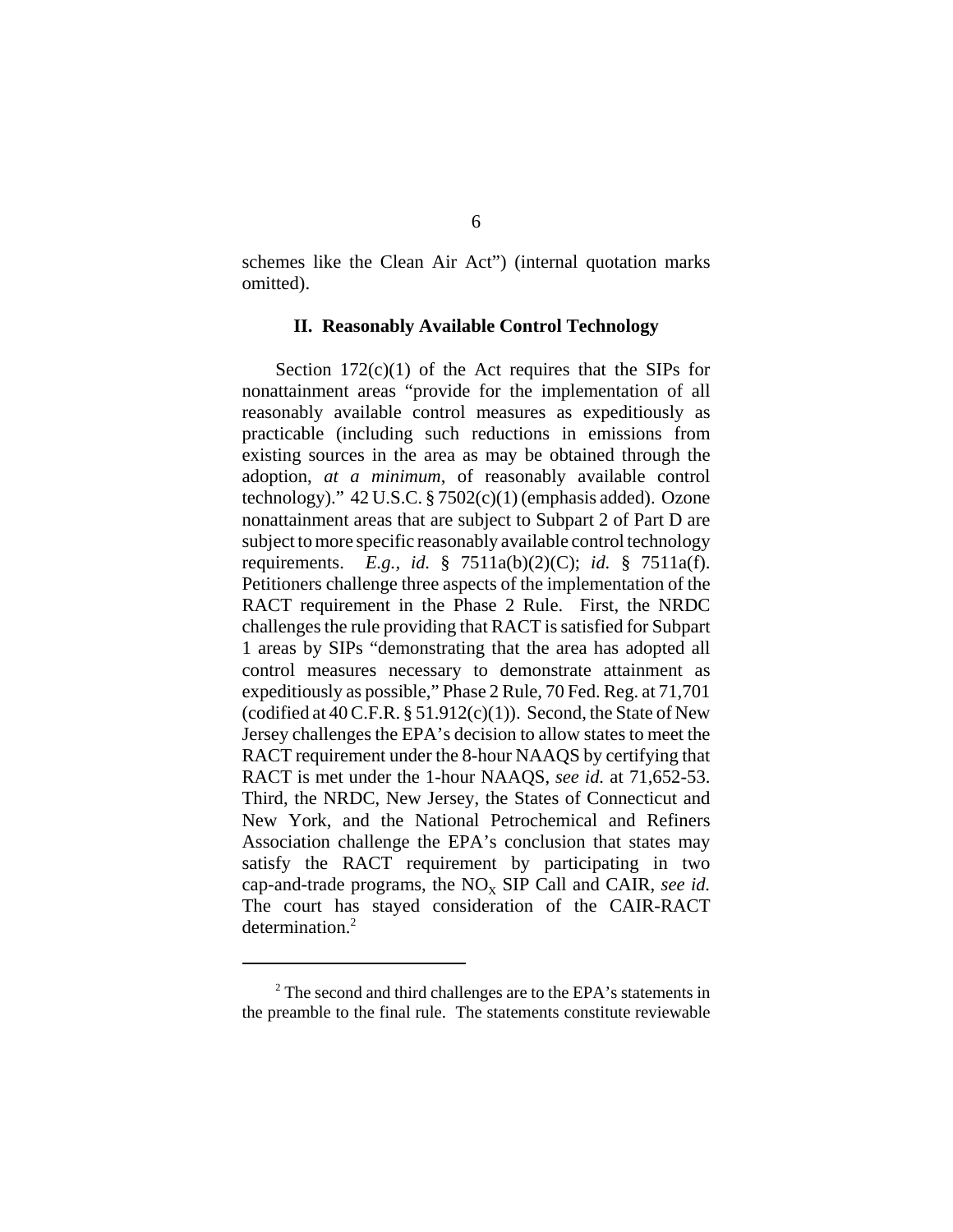#### **A. RACT in Subpart 1 Nonattainment Areas**

The NRDC challenges the Phase 2 Rule's treatment of the "reasonably available control technology" requirement of CAA § 172(c)(1), 42 U.S.C. § 7502(c)(1). Under the Phase 2 Rule, nonattainment areas governed by Subpart 1 that request an attainment deadline within five years of their designation "shall meet the RACT requirement by submitting an attainment demonstration SIP demonstrating that the area has adopted all control measures necessary to demonstrate attainment as expeditiously as practicable." Phase 2 Rule, 70 Fed. Reg. at 71,701/3 (codified at 40 C.F.R. § 51.912(c)(1)). The NRDC contends that this provision is an unlawful waiver of the RACT requirement of  $\S 172(c)(1)$  because, under the Phase 2 Rule, a state need not require RACT at all in such areas. It views the statutory phrase "at a minimum" as imposing an unambiguous requirement for all nonattainment areas. The NRDC thus contends the Phase 2 Rule violates the plain text of  $\S 172(c)(1)$ by doing away with this requirement in some nonattainment areas. However, we conclude that the term "reasonably available control technology" is ambiguous in context and that the EPA's interpretation is reasonable.

The court has previously concluded that the term "reasonably available" in the analogous phrase "reasonably

final agency action, *see* CAA § 307(b)(1), 42 U.S.C. § 7607(b)(1), as they represent "the consummation of the agency's decisionmaking process and . . . establish[] rights and obligations or create[] binding legal consequences." *Natural Res. Def. Council v. EPA*, 559 F.3d 561, 564 (D.C. Cir. 2009). The EPA's statements as to how it will implement the RACT requirement are not conjectural and their terms are clear, so it is fair to infer that the EPA intended the statements to create binding legal consequences. *See Kennecott Utah Copper Corp. v. Dep't of Interior*, 88 F.3d 1191, 1222-23 (D.C. Cir. 1996).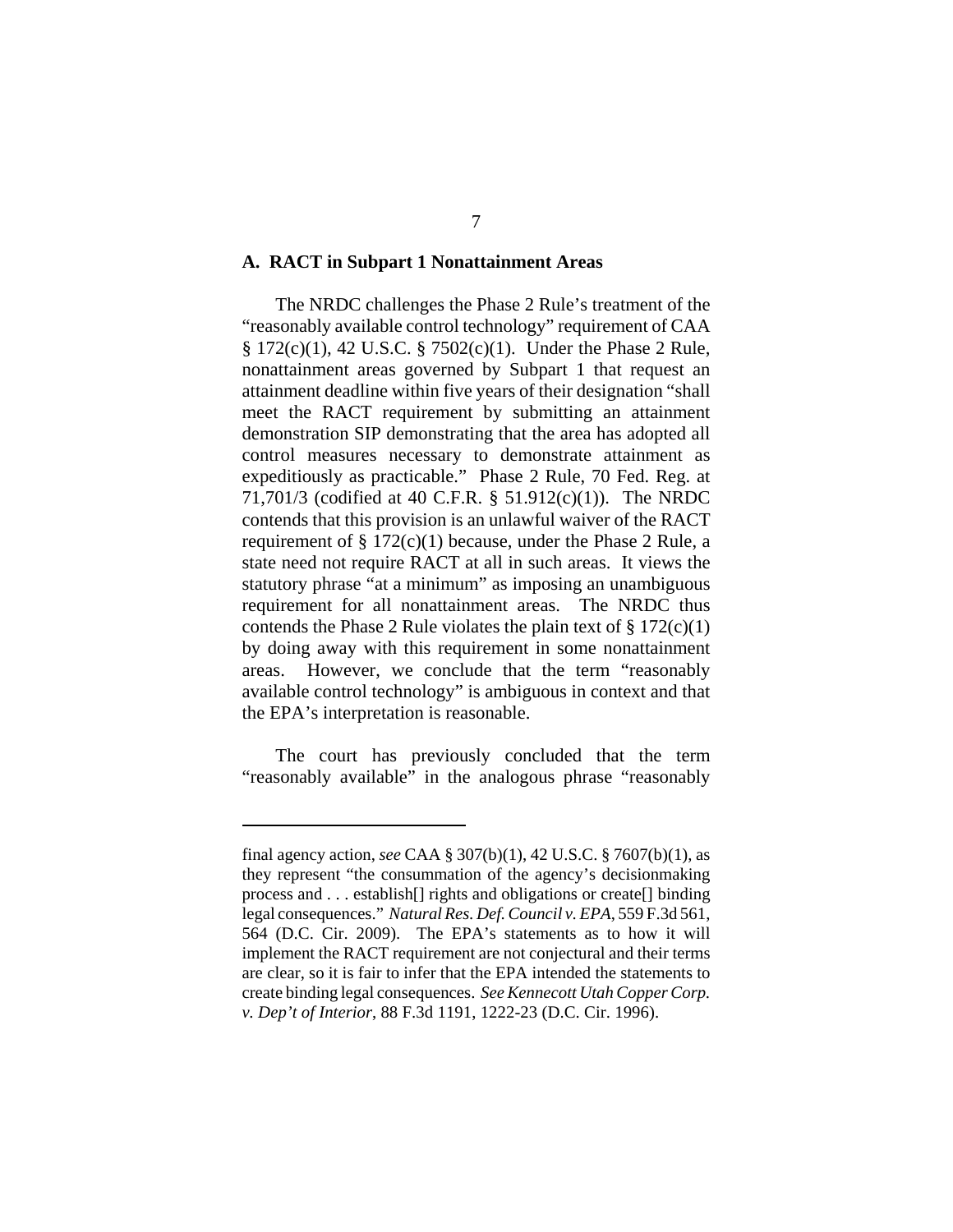available control measure" (RACM) in  $\S 172(c)(1)$  is ambiguous and "clearly bespeaks [the Congress's] intention that the EPA exercise discretion in determining which control measures must be implemented . . . ." *Sierra Club v. EPA*, 294 F.3d 155, 162- 63 (D.C. Cir. 2002). The court explained that the statute did not specify which control measures would be deemed "reasonably available" and did not "compel[] a state to consider whether any measure is 'reasonably available' without regard to whether it would expedite attainment in the relevant area." *Id.* at 162. Thus, the EPA had discretion to conclude that a measure was not "reasonably available" if it would not expedite attainment. *Id.* Because the same is true of the phrase "reasonably available control technology," the term "reasonably available" within RACT is also ambiguous. Moreover, even if the phrase "at a minimum" requires that at least RACT-level reductions be achieved in all nonattainment areas, the phrase does not specify the content of the RACT requirement. Given this ambiguity, the EPA has discretion reasonably to define the controls that will demonstrate compliance.

The EPA's interpretation, construing "reasonably available" as meaning only control technologies that advance attainment, is reasonable in light of the statute's accompanying text and structure. Section  $172(c)(1)$  requires all nonattainment areas to achieve RACM "as expeditiously as practicable (including such reductions . . . as may be obtained through the adoption, at a minimum, of reasonably available control technology) . . . ." 42 U.S.C.  $\S 7502(c)(1)$ . To the extent an area is already achieving attainment as expeditiously as possible, imposition of additional control technologies would not hasten achievement of the NAAQS. In such a situation, the EPA may reasonably conclude that no control technologies are reasonably available and the area need not implement further technologies to satisfy the RACT requirement. *Sierra Club v. EPA*, 294 F.3d 155 (D.C. Cir. 2002), supports the reasonableness of the EPA's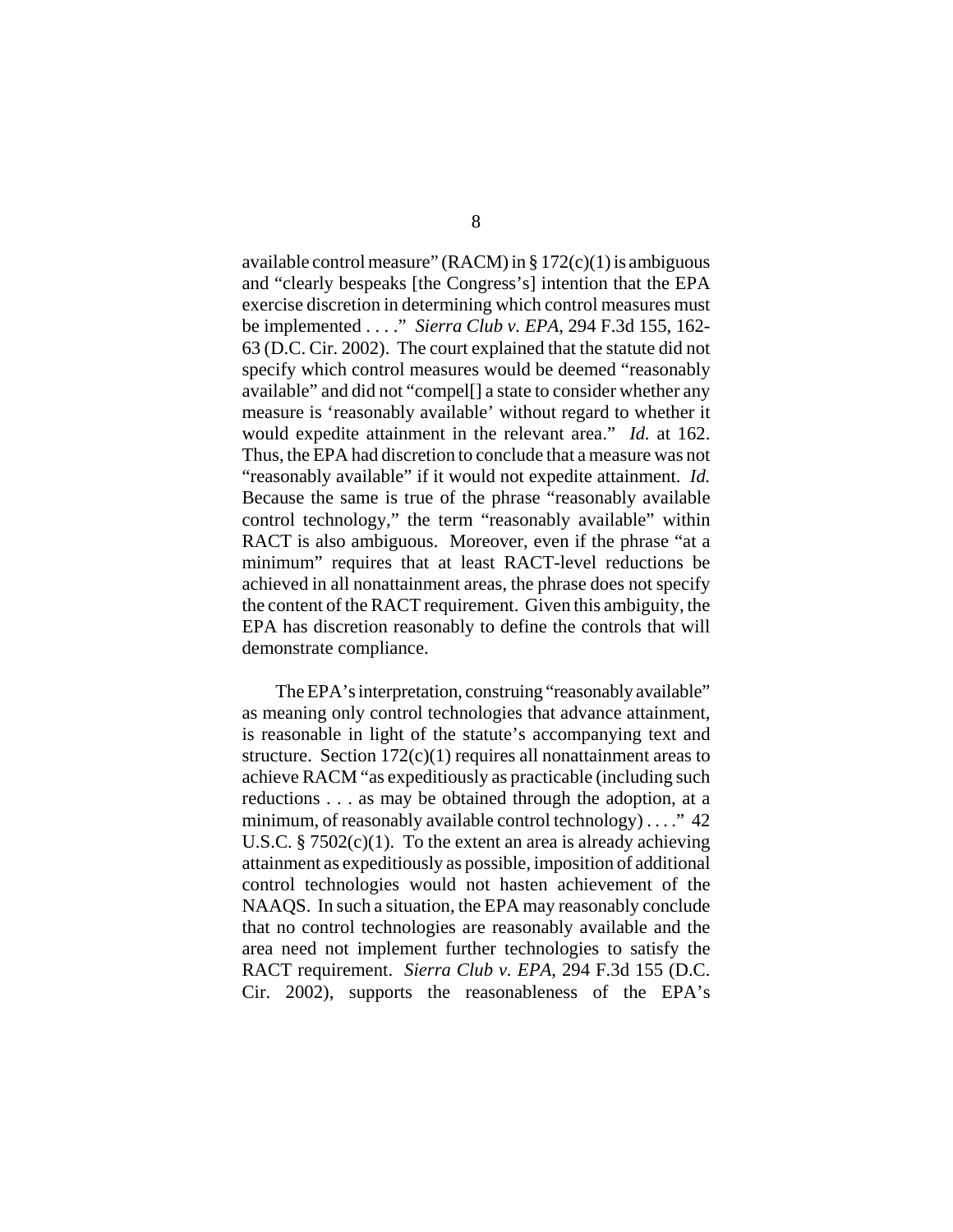interpretation. In *Sierra Club*, the court held reasonable the EPA's interpretation of RACM as requiring only those control measures that would contribute to timely and expeditious attainment. 294 F.3d at 162; *see also Sierra Club v. EPA*, 314 F.3d 735, 743-45 (5th Cir. 2002). The court explained, in part, that the "Act 'use[s] the same terminology in conjunction with the RACM requirement' as it does in requiring timely attainment." *Sierra Club*, 294 F.3d at 162. The § 172(c)(1) RACM requirement, like the timely attainment requirement of CAA § 181(a)(1), 42 U.S.C. § 7511(a)(1), requires implementation of RACM "as expeditiously as practicable." Thus, the court concluded, the RACM requirement could reasonably be understood as a means of meeting the attainment deadline. 294 F.3d at 162. Because the RACT requirement is located in a parenthetical modifying RACM and because the RACM requirement is described as "including" the RACT requirement, the RACT requirement is likewise linked to the timely attainment terminology. Given this textual linkage, the EPA may reasonably extend to the RACT requirement its interpretation of RACM as requiring only those control measures that would facilitate expeditious attainment of the NAAQS.

Contrary to the NRDC's arguments, the RACT requirement does not lose all meaning under the EPA's definition. When control technology is necessary to advance attainment, it is "reasonably available" under the definition and would be required under the rule. The fact that the RACT requirement was previously located in a separate section and not in a parenthetical modifying the RACM requirement does not support the NRDC's position. *Compare* CAA § 172(b)(2), 42 U.S.C. § 7502(b)(2), (3) (1977), *with* CAA § 172(c)(1), 42 U.S.C.  $\S 7502(c)(1)$  (1990). Rather, the fact that the Congress moved the requirement to a parenthetical modifying the RACM requirement supports the EPA's conclusion that the RACT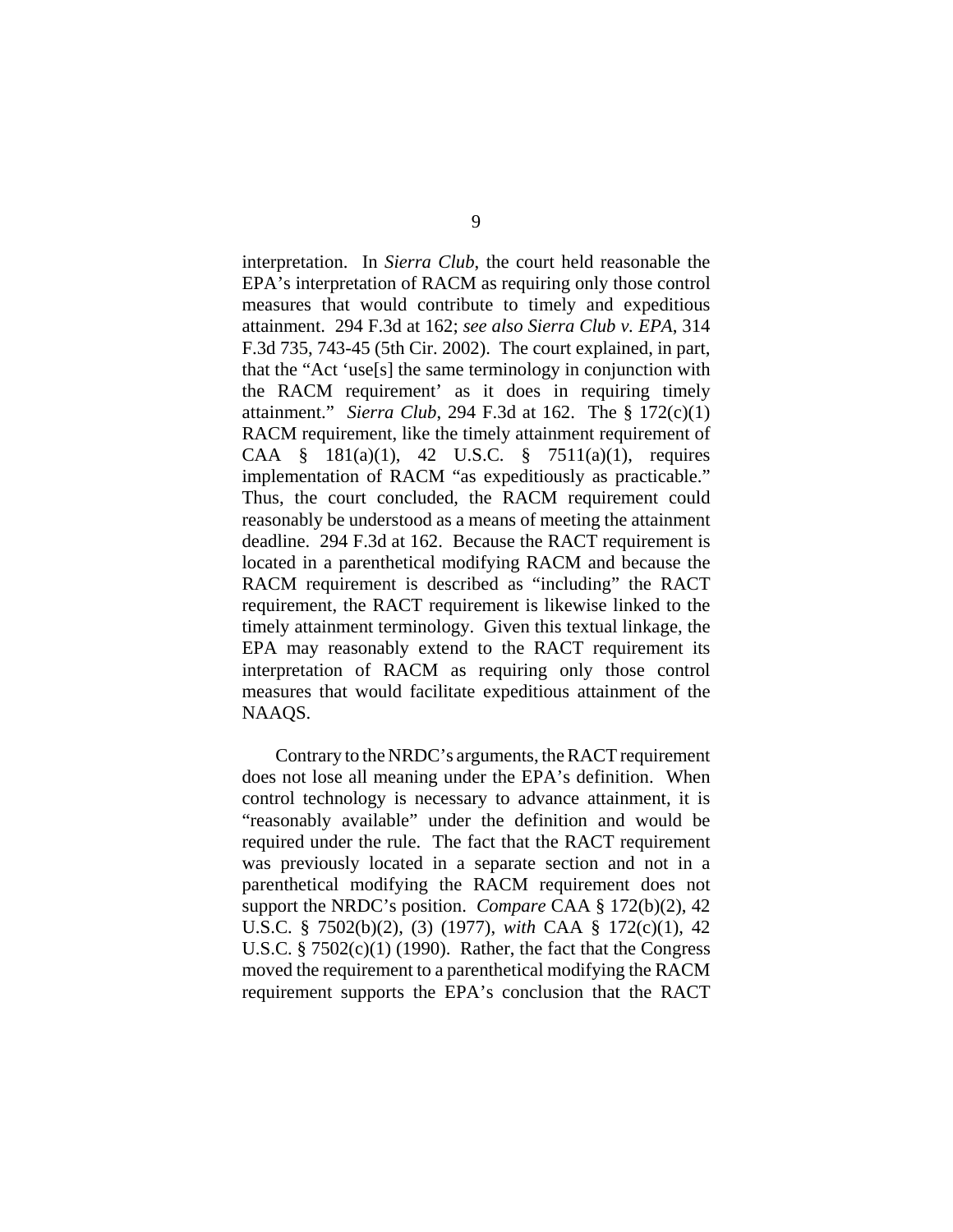requirement could be interpreted in the same manner as the RACM requirement. Although both the NRDC and the EPA point to legislative history purportedly supporting their positions, neither points to legislative history bearing on the meaning of "reasonably available." *See* H.R.REP.NO. 101-490, *reprinted in* 2 LEGISLATIVE HISTORY OF THE CLEAN AIR ACT AMENDMENTS OF 1990, at 223. The term "reasonably available" is ambiguous, and the EPA's interpretation is a permissible construction of the statute.

#### **B. Certifying 8-Hour RACT Based Upon 1-Hour RACT**

The Phase 2 Rule provides that a control measure approved as RACT under the 1-hour standard will be approved as RACT under the 8-hour standard absent information indicating it should not be approved. Phase 2 Rule, 70 Fed. Reg. at 71,652/3. Rather than reassessing what constitutes RACT, a state can certify that controls that previously satisfied the RACT requirement also satisfy the requirement under the 8-hour standard. New Jersey contends this provision is contrary to the Act and arbitrary and capricious. In New Jersey's view the EPA should require a re-analysis for all sources, not just those for which no controls had been considered RACT under the 1-hour standard, *see id.* at 71,655, because what is "reasonably available" changes over time. Without a re-analysis, New Jersey maintains there is no basis for states to certify that the initial RACT analysis meets the RACT requirement under the 8 hour NAAQS and states may apply outdated RACT controls. New Jersey thus claims that the EPA should have either updated its RACT guidance documents or at least provided uniform criteria for states to use in making RACT certifications.

The EPA promulgates two types of guidance that assist states in determining what control techniques meet the RACT requirement, control techniques guidelines (CTGs) and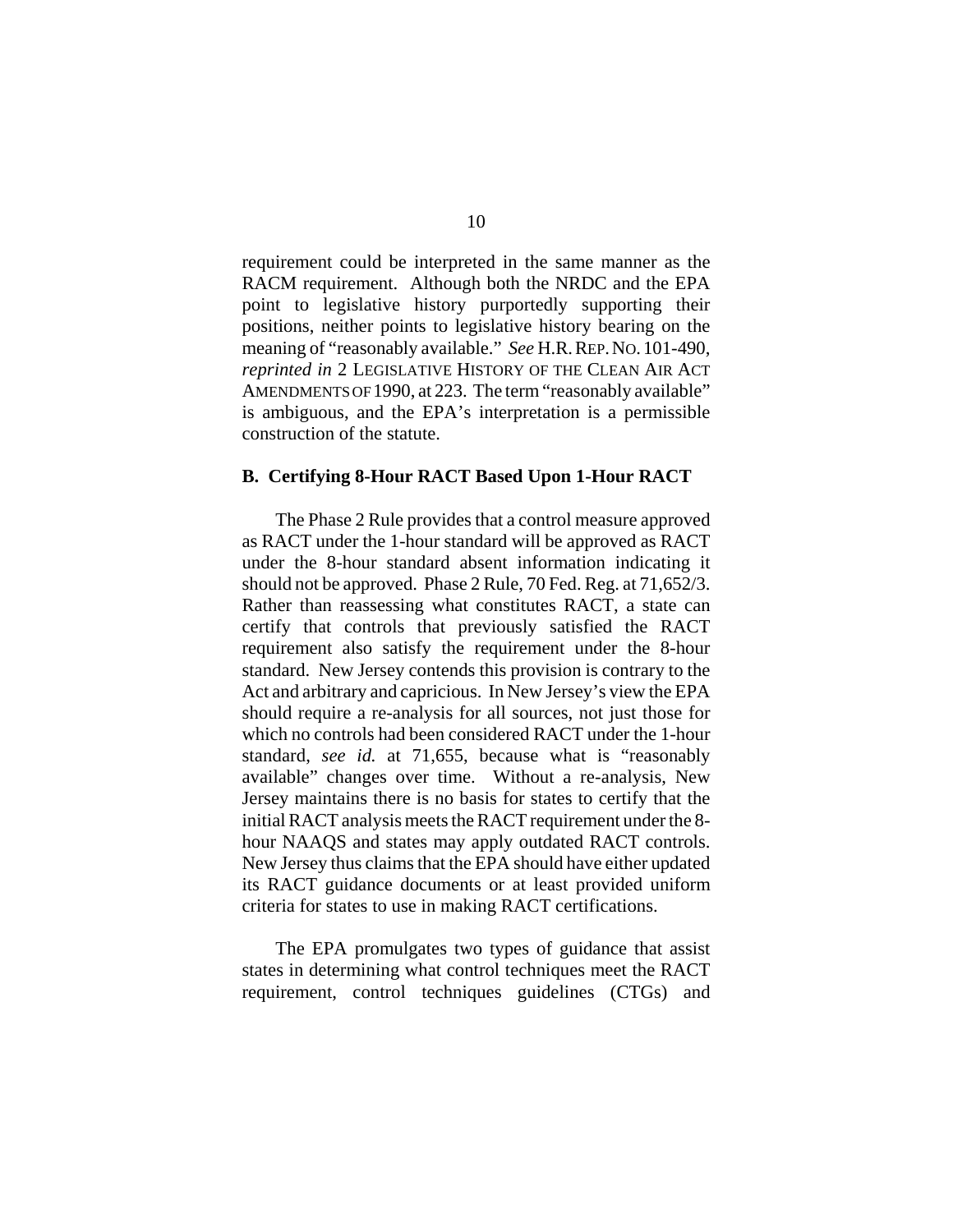alternative control techniques (ACTs). Section 183 of the Act requires the EPA to issue CTGs for certain categories of sources that emit VOCs. *See* 42 U.S.C. § 7511b. Where CTGs exist, they establish the presumptive level of control meeting RACT. Phase 2 Rule, 70 Fed. Reg. at 71,654/3. Still, states can opt to require alternative controls rather than following the guidance in the CTGs. Notice of Final Determination and Availability of Final Control Techniques Guidelines, 71 Fed. Reg. 58,745, 58,747 (Oct. 5, 2006). Section 183(c) of the Act requires the EPA to issue ACTs for major sources of VOCs and  $NO<sub>x</sub>$ . 42 U.S.C. § 7511b(c). The ACTs "describe available control techniques and their cost effectiveness" but do not establish presumptive RACT. Phase 2 Rule, 70 Fed. Reg. at 71,654/3. Thus, neither the CTGs nor ACTs set firm RACT requirements.

Despite New Jersey's concerns, the EPA's certification provision does not conflict with the Act and is not arbitrary and capricious. Although the EPA did not revise the guidance documents, the EPA's case-by-case approach adequately ensures that RACT determinations will take into account advances in technology. First, the EPA has directed states to consider available information in addition to the CTG and ACT documents when making RACT determinations. *Id.* 71,655/1. If a state is presented with information indicating that a previous RACT determination is inappropriate, the state must consider that information and modify its RACT determinations accordingly. *Id.* Second, when submitting RACT certifications to the EPA as part of their RACT SIP submissions, states must provide supporting information. *Id.* at 71,655/2. Third, if additional information is presented during notice-and-comment rulemaking, both the state and the EPA are required to consider that information as part of the rulemaking; this includes information presented during notice-and-comment rulemaking for RACT SIP submissions for previously controlled sources. *Id.* Because the EPA could reasonably conclude that these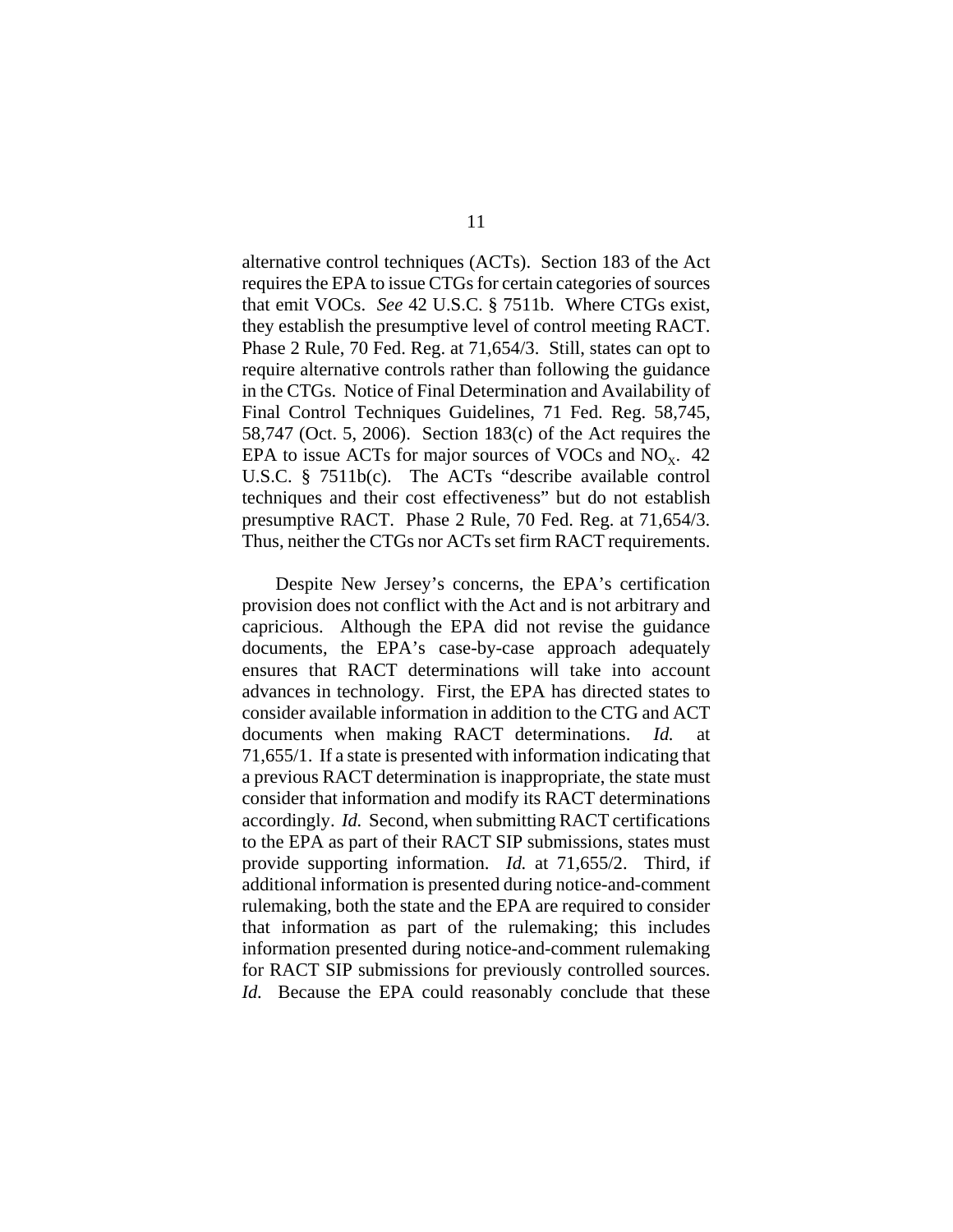mechanisms will ensure the case-by-case determinations will take into account advances in technology, the EPA could also reasonably conclude "that the best way to address the possibility that CTGs or ACTs might not reflect all currently available technologies was by requiring each State to consider any new available information in making its certification, which will then be reviewed by the EPA as part of the SIP submission process," EPA Br. at 67; *see also* Phase 2 Rule, 70 Fed. Reg. at 71,655/1. *See Nat'l Wildlife Fed'n v. EPA*, 286 F.3d 554, 566-67 (D.C. Cir. 2002). Likewise, given the assurances that RACT determinations will reflect advances in technology, the EPA's approach is consistent with the statutory goal of timely attainment of the NAAQS, *see* CAA §§ 172, 182, 42 U.S.C. §§ 7502, 7511a.

Additionally, even if the EPA had revised the national guidelines and provided uniform criteria as New Jersey preferred, such actions would not have eliminated case-by-case inquiries by the states and the EPA. Both the CTGs and ACTs are guidance documents, *see Conn. Fund for the Env't v. EPA*, 672 F.2d 998, 1003 (2d Cir. 1982); *United States v. Ford Motor Co.*, 736 F. Supp. 1539, 1543 (W.D. Mo. 1990), and neither sets firm RACT requirements. Thus, despite the existence of the CTGs, the EPA makes case-specific determinations as part of its SIP approval process. Notice of Final Determination and Availability of Final Control Techniques Guidelines, 71 Fed. Reg. at 58,747. ACTs are also merely guidelines and do not create presumptive RACT levels. Phase 2 Rule, 70 Fed. Reg. at 71,654/3. As case-by-case determinations would be necessary even if the EPA had revised the guidance documents, the EPA could reasonably determine that the costs entailed in revising the guidance documents outweighed the benefits. The EPA has discretion to consider the costs of regulation unless the relevant statute precludes such a consideration. *See, e.g.*, *Sierra Club*, 294 F.3d at 162-63.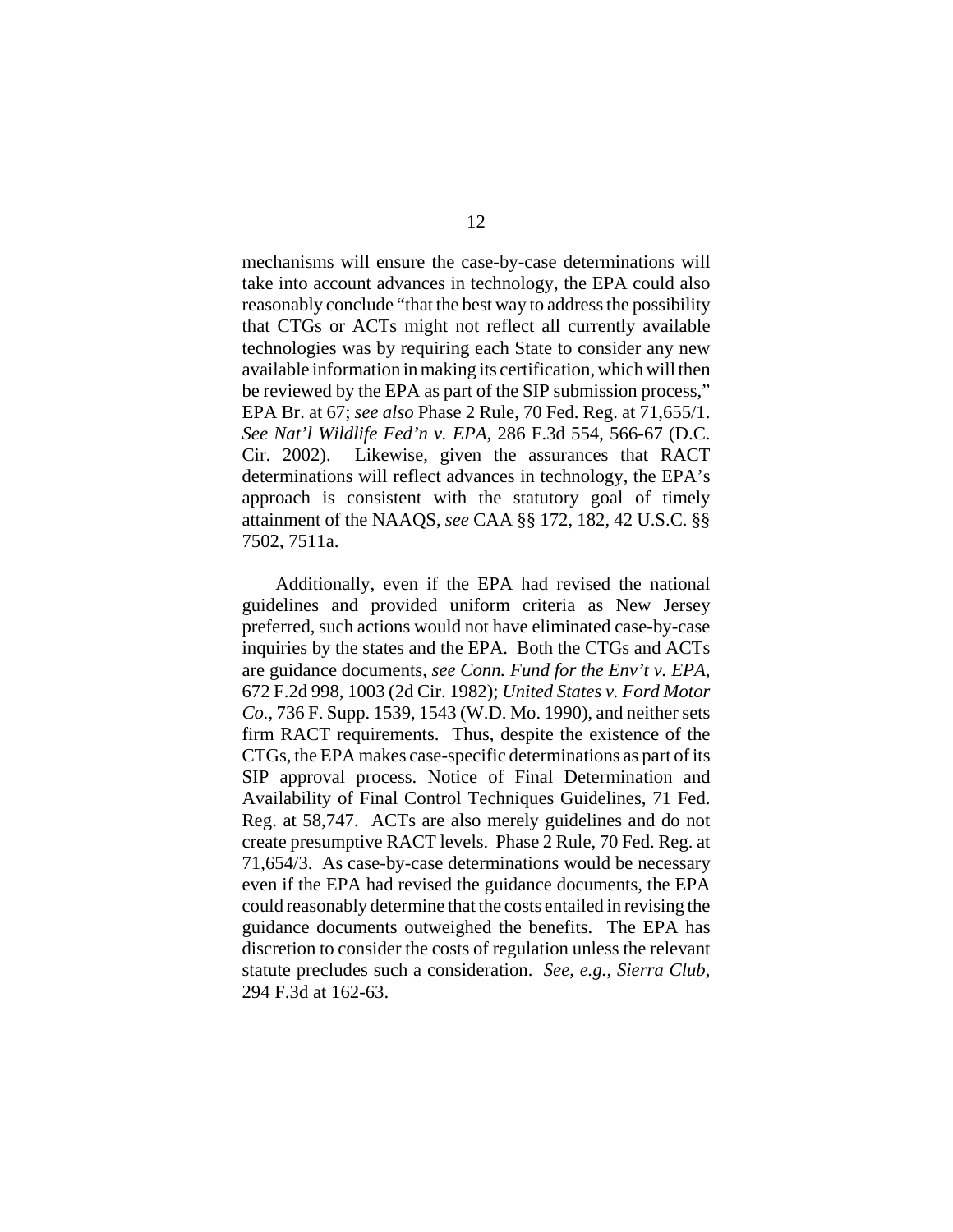The EPA's approach also addresses New Jersey's concern that allowing states to make RACT determinations by relying on 15-year-old CTGs plus new information, if any, provided by the public in comments is "an inadequate substitute" for requiring each state to undertake a new RACT determination for each source category. As noted, the EPA has directed states to submit supporting documentation along with RACT certifications. Phase 2 Rule, 70 Fed. Reg. at 71,655/2. Thus, the EPA will have available the information needed to verify states' determinations that the previous controls are still appropriate under the 8-hour standard. Additionally, persons disagreeing with a particular RACT certification can seek judicial review of a particular SIP approval. A state may also complete an entirely new RACT analysis if it so chooses. *Id.* at 71,652/3.

In sum, we hold that the EPA's decision to forego a revision of the nationwide guidelines in favor of case-by-case RACT certifications was reasonable and not inconsistent with the statutory goal of expeditious attainment. Because the Phase 2 Rule requires each state to verify that previously-required RACT controls still satisfy the RACT requirement, we need not address the EPA's assertion that a new RACT determination will likely "result in the same or similar control technology as the initial RACT determination under the 1-hour standard because the fundamental control techniques . . . are still applicable." *Id*. at 71,654/1. The EPA did not rest the rule upon this ground; each state must "consider new information" — information that may prove the EPA wrong — when the state determines whether previously-required controls "still represent[] an appropriate RACT level of control." *Id*. at 71,655/1.

## **C.** Meeting RACT via NO<sub>x</sub> SIP Call

The  $NO<sub>x</sub>$  SIP Call is a cap-and-trade program that regulates  $NO<sub>x</sub>$  emissions. The program covers 22 states in the Northeast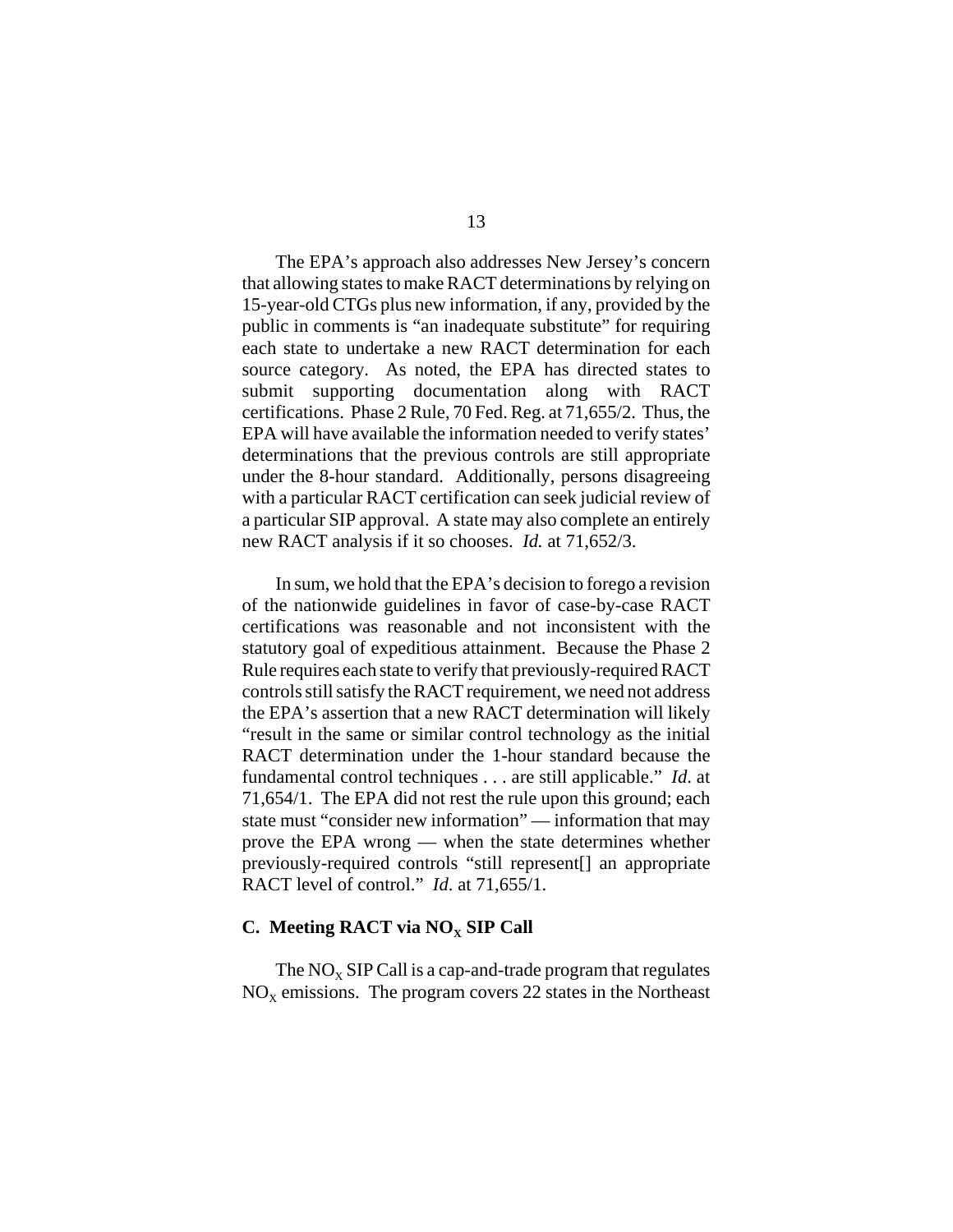and the District of Columbia, and was intended to address the interstate transport of ozone. *See generally* Final Rule, Finding of Significant Contribution and Rulemaking for Certain States in the Ozone Transport Assessment Group Region for Purposes of Reducing Regional Transport of Ozone, 63 Fed. Reg. 57,356 (Oct. 27, 1998); *Michigan v. EPA*, 213 F.3d 663, 675, 685-86 (D.C. Cir. 2000). The  $NO<sub>x</sub>$  SIP Call established for each state a "NO<sub>X</sub> emissions budget," which limits total emissions during the ozone season. Phase 2 Rule, 70 Fed. Reg. at 71,656/3. The EPA also adopted a rule allowing interstate trading of emissions allowances, and all states covered by the  $NO<sub>x</sub>$  SIP Call elected to participate in the interstate program. Thus, a source within a state could meet its emissions target either by installing controls or by purchasing allowances from other sources located anywhere in the region covered by the  $NO<sub>x</sub>$  SIP Call. *See id.* 

The Phase 2 Rule provides that to meet the  $NO<sub>x</sub>$  RACT requirement, "the State need not perform (or submit) a  $NO<sub>x</sub>$ RACT analysis for sources subject to the state's emission cap-and-trade program" where that program meets the  $NO<sub>x</sub>$  SIP Call requirements or, in states achieving CAIR reductions solely from Electricity Generating Units, CAIR requirements. *Id.* at 71,652/3. Petitioners and intervenors persuasively challenge this provision as being contrary to the express terms of the statute.

Section  $172(c)(1)$  of the Act requires that nonattainment areas achieve "such reductions in emissions from existing sources in the area" as can be achieved by the adoption of RACT. 42 U.S.C. §  $7502(c)(1)$ . Thus, the RACT requirement calls for reductions in emissions from sources in the area; reductions from sources outside the nonattainment area do not satisfy the requirement. *See id.*; *see also* CAA § 182(b)(2), 42 U.S.C. § 7511a(b)(2) (requiring implementation of RACT with respect to certain VOC sources "in the area" for moderate and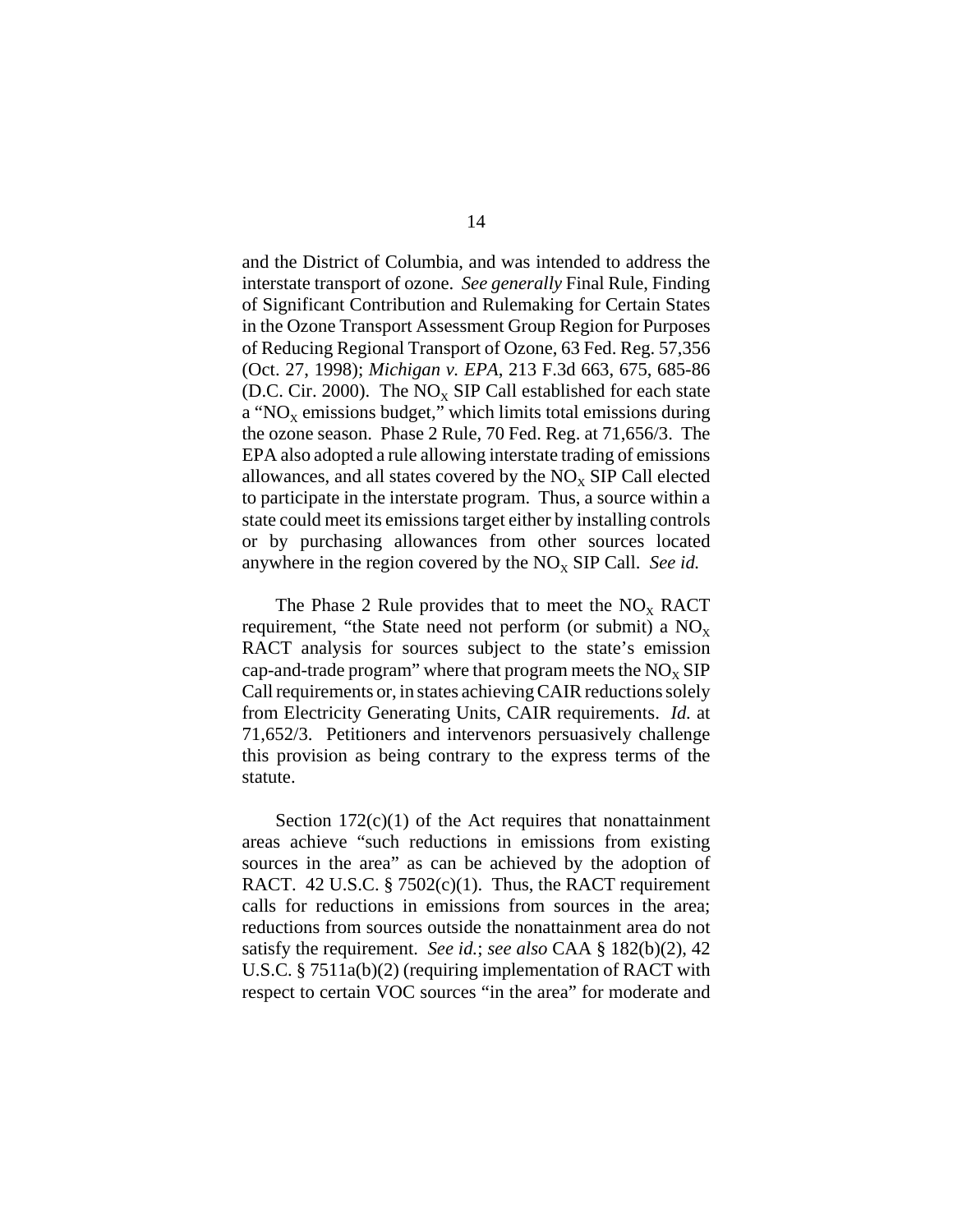above nonattainment areas). Accordingly, participation in the  $NO<sub>x</sub>$  SIP Call could constitute RACT only if participation entailed at least RACT-level reductions in emissions from sources within the nonattainment area. In the preamble to the proposed rule the EPA stated that "the overall emission reductions from sources in the  $NO<sub>x</sub>$  SIP Call cap-and-trade program will achieve more emissions reductions in the nonattainment area than would application of RACT to each of those units," Proposed Rule to Implement the 8-Hour Ozone National Ambient Air Quality Standard, 68 Fed. Reg. 32,802, 32,839 (June 2, 2003) (Proposed Rule). The preamble to the final rule does not go as far. Rather, the final preamble states only that the " $NO<sub>x</sub>$  SIP Call is estimated to achieve a beyond-RACT degree of control regionally," Phase 2 Rule, 70 Fed. Reg. at 71,657. Such regionwide RACT-level reductions in emissions do not meet the statutory requirement that the reductions be from sources in the nonattainment area. Because the EPA has not shown that  $NO<sub>x</sub>$  SIP Call compliance will result in at least RACT-level reductions in emissions from sources within each nonattainment area, the EPA's determination that compliance with the  $NO<sub>x</sub>$  SIP Call satisfies the RACT requirement is inconsistent with the "in the area" requirement and thus violates the plain text of  $\S 172(c)(1)$ .

In an analogous situation, the court invalidated the CAIR trading program because the EPA's regionwide approach made it impossible to tell whether the rule achieved a specific statutory objective. *See North Carolina v. EPA*, 531 F.3d 896, 906-08 (D.C. Cir. 2008). In developing CAIR, the court explained, the EPA "did not purport to measure each state's significant contribution to specific downwind nonattainment areas and eliminate them in an isolated state-by-state manner." *Id.* at 907. Despite a statutory provision prohibiting sources "within the State" from contributing significantly to nonattainment in "any other State," CAA § 110(a)(2)(D), 42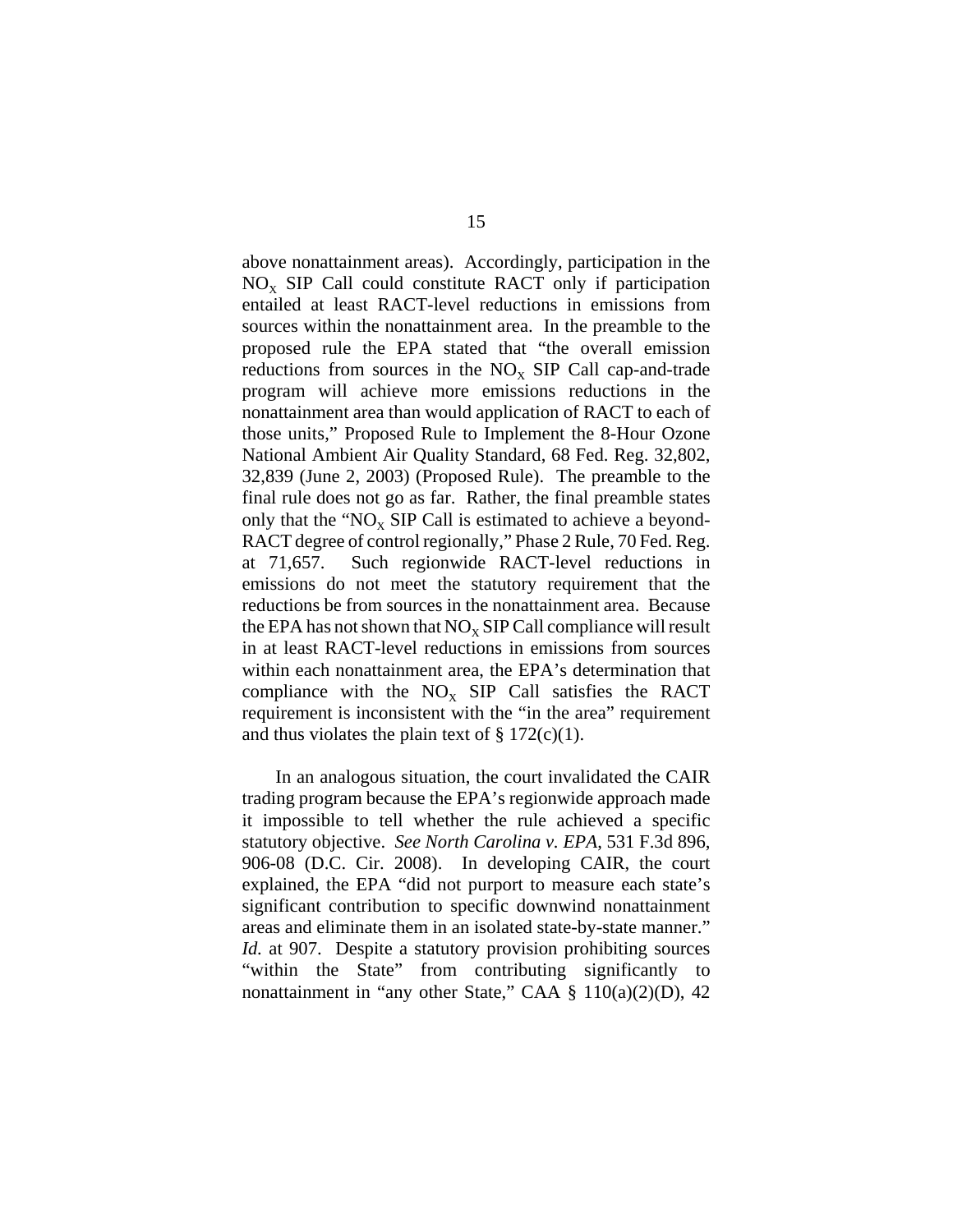U.S.C. § 7410(a)(2)(D), the EPA adopted a regionwide approach to the problem. The court therefore held that the EPA was not exercising its statutory duty, reasoning that "[i]t is unclear how EPA can assure that the trading programs . . . will achieve section  $110(a)(2)(D)(i)(I)$ 's goals if we do not know what each upwind state's 'significant contribution' is to another state." 531 F.3d at 908. Similar reasoning applies to the  $NO<sub>x</sub>$  SIP Call. The EPA has not provided assurance that the  $NO<sub>x</sub>$  SIP Call will achieve the Act's goal of "reductions from existing sources in the area," because it has not evaluated the effect of the program on each nonattainment area.

The EPA responds that its approach "gives meaning to the statute's 'in the area' language" because its technical analysis shows that the cap-and-trade programs achieve greater reductions than would the application of RACT-level controls at each source. EPA Br. at 73. However, the EPA's cited support for this proposition is the statement from the preamble to the proposed rule stating the EPA "believes" participation would "achieve more emissions reductions in the nonattainment area than would application of RACT" to all sources in the area. Proposed Rule, 68 Fed. Reg. at 32,839/2. That statement is unsupported by any record evidence and it does not appear in the preamble to the final rule. The EPA's further response that its technical analysis supports the conclusion that  $NO<sub>x</sub>$  SIP Call participation meets the RACT requirement is no more persuasive. The EPA explains that its analysis showed that sources subject to the  $NO<sub>x</sub>$  SIP Call "collectively" would achieve beyond-RACT reductions in emissions. EPA Br. at 83. But regionwide reductions do not satisfy the "in the area" requirement. The EPA explains further that it found that purchasing allowances was more costly than installing RACTlevel control technology and thus "most" sources meeting the  $NO<sub>x</sub>$  SIP call, "assuming rational economic behavior," *id.*, would opt to install controls rather than purchase allowances.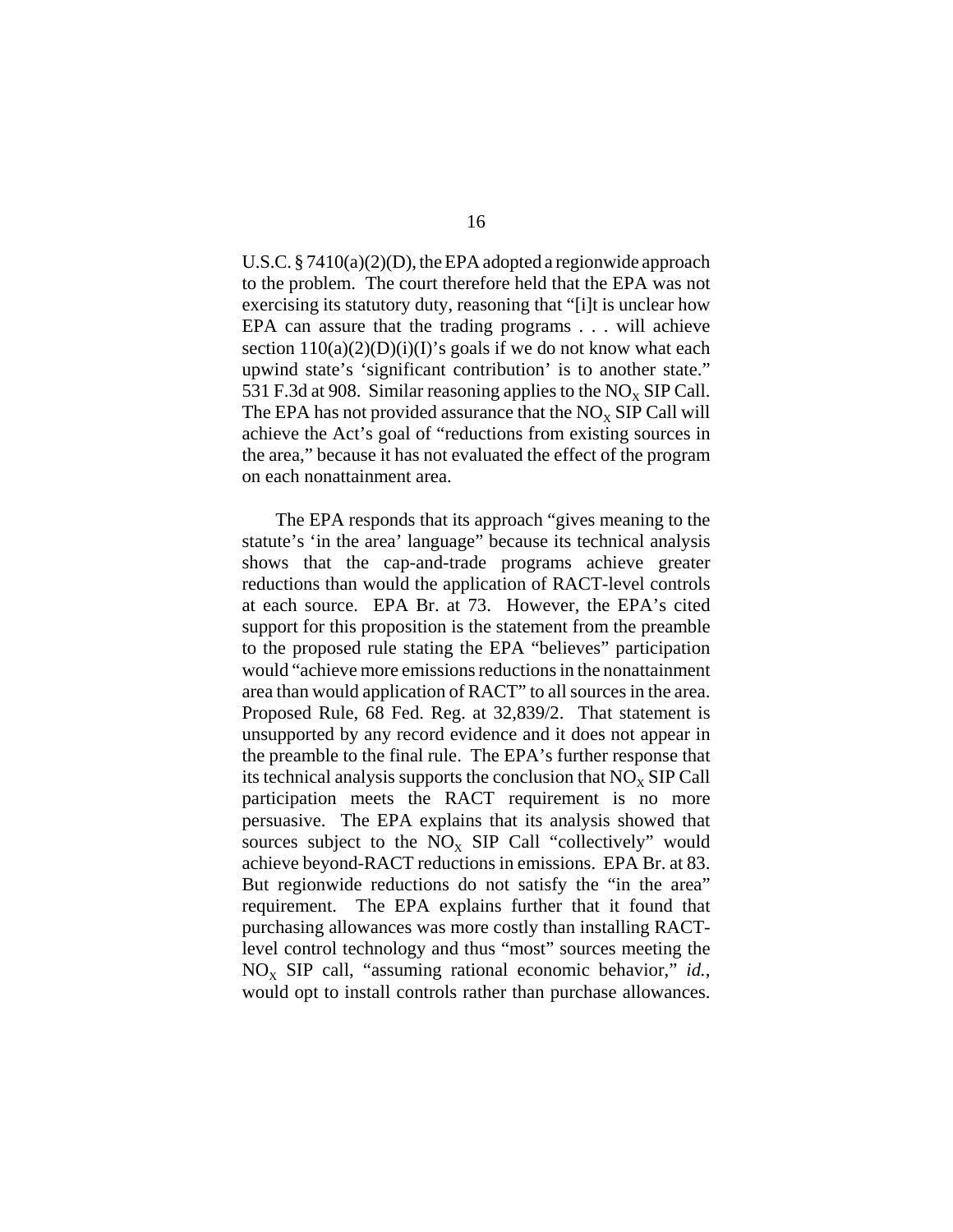This bare assertion is insufficient to demonstrate that  $NO<sub>x</sub>$  SIP Call compliance would lead to RACT-level reductions from sources in the area. Even if most sources in a nonattainment area installed controls rather than purchasing allowances, a small number of sources purchasing allowances and increasing emissions could mean that overall emissions from sources in the area remained unchanged or even increased.

The EPA's attempt to show ambiguity in the Act is likewise unavailing. The EPA maintains the statute is ambiguous as to whether RACT must be installed at each source in an area, noting that it has previously approved the concept of averaging emissions within a nonattainment area. The EPA reads the statutory phrase "as may be obtained" to indicate that the RACT requirement does not necessarily call for implementation of controls at each and every source, but rather requires an area to achieve at least RACT-level reductions in emissions. Even if the RACT requirement could be met through an emissionsaveraging approach within a nonattainment area, averaging emissions across a region does not ensure that any reductions in emissions derive from reductions at sources within a particular area. Even if the EPA were correct that "nothing in the statute precludes consideration of the air quality impact that controls under a region-wide cap-and-trade program may have on  $NO_x$ within the nonattainment area," EPA Br. at 72, the EPA has not considered the impact of the  $NO<sub>x</sub>$  SIP Call on the air quality within specific nonattainment areas. Therefore the EPA has failed to demonstrate that  $NO<sub>x</sub>$  SIP Call compliance can be equated to RACT compliance.

The EPA's reliance on  $\S$  172(c)(6) is misplaced. That section provides that SIPs must include "enforceable emission limitations, and such other control measures . . . including economic incentives such as . . . auctions of emission rights . . . as may be necessary or appropriate to provide for attainment."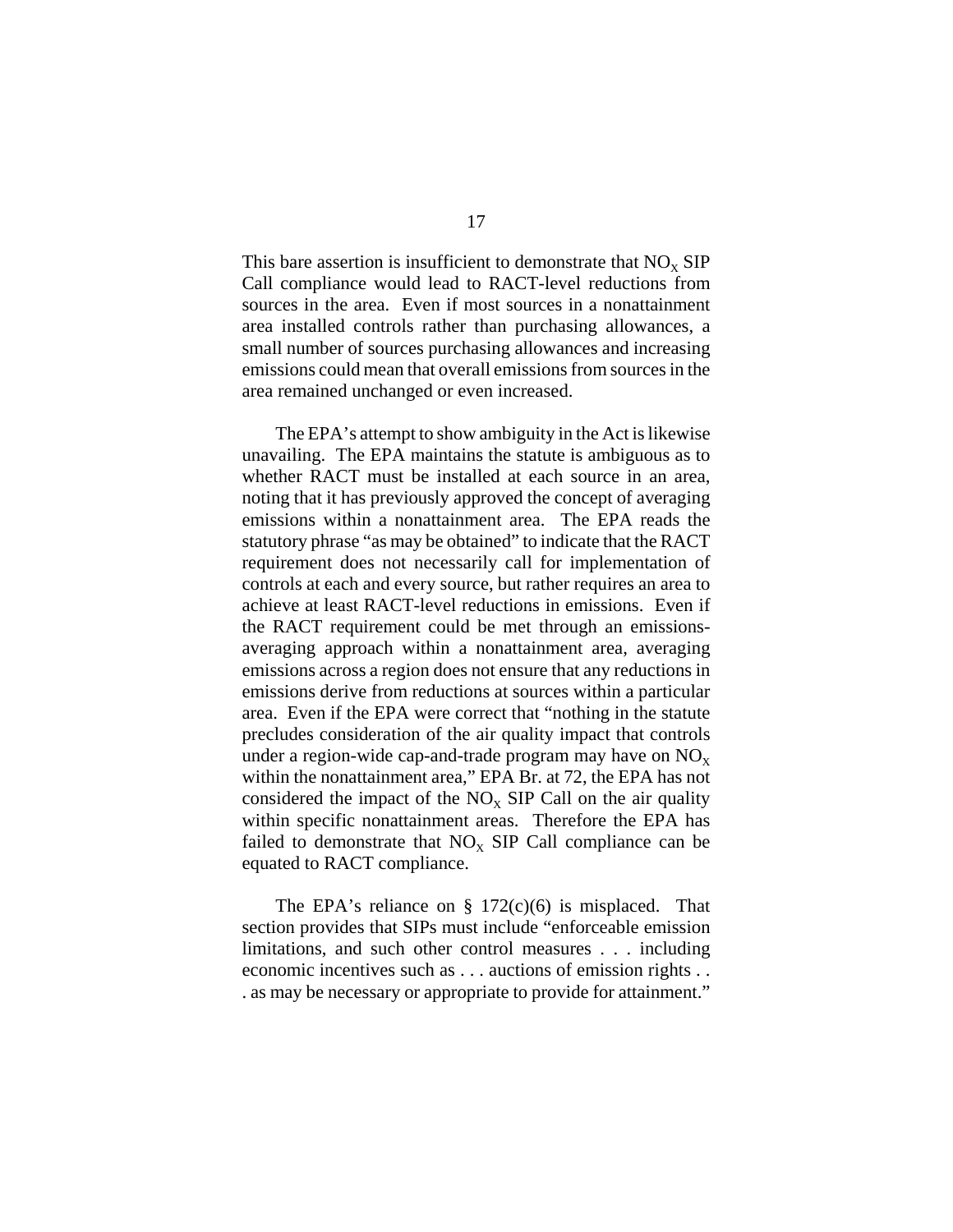42 U.S.C.  $\S$  7502(c)(6). The EPA offers that its approach to RACT is consistent with this express authorization of auctions. However,  $\S 172(c)(6)$  merely authorizes the EPA to approve market-based measures in addition to those controls that are required by CAA § 172(c), including the RACT requirement; it does not authorize the EPA to replace the RACT requirement with a cap-and-trade program as is promulgated in the Phase 2 Rule.

The EPA also offers that to the extent individual sources emitting high levels of  $NO_x$  are in compliance with the  $NO_x$  SIP Call through the purchase of allowances, the states can define RACT to require greater reductions than are required by the EPA, and they must require beyond-RACT reductions as necessary to achieve timely attainment. The EPA's determination that  $NO<sub>x</sub>$  SIP Call compliance satisfies the RACT requirement is not based on a state choosing to so exercise its discretion. A state's decision to require stricter controls cannot eliminate the defect in the EPA's approach — failing to implement the requirement of at least RACT-level reductions in emissions from sources in the nonattainment area. This part of the Phase 2 Rule must therefore be remanded without vacatur because the EPA may be able to reinstate the provision for most nonattainment areas if, upon conducting a technical analysis, it finds the  $NO<sub>x</sub>$  SIP Call results in greater emissions reductions in a nonattainment area than would be achieved if RACT-level controls were installed in that area.

## **III. Clean Data Policy**

Under the Act, each nonattainment area must attain the NAAQS by a deadline, known as the "attainment date," which is established by the statute itself for areas subject to Subparts 1 and 2, *see* CAA § 181, 42 U.S.C. § 7511, and by the EPA for areas subject only to Subpart 1, *see* CAA § 172, 42 U.S.C. §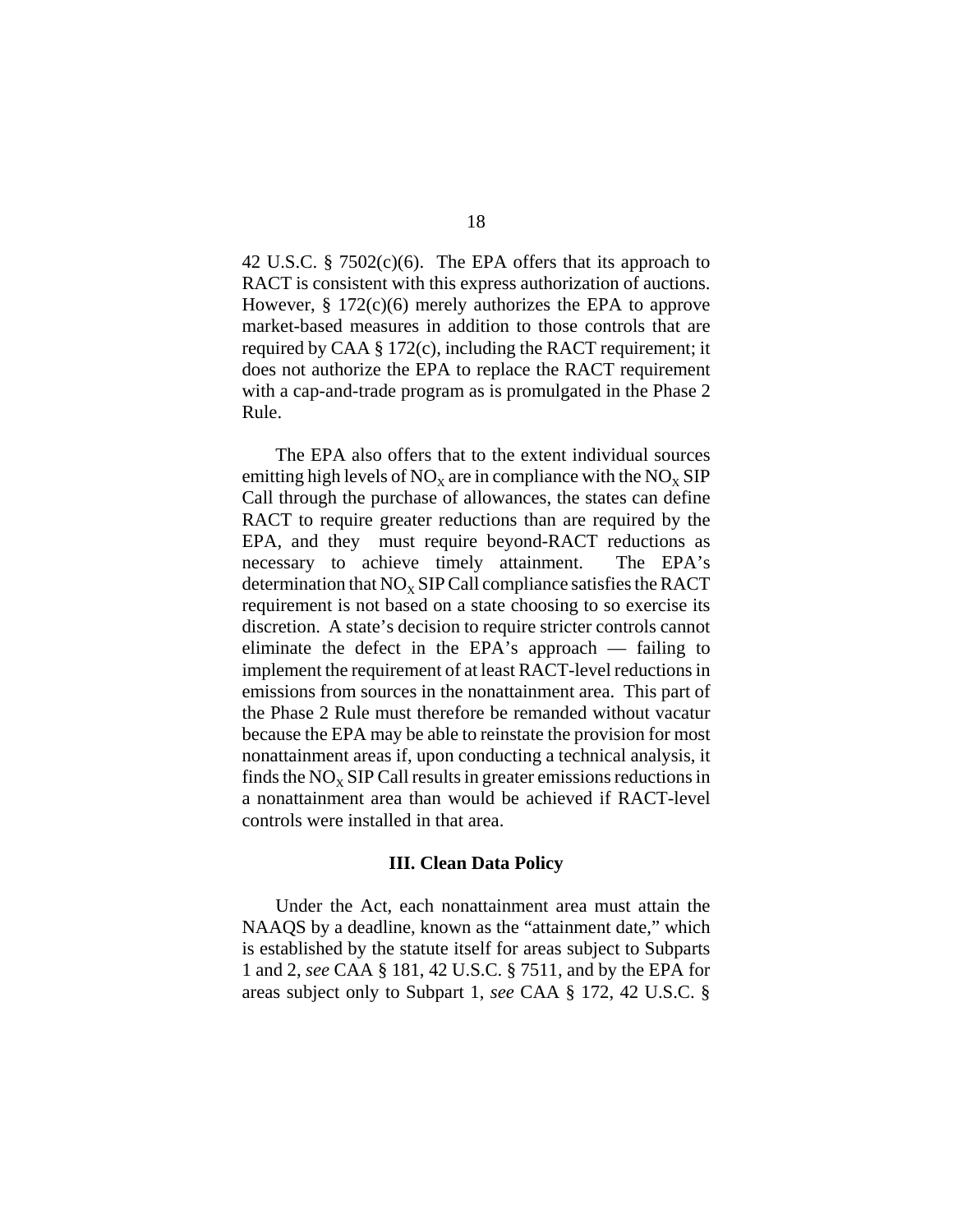$7502(a)(2)$ . The Act also provides that the SIP for a nonattainment area subject only to Subpart 1 must "require reasonable further progress" (RFP), *id.* § 7502(c)(2); the SIP for an area in moderate or a greater degree of nonattainment must provide for fixed percentage reductions of VOCs on a specified schedule. CAA §§ 182 (b)(1)(A), (c)(2)(B), 42 U.S.C. §§  $7511a(b)(1)(A), (c)(2)(B).$ <sup>3</sup>

In order to ensure these requirements are met, the SIP for any nonattainment area must include "contingency measures" to be implemented "if the area fails to make reasonable further progress, or to attain the [NAAQS] by the attainment date," CAA § 172(c)(9), 42 U.S.C. § 7502(c)(9), and the SIP for a serious, severe, or extreme nonattainment area must also include "contingency measures" that will take effect automatically "if the area fails to meet any applicable milestone," CAA § 182(c)(9), 42 U.S.C. § 7511a(c)(9).

In the Phase 2 Rule, the EPA suspended the planning requirements for specified percentage reductions and contingency measures for each nonattainment area that has attained the 8-hour NAAQS but has not yet been designated an attainment area. 40 C.F.R. § 51.918. The suspension lasts "until ... the area is redesignated to attainment, at which time the requirements no longer apply; or [until the] EPA determines that the area has violated the 8-hour ozone NAAQS." *Id.* The EPA

<sup>&</sup>lt;sup>3</sup> An area may in some circumstances substitute a combined reduction in emissions of VOCs and  $NO<sub>x</sub>$  for the fixed percentage reduction of VOCs required by CAA § 182(c)(2)(B). *See* 42 U.S.C.  $§ 7511a(c)(2)(C)$ . Although CAA § 182(b)(1)(A) applies by its terms only to an area in moderate nonattainment, and  $\S 182(c)(2)(B)$  only to an area classified in serious nonattainment,  $\S 182(c)$ , (d), and (e) apply those requirements to areas in a greater degree of nonattainment. *See id.* § 7511a(c)-(e).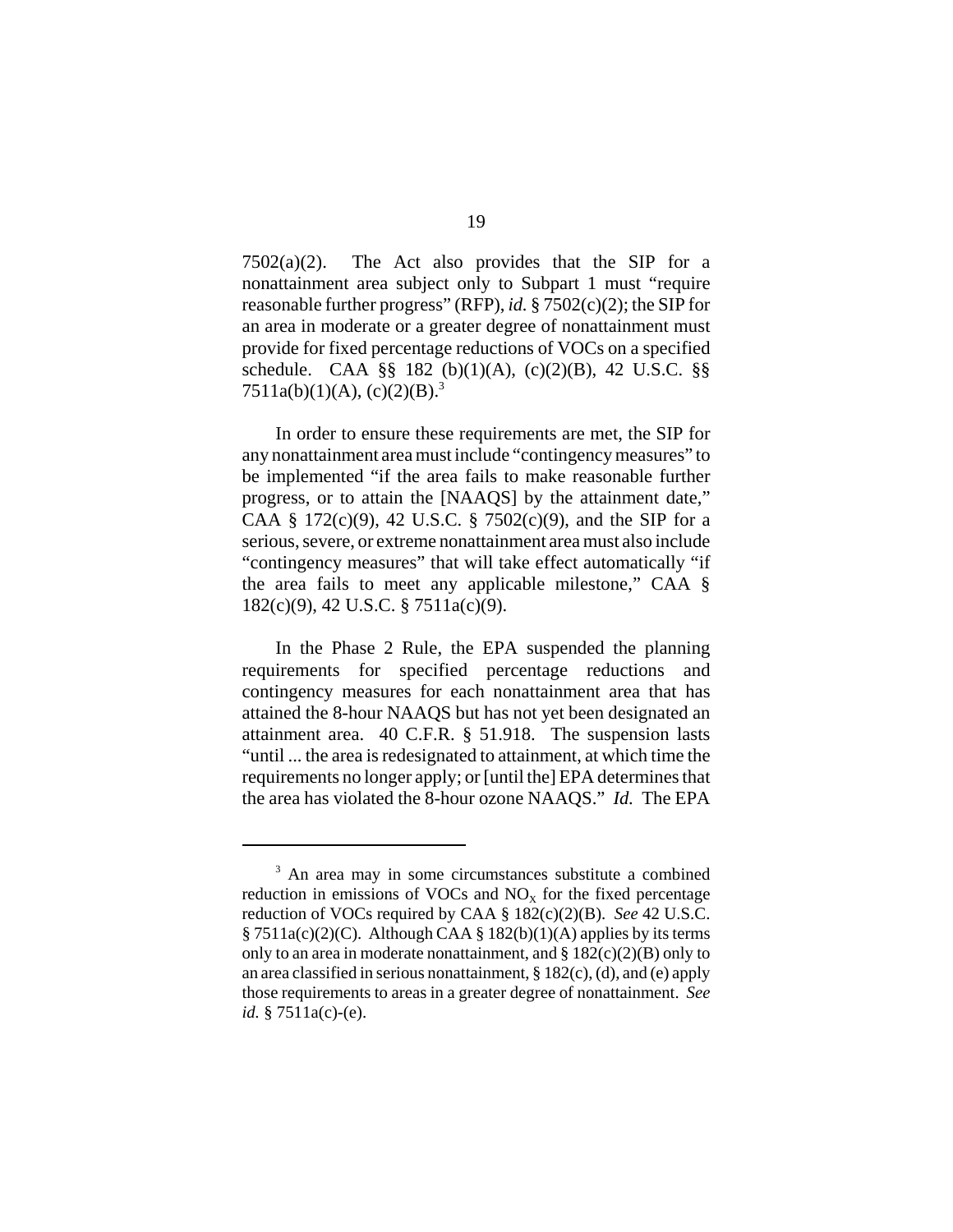terms this suspension the "Clean Data Policy," 70 Fed. Reg. at 71,644, because it applies when a nonattainment area produces "clean" air quality data. *See* Memorandum from John S. Seitz, Dir., Office of Air Quality Planning & Standards, RFP, Attainment Demonstration, and Related Requirements for Ozone Nonattainment Areas Meeting the Ozone National Ambient Air Quality Standard, at 5 (May 10, 1995), www.epa.gov/ttn/oarpg/t1/memoranda/clean15.pdf . It adopted the current version of the policy in 1995 and applied it in rulemakings specific to individual areas under the 1-hour NAAQS; it will similarly determine whether individual areas qualify for the suspension in area-specific rulemakings. 70 Fed. Reg. at 71,644-45.

The NRDC contends the Clean Data Policy conflicts with both the letter and the purpose of the Act. More specifically, the NRDC argues the statutory provisions requiring a SIP to include contingency measures and percentage reductions allow no waivers for an area that has achieved the NAAQS; the only way for an area to be absolved of those requirements is to be redesignated an attainment area. *See* CAA § 175A(c), 42 U.S.C. § 7505a(c) ("Until [a maintenance] plan revision is approved and an area is redesignated as attainment ... the requirements of [Part D] shall continue in force and effect"). Further, the NRDC argues only its reading of the text is consistent with the intent of the Congress that, in order to ensure the air stays clean, no mandatory control requirement be lifted until a maintenance plan is in place.

The EPA responds first that the NRDC did not raise before the agency and therefore forfeited its objection to the suspension of the planning requirement for contingency measures. *See* CAA § 307(d)(7)(B), 42 U.S.C. § 7607(d)(7)(B) ("Only an objection to a rule or procedure which was raised with reasonable specificity during the period for public comment ...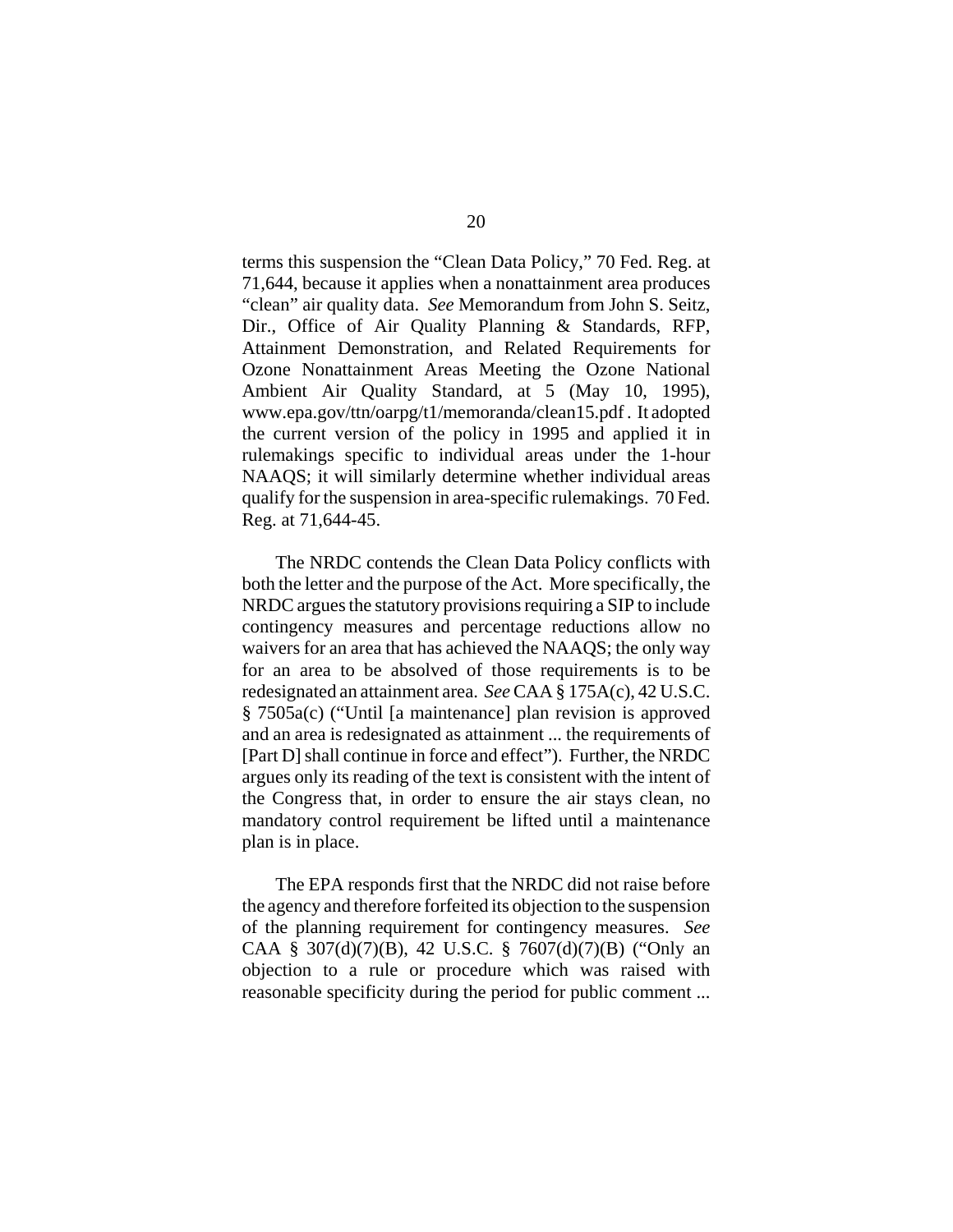may be raised during judicial review"). We agree. We "enforce[] this provision strictly," *Motor & Equip. Mfrs. Ass'n v. Nichols*, 142 F.3d 449, 462 (D.C. Cir. 1998) (internal quotation marks omitted), and although we allow commenters "some leeway in developing their argument before this court," the comment must have provided "adequate notification of the general substance of the complaint," *S. Coast Air Quality Mgmt. Dist. v. EPA*, 472 F.3d 882, 891 (D.C. Cir. 2006).

The NRDC's comments did not provide the EPA adequate notice that it objected to the suspension of the contingency measures. The NRDC did object to the Clean Data Policy, but only to the suspension of the requirements for an attainment demonstration and percentage reductions. The NRDC now contends it objected to the suspension of all Subpart 2 requirements, pointing to its comment that the "EPA cannot authorize states to simply drop subpart 2 measures when the area is meeting either standard. The Act allows states to move mandated controls to a maintenance contingency plan, but only after the area has been redesignated to attainment." Comments of Clean Air Task Force et al., at 48 (Aug. 1, 2003). That comment, however, was made in the context of an objection to a different provision of the proposed rule, namely the EPA's determination that an area not attaining the 1-hour standard but meeting the 8-hour standard need not submit a maintenance plan meeting the requirements of CAA § 175A. The EPA cannot be expected to take the NRDC's argument, raised in support of one specific objection, and apply it sua sponte to another provision. Because the NRDC did not raise its objection with "reasonable specificity," the Act bars us from considering it. CAA § 307(d)(7)(B), 42 U.S.C. § 7607(d)(7)(B).

On the merits, the EPA maintains the Clean Data Policy does not waive the planning requirements for percentage reductions; instead, it contends, those requirements are by their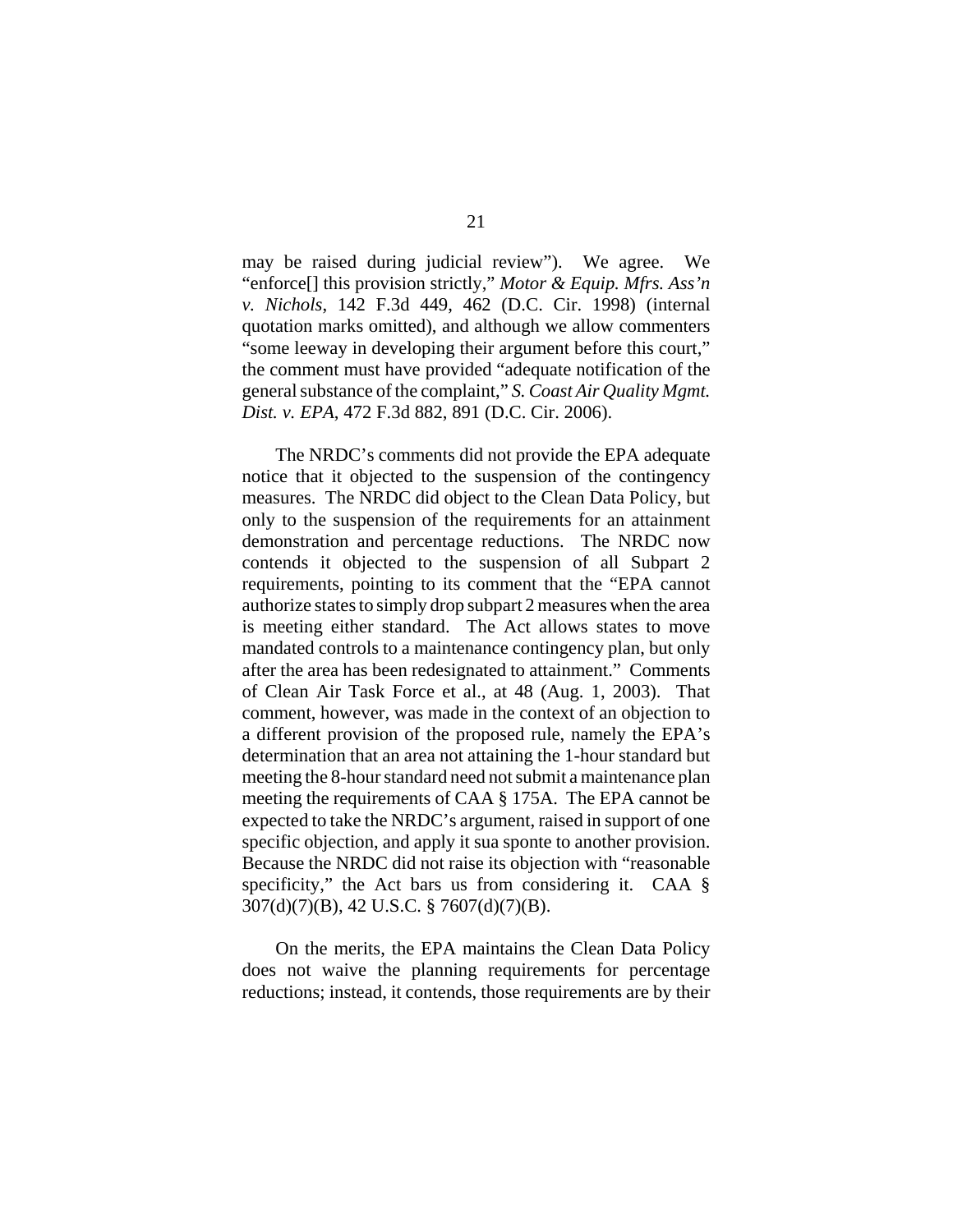terms inapplicable when an area meets the applicable NAAQS. *See* Phase 2 Rule, 70 Fed. Reg. at 71,645/1-2, 71,646/1-2.

The two planning requirements for percentage reductions are CAA § 182(b)(1), which requires an initial reduction of 15% of VOC emissions in the first six years for an area in moderate or greater nonattainment, and  $\S$  182(c)(2)(B), which requires subsequent reductions in VOC emissions averaging 3% per year for an area in serious or greater nonattainment unless an exception applies. *See* 42 U.S.C. § 7511a(b)(1), (c)(2)(B). As the EPA interprets these provisions, specific percentage reductions are required only as necessary to achieve attainment.

We think the statute unclear as to whether those sections apply to an area that is already attaining the NAAQS. For the reasons below, we join the Tenth Circuit in holding the EPA's interpretation is reasonable. *See Sierra Club v. EPA*, 99 F.3d 1551 (10th Cir. 1996).

Section  $182(b)(1)(A)(i)$  initially requires the SIP for an area in moderate or greater nonattainment to plan a total reduction in VOC emissions of 15% over six years. 42 U.S.C. §  $7511a(b)(1)(A)(i)$ . In the very next sentence, however, it elaborates that a plan should mandate "such specific annual reductions ... as necessary to attain the [NAAQS] for ozone by the attainment date." *Id.* Moreover, each percentage reduction is linked to the requirement that an area make "reasonable further progress" toward attainment. *See id.* § 7511a(b)(1) (entitled "Plan provisions for reasonable further progress"); *id.* § 7511a(c)(2)(B) (entitled "Reasonable further progress demonstration"). "Reasonable further progress," in turn, means "such annual incremental reductions in emissions ... as are required ... for the purpose of ensuring attainment." CAA §  $171(1)$ ,  $42$  U.S.C. § 7501(1). The Act is therefore ambiguous as to what reductions are required when no further progress toward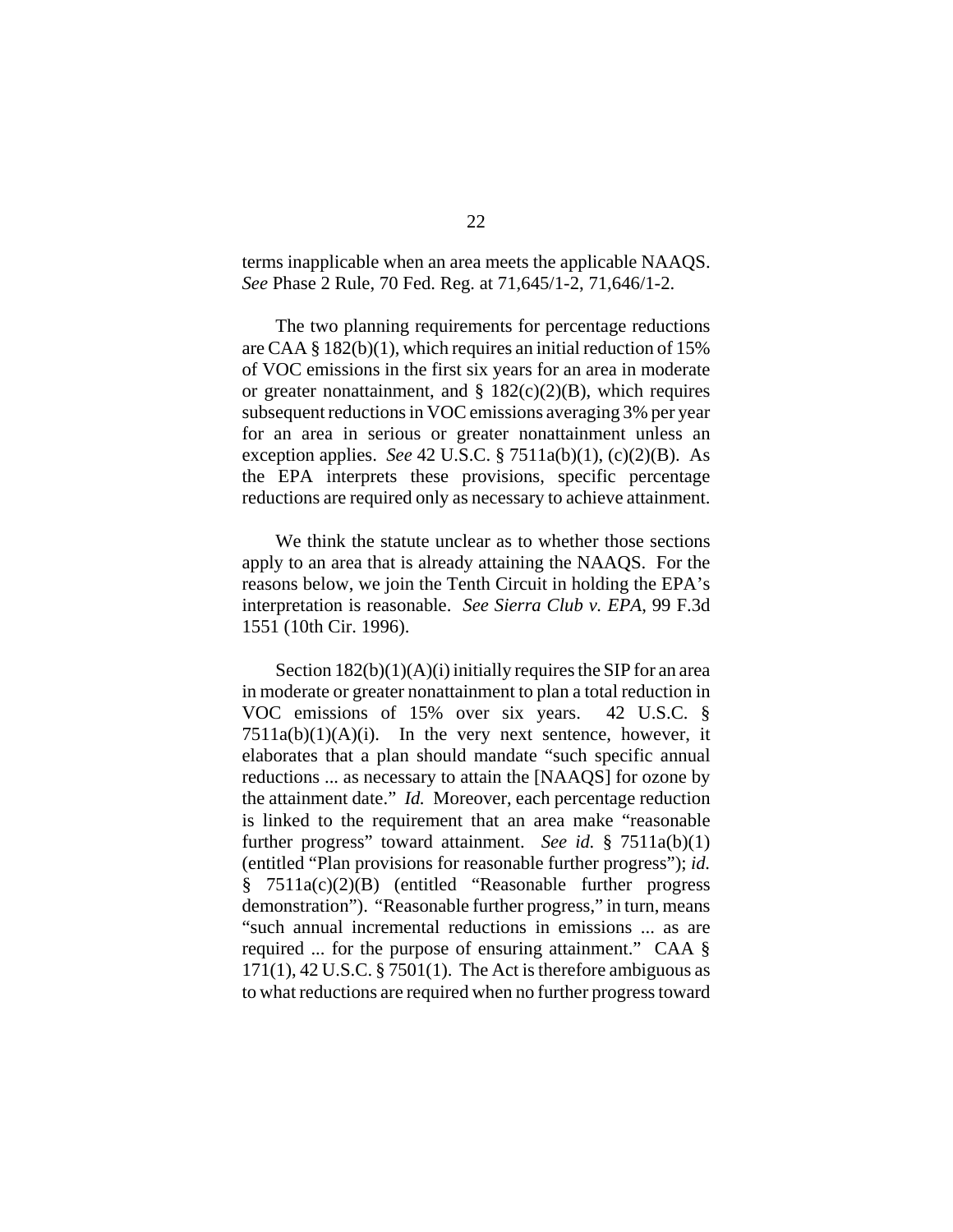attainment is necessary — or, for that matter, possible. The EPA reasonably resolved this ambiguity by concluding the specific percentage reductions are simply inapplicable in that circumstance. As the Tenth Circuit put the matter, "If a moderate ozone nonattainment area has in fact already attained the ozone standard, it would make little sense to require a state to demonstrate the area will make reasonable progress toward attainment." *Sierra Club*, 99 F.3d at 1557.

The EPA's reasoning disposes as well of the NRDC's contentions that the Clean Data Policy unlawfully circumvents the redesignation requirements, CAA  $\S 107(d)(3)(E)$ , 42 U.S.C. § 7407(d)(3)(E), violates the mandate that all Part D requirements remain in force until an area has an approved maintenance plan in place, CAA § 175A(c), 42 U.S.C. § 7505a(c), and disregards the Supreme Court's admonition that the EPA cannot "render Subpart 2's carefully designed restrictions on EPA discretion utterly nugatory," *Whitman v. Am. Trucking Ass'ns*, 531 U.S. 457, 484 (2001). The Clean Data Policy does not effect a redesignation; an area must still comply with the statutory requirements before it can be redesignated to attainment. Furthermore, Part  $D$  — including Subpart 2 remains in force insofar as it applies but, as we have just seen, the EPA has reasonably concluded the provisions of the Act requiring percentage reductions do not apply to an area that has attained the NAAQS.

## **IV. 15% VOC Reduction**

CAA section  $182(b)(1)$  requires that, for a moderate nonattainment area, "no later than 3 years after November 15, 1990, the State shall submit a revision to the applicable implementation plan to provide for volatile organic compound emission reductions, within 6 years after November 15, 1990, of at least 15 percent from baseline emissions, accounting for any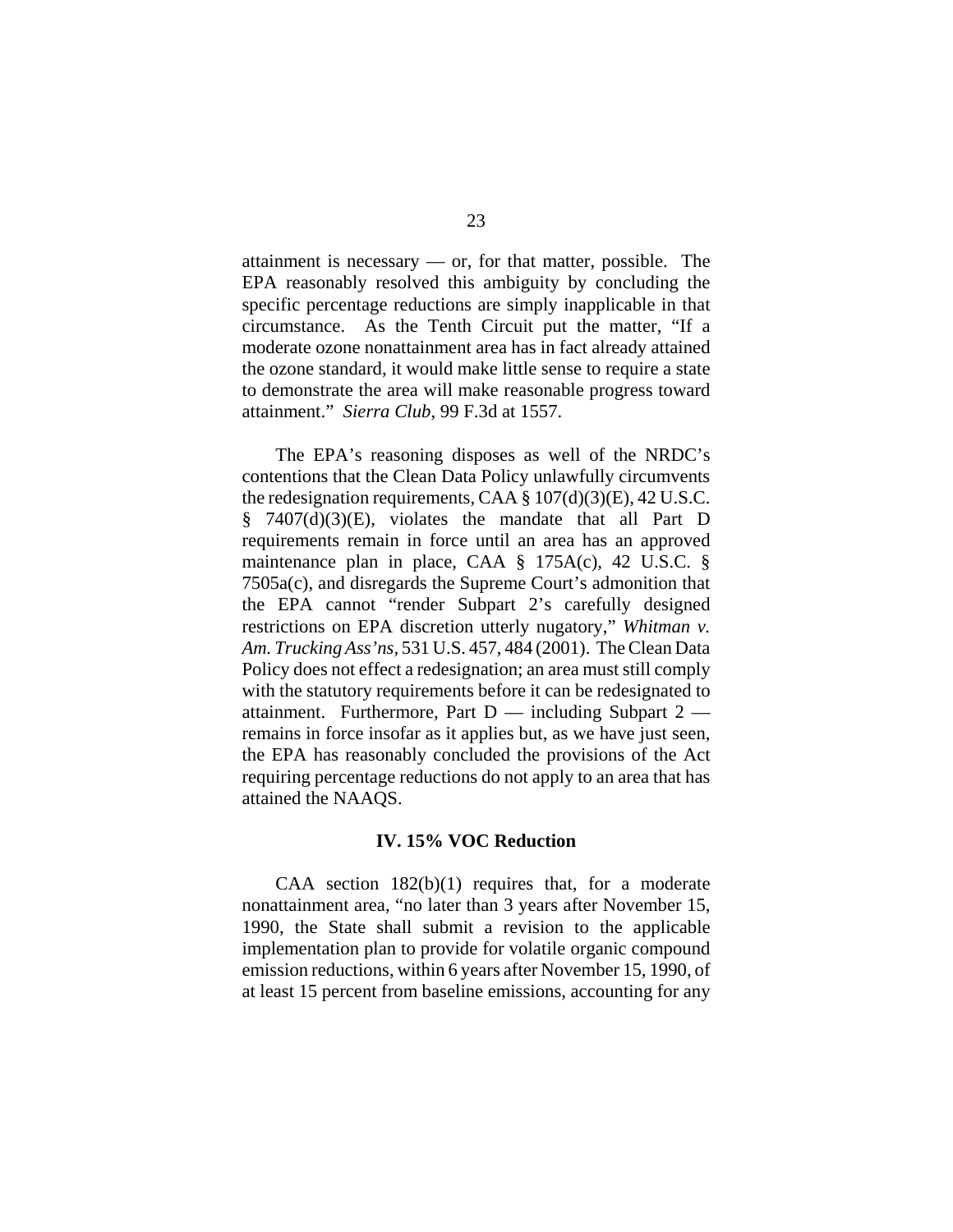growth in emissions after 1990."  $42 \text{ U.S.C.}$   $\S 7511a(b)(1)(A)(i)$ . CAA section 182(c), (d) and (e) incorporate the 15% VOC reduction requirement for, respectively, "serious," "severe" and "extreme" nonattainment areas. *Id*. § 7511a(c)-(e). After the initial six-year period, CAA section 182(c), (d) and (e) impose on the same areas an additional RFP requirement that the SIP be revised so that it "will result in VOC emissions reductions from the baseline emissions . . . [of] at least 3 percent of baseline emissions each year," "averaged over each consecutive 3-year period beginning 6 years after November 15, 1990, until the attainment date." *Id.* § 7511a(c)(2)(B)(i) (imposing requirement on "serious" areas); *see id*. § 7511a(d), (e) (incorporating 3% reduction requirement for "severe" and "extreme" areas).<sup>4</sup> As used in the cited provisions, "the term 'baseline emissions' means the total amount of actual VOC or NO<sub>y</sub> emissions from all anthropogenic sources in the area during the calendar year 1990." CAA § 182(b)(1)(B), 42 U.S.C. § 7511a(b)(1)(B); *see also* CAA § 182(c)(2)(B), 42 U.S.C. § 7511a(c)(2)(B).5

In the Phase 2 Rule, the EPA determined that for all moderate and above areas "that had not met the 15 percent VOC emission reduction requirement for the 1-hour standard," the RFP 15% reduction requirement "would apply" under the 8-hour

<sup>4</sup> The statute permits a reduction in "an amount less than 3 percent of such baseline emissions each year, if the State demonstrates to the satisfaction of the Administrator that the plan reflecting such lesser amount includes all measures that can feasibly be implemented in the area, in light of technological achievability." CAA § 182(c)(2)(B)(ii), 42U.S.C. § 7511a(c)(2)(B)(ii).

<sup>&</sup>lt;sup>5</sup> Section 182 does not provide for a specific VOC reduction for a moderate area following the initial six-year 15% reduction period. Accordingly, thereafter a moderate area is subject to the general requirement in CAA section 172(c)(2) that "plan provisions shall require reasonable further progress," 42 U.S.C. § 7502(c)(2).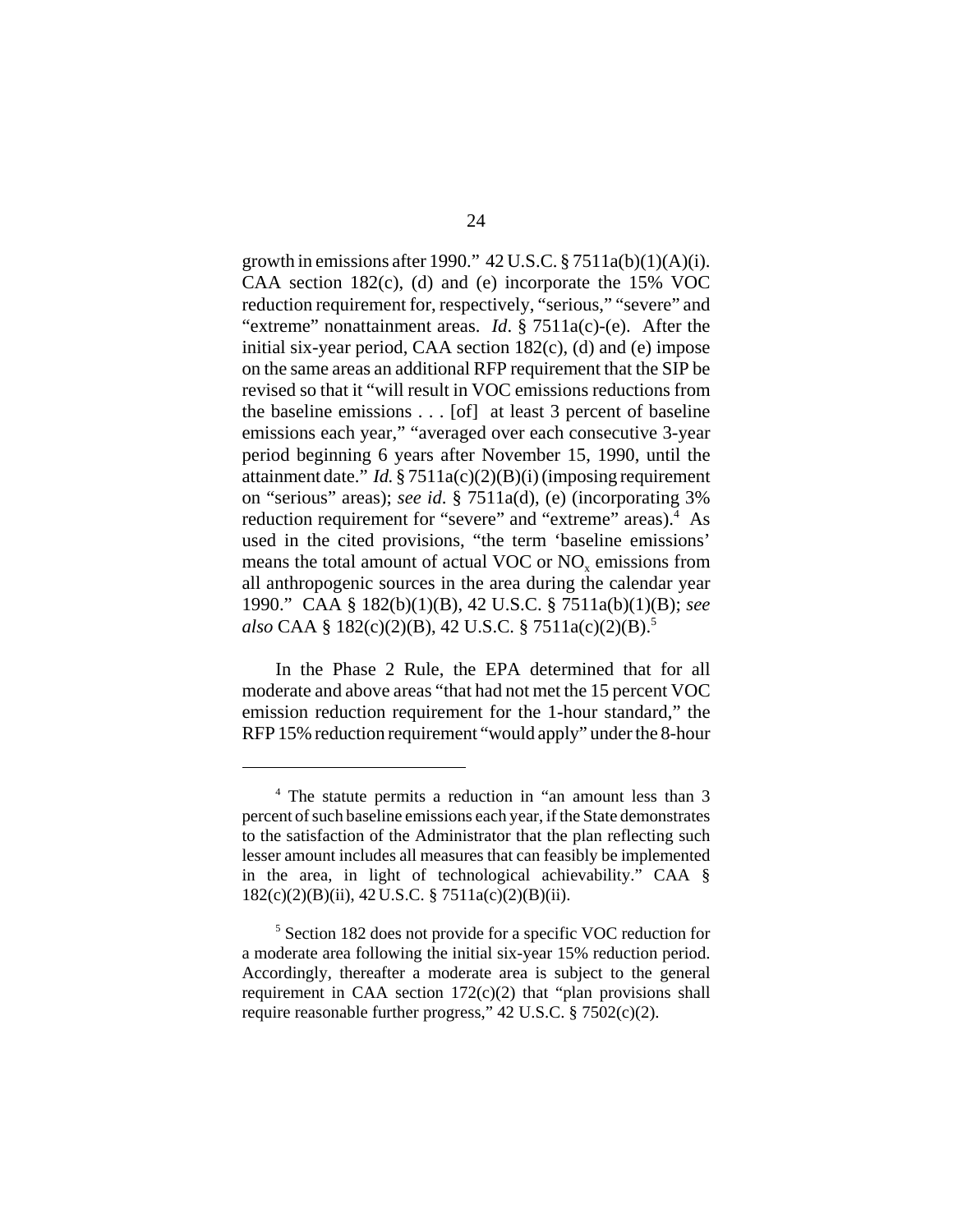standard. 70 Fed. Reg. at 71,632-33. Conversely, the EPA determined, 8-hour moderate and above areas that had already satisfied the 15% VOC emission reduction for the 1-hour standard will not be subjected a second time to the 15% requirement under the 8-hour standard. *Id*. at 71,633. Thus, "[a]reas classified under subpart 2 as moderate that had met the 15 percent VOC emission reduction requirement for the 1-hour standard are treated in the final rule like areas covered under subpart 1," while "[a]reas classified under subpart 2 as serious and above that had met the 15 percent VOC emission reduction requirement for the 1-hour standard would be subject to the RFP requirement in section  $172(e)$  [sic<sup>6</sup>] and the final rule would require them to obtain an average of 3 percent annual reductions of VOC and/or  $NO_x$  emissions reductions for the first 6 years after the baseline year and every subsequent 3 years out to their attainment date." *Id*. For both the 15% and the 3% reductions RFP requirements, the Phase 2 Rule provides that the RFP periods "would be equivalent to the periods Congress established in subpart 2," *id*. at 71,633, running from a new baseline year, i.e., 2002 "for areas designated nonattainment for the 8-hour ozone NAAQS with an effective date of June 15, 2004," *id*. at 71,637.

First, the NRDC argues that the EPA "illegally waived" Subpart 2's RFP requirement that each SIP be revised three years after the statute's effective date to provide for a 15% VOC reduction within 6 years *after* enactment for all areas classified as "moderate" and above for ozone.<sup>7</sup>

<sup>6</sup> The EPA apparently meant section 172(c), *see supra* note 5; section 172(e) is the anti-backsliding provision, *see infra* pp. 43-45.

<sup>&</sup>lt;sup>7</sup> "Ozone, an essential presence in the atmosphere's stratospheric layer, is dangerous at ground level" and "is formed by the chemical reaction of nitrogen oxides ('NO<sub>X</sub>') with any of a number of volatile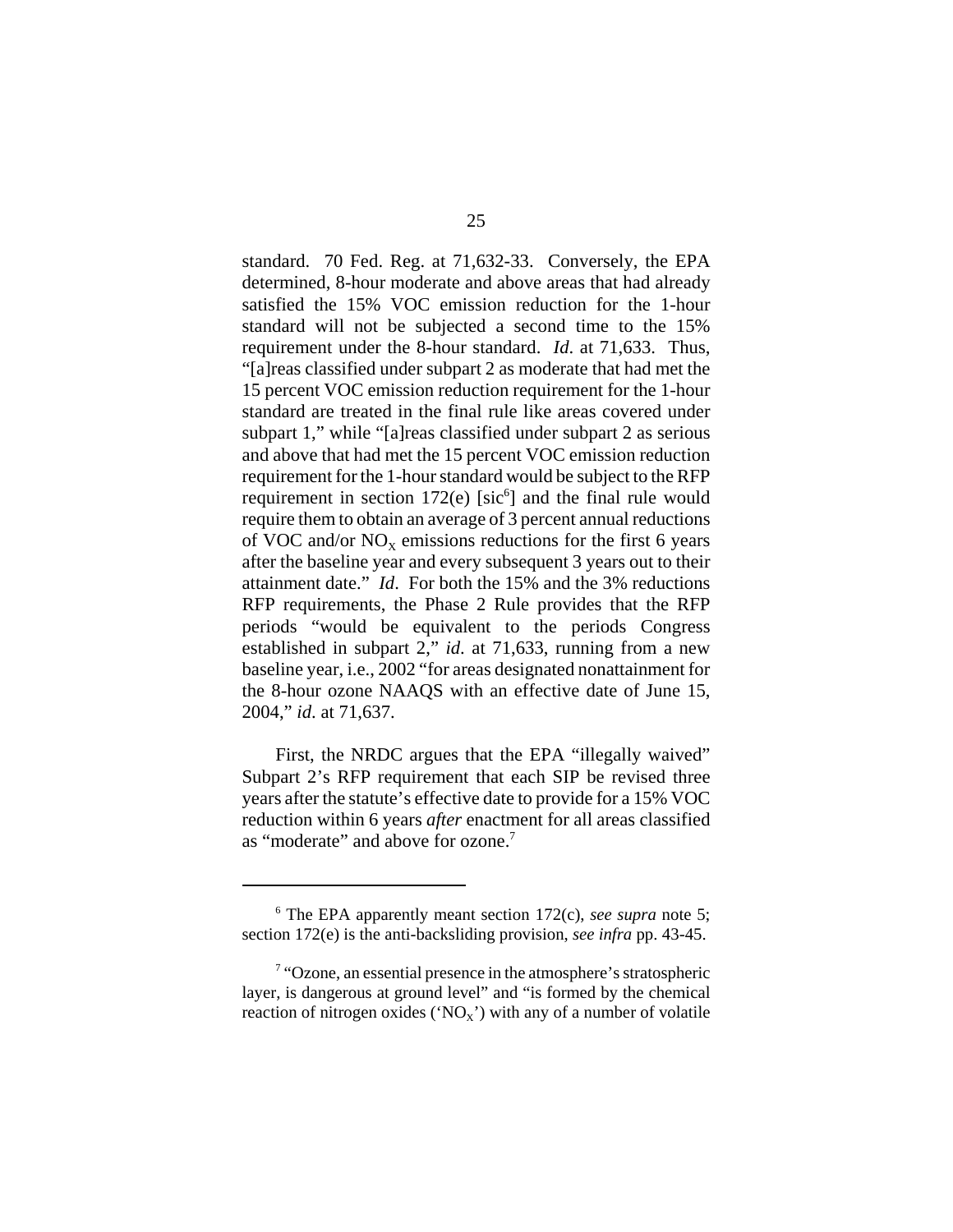As an initial matter, the EPA did not "waive" the 15% requirement but simply determined that, if a State had made the required revision for an area classified as moderate or greater when the one-hour NAAQS took effect, the State did not have to do so a second time after the 8-hour standard took effect. In so doing, the EPA reasonably resolved a statutory ambiguity under step 2 of the framework set out in *Chevron U.S.A. Inc. v. Natural Resources Defense Council, Inc.*, 467 U.S. 837, 843 (1984). *See Natural Res. Def. Council v. EPA*, 489 F.3d 1250, 1257 (D.C. Cir. 2007) ("Under *Chevron*: We first ask 'whether Congress has directly spoken to the precise question at issue,' in which case we 'must give effect to the unambiguously expressed intent of Congress.' If the 'statute is silent or ambiguous with respect to the specific issue,' however, we move to the second step and defer to the agency's interpretation as long as it is 'based on a permissible construction of the statute.' " (quoting *Chevron*, 467 U.S. at 842-43) (internal quotation marks omitted)). Accordingly, we reject the NRDC's challenge to the VOC reduction provision.

The NRDC contends that the EPA's reading of the statute is "untenable" because the statute requires that the SIP provide for a 15% reduction from *"baseline emissions*"—which the "EPA itself defines . . . for purposes of the 8-hour ozone standard as emissions in 2002, not 1990"—and that the reduction be effected " 'within 6 years after' the baseline year—that is, between 2002 and 2008 for the 8-hour standard." NRDC Br. at 29. This argument, however, sidesteps the EPA's rationale for its interpretation. The EPA identified a "gap in the statutory scheme" because "[t]he CAA is silent regarding whether a nonattainment area that implements the 15-percent VOC emission reduction of 42 U.S.C. § 7511a(b)(1)(A) must

organic compounds ('VOCs'), in the presence of sunlight." *S. Coast Air Quality Mgmt. Dist. v. EPA*, 472 F.3d 882, 887 (D.C. Cir. 2006).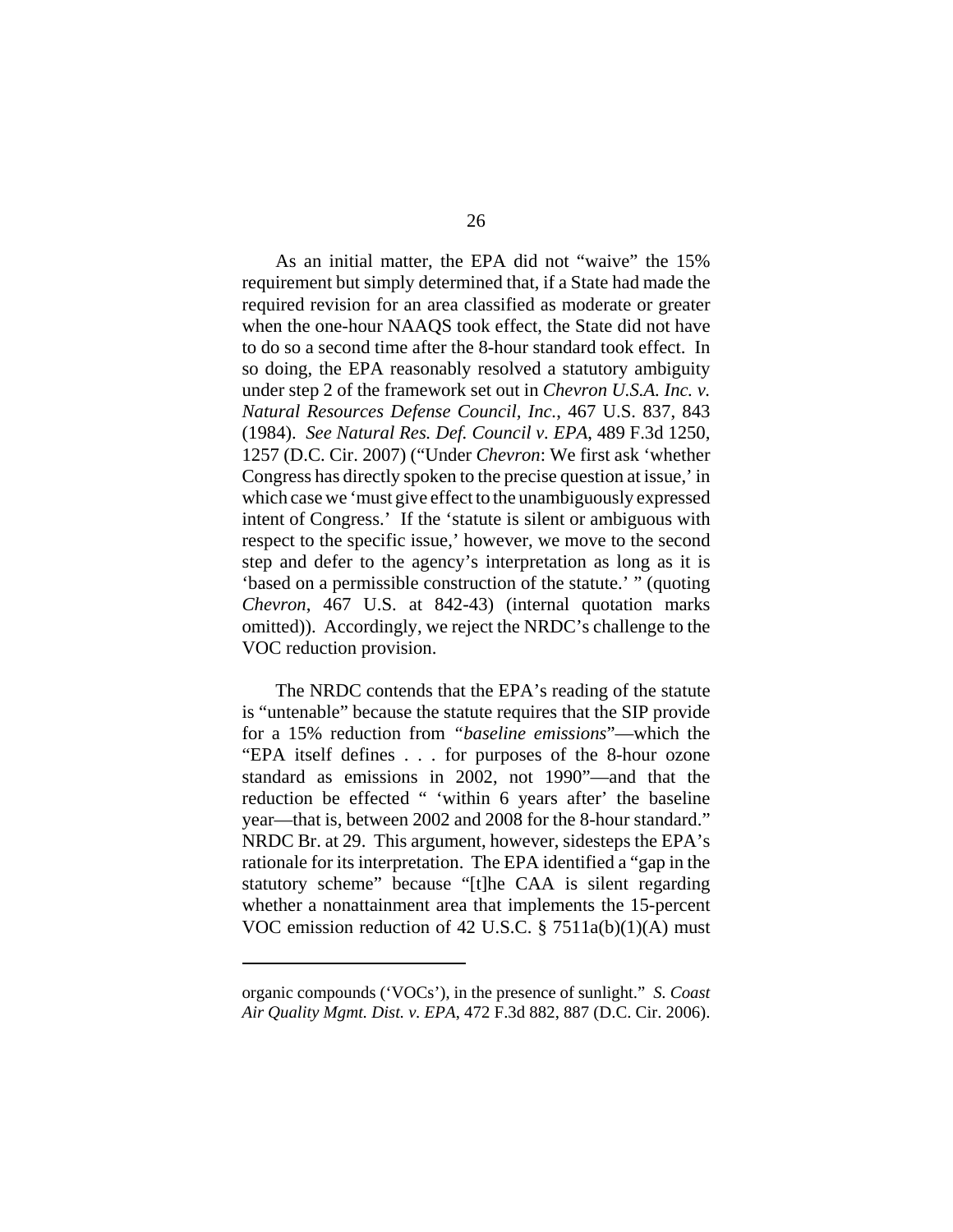implement that provision a second time if the NAAQS is revised, or instead must implement other RFP provisions that expressly would have applied had there been no revision of the NAAQS." EPA Br. at 29. The EPA filled this gap by selecting the latter resolution. As the EPA explained in the Phase 2 Rule, while it "believes that the CAA is quite clear that the SIP must provide for a 15 percent reduction in baseline VOC emissions *for some period after 1990* in an area subject to section  $182(b)(1)(A)$ ," it "disagrees that the CAA plainly requires that the SIP for an area must require a *second* 15 percent reduction in VOC baseline emissions under a revised ozone standard." 70 Fed. Reg. at 71,635-36 (first emphasis added); *see also id*. at 71,634 ("For those areas that have an approved 15 percent plan for their 1-hour ozone SIPs, an additional 15 percent VOC reduction is not necessary."). Because the EPA ended its statutory analysis with the threshold inquiry whether section  $182(b)(1)(A)(i)$  must be applied a second time under its revised standards (concluding it need not), the Agency did not need to decide how to interpret the term "baseline emissions" or to identify a baseline year for the purpose of so applying the provision. Further, because it had no need to reach these issues, it did not resolve them arbitrarily or capriciously, as the NRDC asserts, by "allowing a select group of nonattainment areas to rely on a different baseline from the distant past." NRDC Br. at 30-31. Had the EPA required a nonattainment area to undertake a second 15% VOC reduction, it might have been arbitrary to use a different baseline or baseline year from that applicable to areas undertaking the first 15% VOC reduction under the 8-hour standard. But the Agency did not do so and we will not speculate whether it could lawfully have done so.

The NRDC also argues that the EPA's 15% approach is inconsistent with its treatment of section  $182(c)(2)(B)(i)$ 's 3% reduction requirement for serious and above areas in that the "EPA does not read the Act as excusing such 3% continuing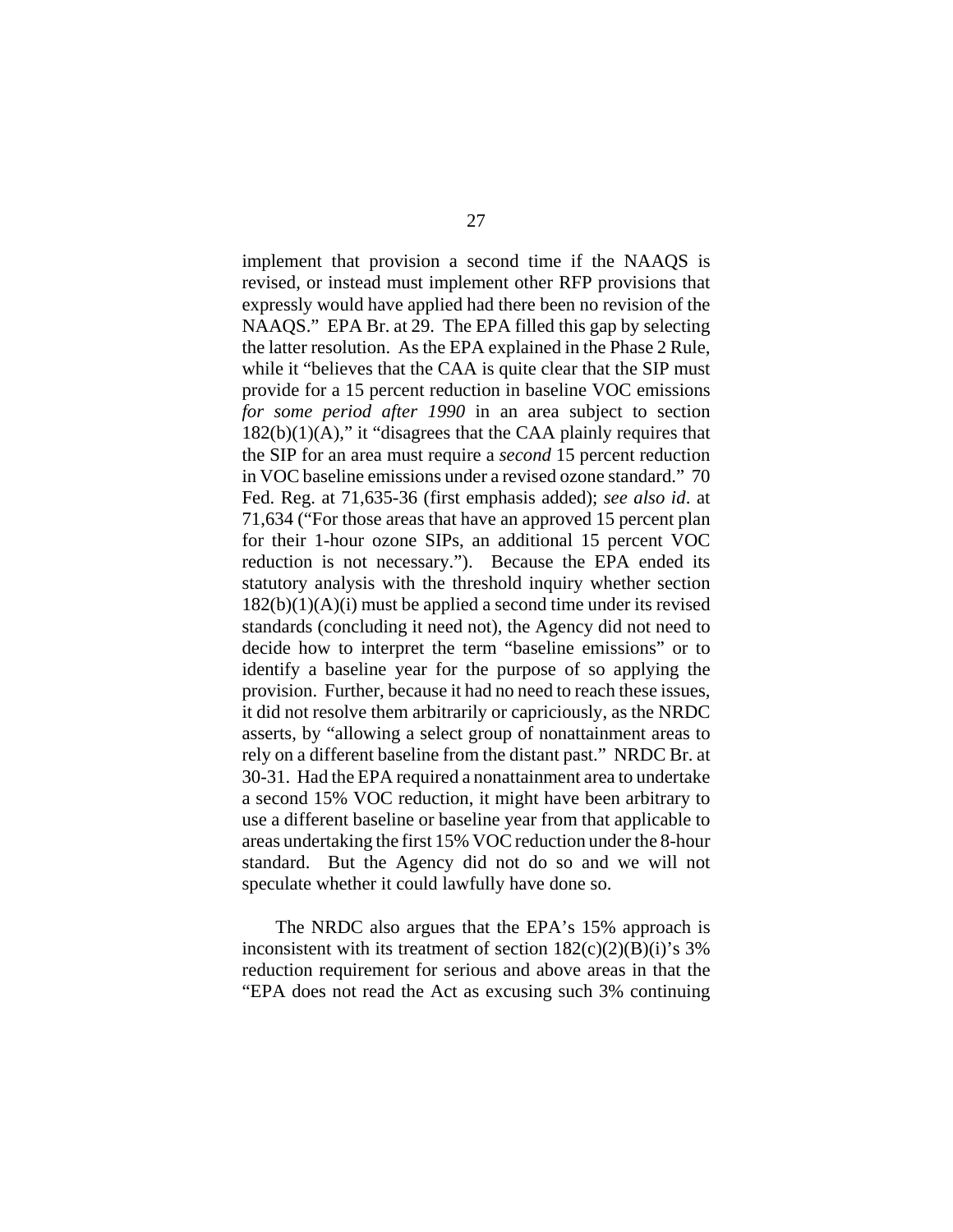emission cuts for serious and above 8-hour nonattainment areas merely because they may have had plans under the 1-hour standard to achieve continuing (i.e. post-1996) cuts of 3%/yr from a 1990 baseline." NRDC Br. at 30 n.8. The 3% provision, however, is fundamentally different from the 15% provision in that the former does not (as does the latter) establish a one-time reduction requirement but instead imposes a continuing obligation that applies to "each consecutive 3-year period beginning 6 years after November 15, 1990, until the attainment date." CAA § 182(c)(2)(B), 42 U.S.C. § 7511a(c)(2)(B).

Finally, the NRDC asserts that the "EPA cannot override an express statutory command 'simply by asserting that its preferred approach would be better policy,' " NRDC Br. at 30 (quoting *Engine Mfrs. Ass'n v. EPA,* 88 F.3d 1075, 1089 (D.C. Cir. 1996)), referring to the EPA's observation that its approach "provides flexibility to States to use a mix of  $NO<sub>x</sub>$  and  $VOC$ reductions" under CAA section 172, 42 U.S.C. § 7502, rather than the required VOC-only reductions mandated by CAA section 182(b)(1)(A)(1), 42 U.S.C. § 7511a(b)(1)(A)(1). 70 Fed. Reg. at 71,634. As already explained, however, the EPA's interpretation does not override an express command but rather resolves an ambiguity. *Id*. at 71,635-36. In commending the flexibility afforded, the EPA merely offered one more reason why its interpretation of the ambiguous statutory language is reasonable.

# **V. New Source "Offset" Credit for Past Emission Reductions**

CAA section 172(b) requires that each State containing a nonattainment area submit a nonattainment SIP meeting the requirements of section 172(c) pursuant to a schedule set by the EPA but not later than three years after a nonattainment area is so designated. 42 U.S.C. § 7502(b), (c). Section 172(c)(5) of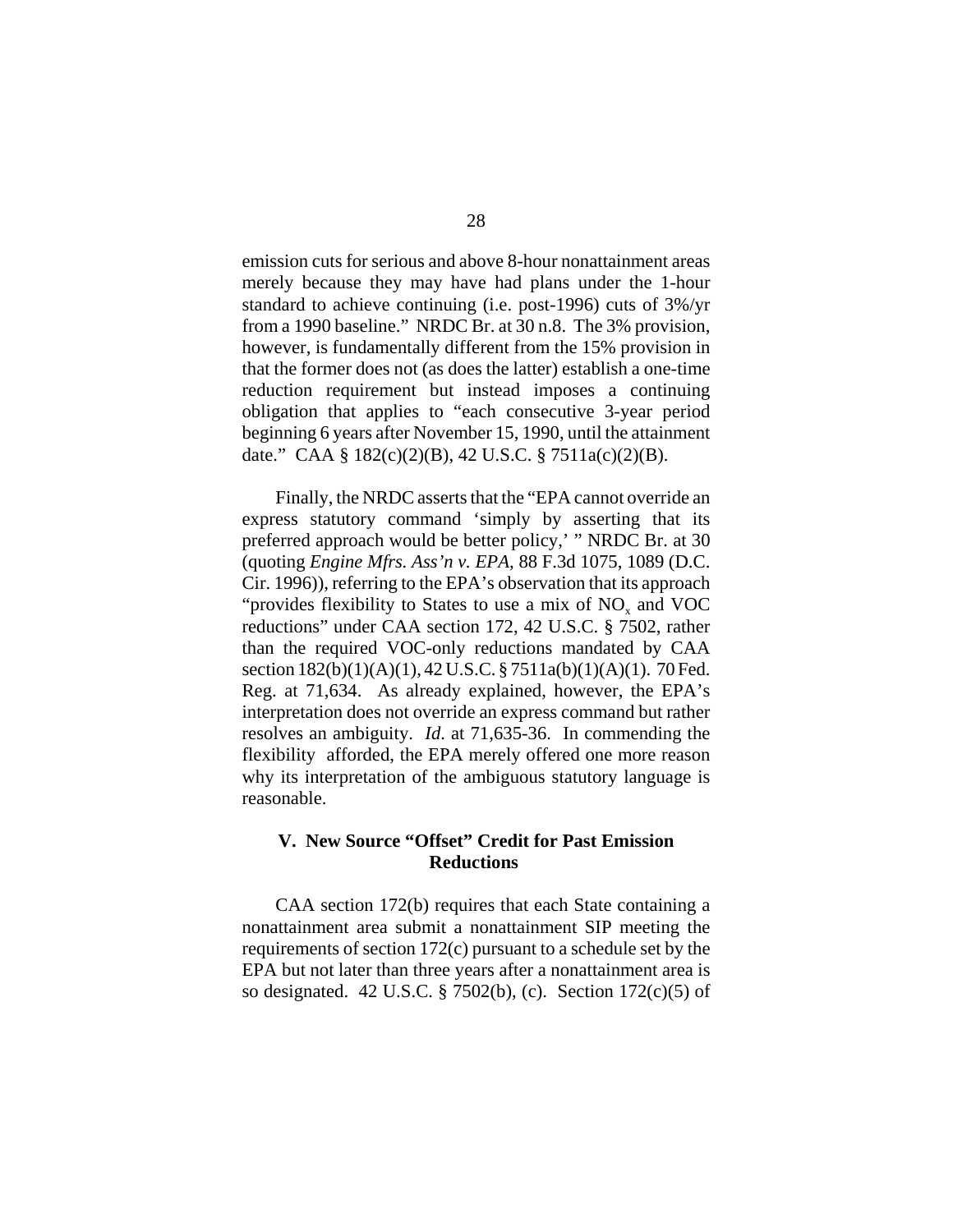the Act requires that each nonattainment area SIP "shall require permits for the construction and operation of new or modified major stationary sources anywhere in the nonattainment area, in accordance with section 7503 of [Title 42]." *Id*. § 7502(c)(5). Section 173 sets out the permitting process, known as "New Source Review" (NSR), in greater detail, providing that a permit may be issued only if, *inter alia*, (1) the permitting agency has determined that by the time the source begins operation, sufficient offsetting emissions reductions are obtained that the emission levels from the offsets and the plan provisions represent RFP from the pre-permit levels, *id*. §  $7503(a)(1)(A)$ <sup>8</sup> and (2) the proposed source will "comply with the lowest achievable emission rate" (LAER), *id*. § 7503(a)(2).<sup>9</sup> Section

the permitting agency determine[] that—

(A) by the time the source is to commence operation, sufficient offsetting emissions reductions have been obtained, such that total allowable emissions from existing sources in the region, from new or modified sources which are not major emitting facilities, and from the proposed source will be sufficiently less than total emissions from existing sources (as determined in accordance with the regulations under this paragraph) prior to the application for such permit to construct or modify so as to represent (when considered together with the plan provisions required under section 7502 of this title) reasonable further progress (as defined in section 7501 of this title);  $\dots$ .

## 42 U.S.C. § 7503(a)(1)(A).

 $9$  Section 173(a) also requires that (1) the new source owner or operator has demonstrated that all of its other major stationary sources in the State are subject to and in (or scheduled for) compliance with

 $8$  Section 173(a)(1)(A) requires that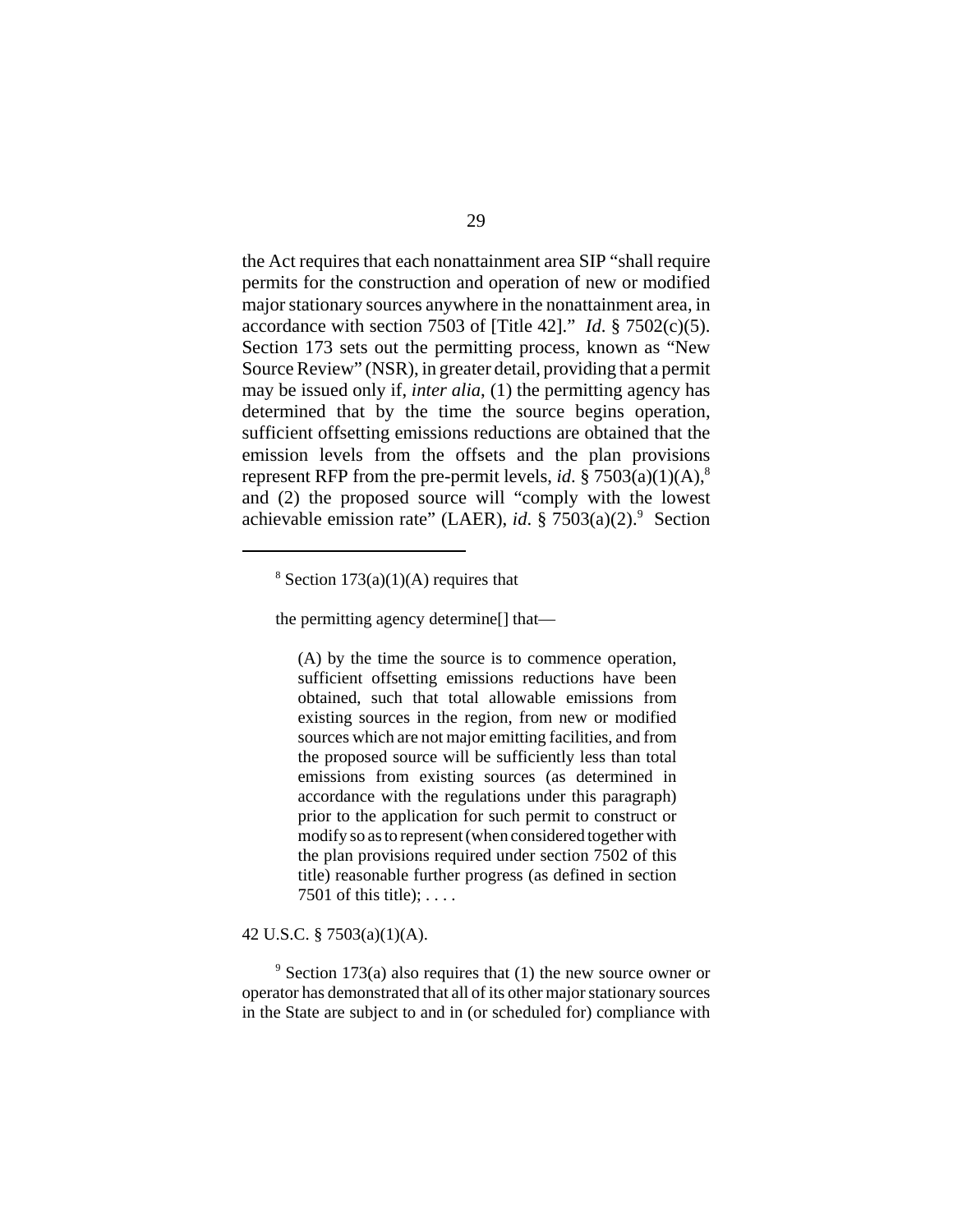173 further requires that "[s]uch emission reductions shall be, by the time a new or modified source commences operation, in effect and enforceable and shall assure that the total tonnage of increased emissions of the air pollutant from the new or modified source shall be offset by an equal or greater reduction, as applicable, in the actual emissions of such air pollutant from the same or other sources in the area." *Id*. § 7503(c)(1). Subpart 2 specifically applies the NSR requirement to ozone nonattainment areas, CAA  $\S$  182(a)(2)(C)(i), 42 U.S.C.  $§ 7511a(a)(2)(C)(i)$ , and mandates increasingly stringent offset ratios as the ozone classification increases, CAA § 182(a)(4), (b)(5), (d)(2), 42 U.S.C. § 7511a(a)(4), (b)(5), (d)(2).<sup>10</sup>

The Phase 2 Rule allows proposed new and modified sources to meet this offset requirement using credits from sources that shut down or curtailed operations as long ago as 1977. 70 Fed. Reg. at 71,699 (to be codified at 40 C.F.R. § 51.165). The EPA has long allowed emissions reductions occurring before a permit application to qualify as offset credits under specified circumstances. Before 1989, such preapplication emissions reductions could be offset only if the proposed source was "a replacement for the productive capacity

applicable emission limitations and standards; (2) the Administrator has not determined the implementation plan applicable to the attainment area site of the new source is not being adequately implemented; and (3) an analysis of alternatives demonstrates that "benefits of the proposed source significantly outweigh the environmental and social costs imposed as a result of its location, construction, or modification."  $42$  U.S.C. §  $7503(a)(3)-(5)$ .

<sup>&</sup>lt;sup>10</sup> More generally, the Act requires that all SIPs, even those for attainment areas, include regulation of new and modified sources "as necessary to assure that national ambient air quality standards are achieved, including a permit program as required in parts C and D of this subchapter." CAA § 110(a)(2)(C), 42 U.S.C. § 7410(a)(2)(C).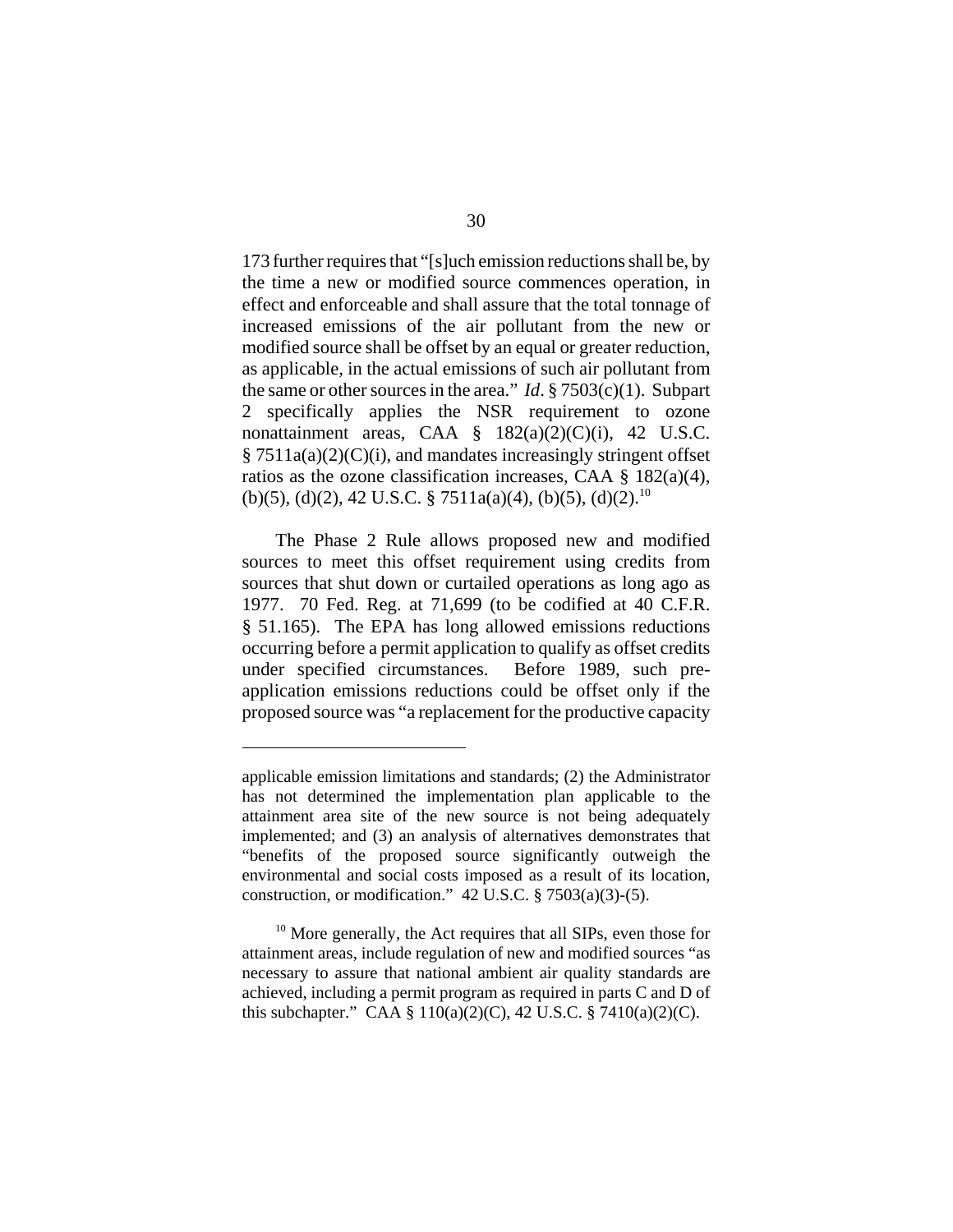represented by the proposed offset credit." Requirements for Implementation Plans; Air Quality New Source Review, 54 Fed. Reg. 27,286, 27,290 (June 28, 1989).<sup>11</sup> The 1989 Rule eliminated this restriction for an area with an approved attainment demonstration. *Id*. at 27,292. In the Phase 2 Rule, the EPA "lift[ed] the requirement to have an approved attainment plan before using preapplication credits from shutdowns or curtailments as offsets." 70 Fed. Reg. at 71,676. The NRDC challenges both the EPA's longstanding policy allowing pre-application reductions as NSR offsets and the EPA's elimination in the Phase 2 Rulemaking of the approved attainment demonstration requirement. We reject as untimely the NRDC's challenge to the general policy of allowing preapplication offset credits but we agree that eliminating the attainment demonstration requirement was arbitrary and capricious and therefore in violation of the APA.

40 C.F.R. § 51.165(a)(3)(ii)(C) (1988).

 $11$  The pre-1989 regulation provided:

Emissions reductions achieved by shutting down an existing source or permanently curtailing production or operating hours below baseline levels may be credited, provided that the work force to be affected has been notified of the proposed shutdown or curtailment. Source shutdowns and curtailments in production or operating hours occurring prior to the date the new source application is filed generally may not be used for emissions offset credit. However, where an applicant can establish that it shut down or curtailed production after August 7, 1977, or less than one year prior to the date of permit application whichever is earlier, and the proposed new source is a replacement for the shutdown or curtailment credit for such shutdown or curtailment may be applied to offset emissions from the new source.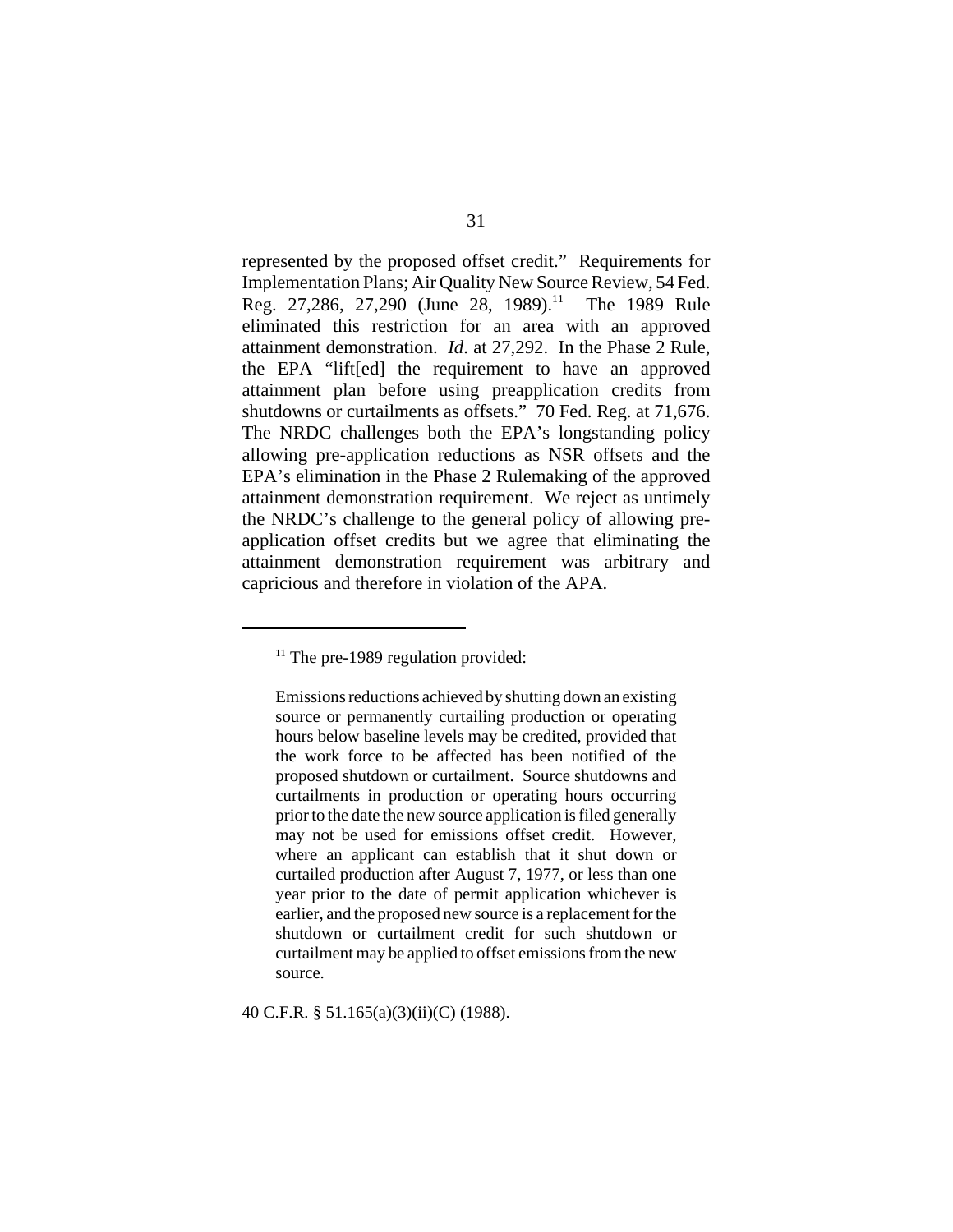CAA section 307(b), which governs judicial review of a rulemaking under the Act, requires that "[a]ny petition for review . . . shall be filed within sixty days from the date notice of such promulgation . . . appears in the Federal Register." 42 U.S.C. § 7607(b)(1). As already noted, the EPA has allowed emission reductions from pre-application source shutdowns and curtailments to qualify as NSR offset credits since at least 1989. *See* 54 Fed. Reg. at 27,292. Thus, the deadline for filing a petition for review of section  $51.165(a)(3)(ii)(C)$  insofar as it authorizes offset credits for pre-permit emission reductions is long since past and the court lacks jurisdiction to review it. *See Motor & Equip. Mfrs. Ass'n v. Nichols*, 142 F.3d 449, 460 (D.C. Cir. 1998) (section 7607(b)(1) "filing period is jurisdictional in nature, and may not be enlarged or altered by the courts" (internal quotation marks omitted)). Nonetheless, the NRDC contends that the EPA "reopened" the 1989 offset policy so as to make its challenge timely. We disagree.

"The reopening doctrine allows an otherwise stale challenge to proceed because 'the agency opened the issue up anew,' and then 'reexamined . . . and reaffirmed its [prior] decision.' " *P & V Enters. v. U.S. Army Corps of Eng'rs*, 516 F.3d 1021, 1023-24 (D.C. Cir. 2008) (quoting *Pub. Citizen v. Nuclear Reg. Comm'n*, 901 F.2d 147, 150-51 (D.C. Cir. 1990)) (internal quotation marks omitted). In this case, the EPA did not expressly reopen the issue of offsets for pre-application emission reductions. In its proposed rule, the EPA offered two alternative amendments to section  $51.165(a)(3)(ii)(C)$ , each of which eliminated the attainment demonstration requirement under certain circumstances. *See* Prevention of Significant Deterioration (PSD) and Nonattainment New Source Review (NSR), 61 Fed. Reg. 38,250, 38,311-14 (July 23, 1996) (Proposed Rules). In the Phase 2 Rule, the EPA selected the less restrictive of the two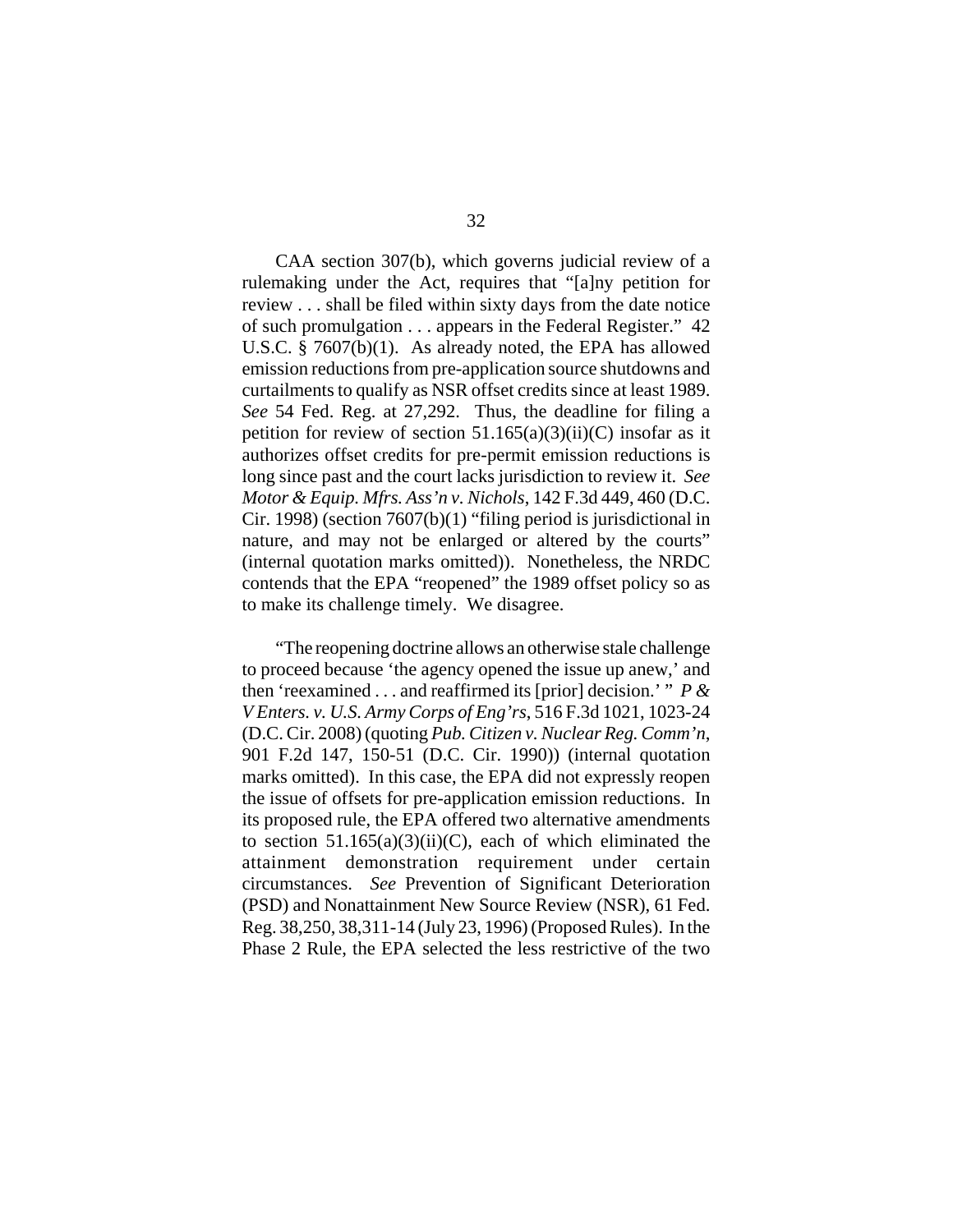alternatives.<sup>12</sup> Neither alternative proposed changing the regulation insofar as it permits offset of pre-application emission reductions generally or even mentioned the matter. Further, other than eliminating the approved attainment demonstration requirement, the language of amended section  $51.165(a)(3)(C)$ remains substantively identical to the 1989 regulation. *Compare* 54 Fed. Reg. at 27,299 (§ 51.165(a)(3)(C) as effective June 29, 1989), *with* 70 Fed. Reg. at 71,699 (§ 51.165(a)(3)(C) as effective Jan. 30, 2006). Accordingly, the subject of allowing offsets in general was not expressly reopened. *See Nat'l Ass'n of Reversionary Prop. Owners v. Surface Transp. Bd.*, 158 F.3d 135, 142 (D.C. Cir. 1998) ("When an agency invites debate on some aspects of a broad subject, . . . it does not automatically reopen all related aspects including those already decided.")

Nor did the EPA constructively reopen the issue, as the NRDC contends. Under some circumstances an issue may be "deemed to have been constructively reopened even though it was not actually reopened" in a literal sense. *Kennecott Utah Copper Corp. v. U.S. Dep't of Interior*, 88 F.3d 1191, 1214 (D.C. Cir. 1996). "A constructive reopening occurs if the revision of accompanying regulations 'significantly alters the stakes of judicial review' as the result of a change that 'could have not been reasonably anticipated.' " *Sierra Club v. EPA*, 551 F.3d 1019, 1025 (D.C. Cir. 2008) (quoting *Kennecott*, 88 F.3d at 1227; *Envtl. Def. v. EPA*, 467 F.3d 1329, 1334 (D.C. Cir. 2006)). The EPA's elimination of the attainment determination requirement did not work such a sea change. The basic regulatory scheme remains unchanged: pre-application offsets are permitted if certain requirements are met. The only change

<sup>&</sup>lt;sup>12</sup> Alternative 1 conditioned using offset credits upon an area being "current with part D ozone nonattainment planning requirements"; Alternative 2, which the EPA selected, did not. Phase 2 Rule, 70 Fed. Reg. at 71,673.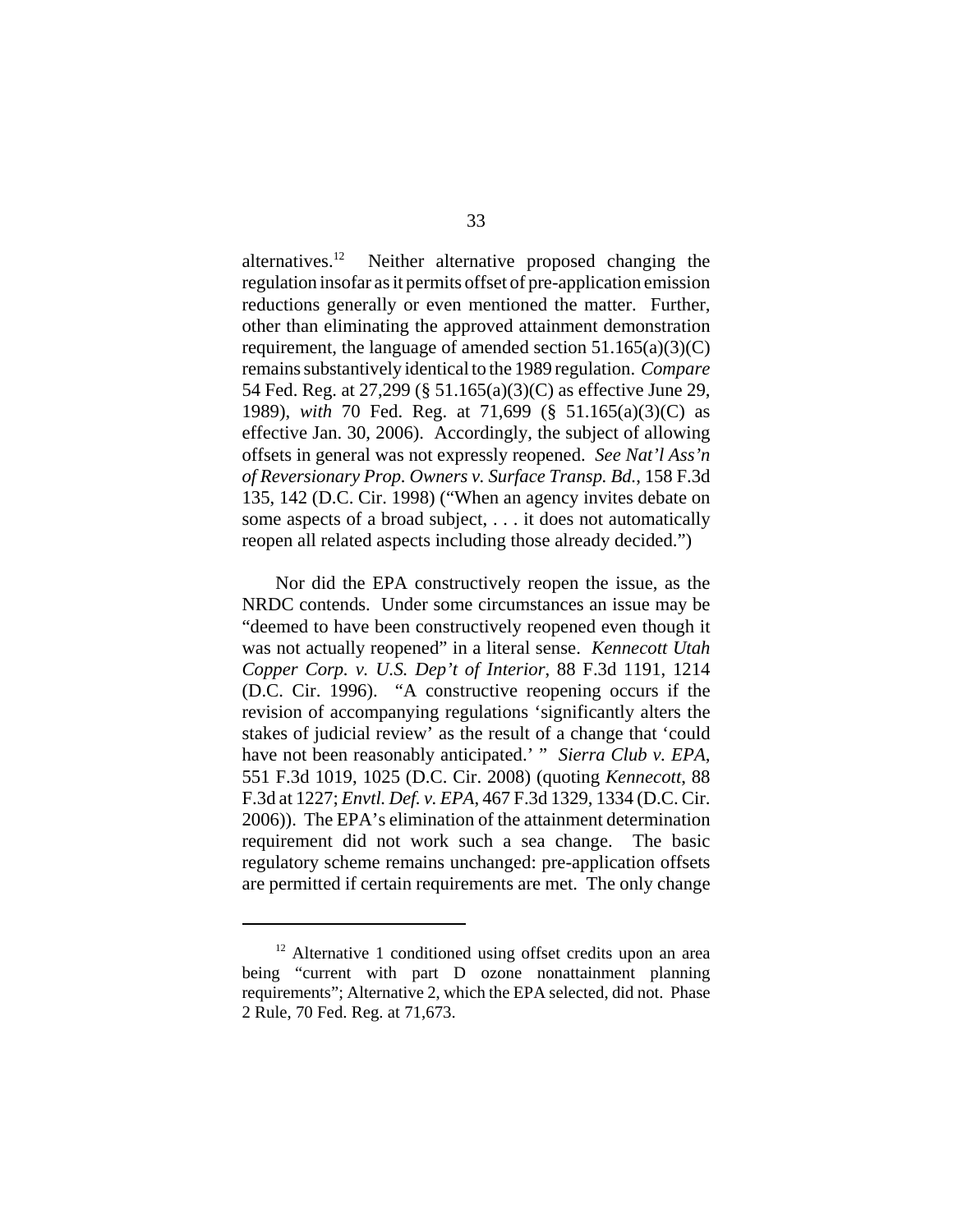is the elimination of the attainment demonstration requirement—which was itself added in 1989 to replace the more stringent requirement that "the proposed new source [be] a replacement for the shutdown or curtailment." 40 C.F.R. § 51.165(a)(3)(ii)(C) (1988) (alteration added); *see supra* note 11. That the NRDC's challenge to the change may have merit, as indeed we conclude *infra*, does not provide a ground to conclude that the broader issue of allowing any pre-application offsets at all has been reopened. It simply means the particular change it challenges is unlawful. The "stakes" here are not quantitatively different from what they were in 1989 when a coalition of environmental groups argued to the EPA that the attainment demonstration requirement itself was inadequate to ensure RFP. *See* 54 Fed. Reg. at 27,291-92. Yet no one then challenged the general policy allowing pre-application offsets. Further, it could have been "reasonably anticipated" at that time that the EPA might subsequently eliminate the attainment demonstration requirement itself in favor of an alternative safeguard which would likewise allow more liberal use of preapplication offset credits, as in fact happened here. In sum, the EPA has done nothing since 1989 to reopen the general issue of allowing pre-application offsets either expressly or constructively.

We next address the NRDC's objection to the specific NSR revision that is subject to review in this proceeding—that the EPA erred in eliminating the attainment demonstration requirement. We agree with the NRDC that the EPA acted arbitrarily and capriciously when it did so.

In the 1989 rulemaking, the EPA imposed the approved attainment demonstration requirement in order to comply with CAA section  $173(a)(1)$ , which allows an NSR permit to issue only if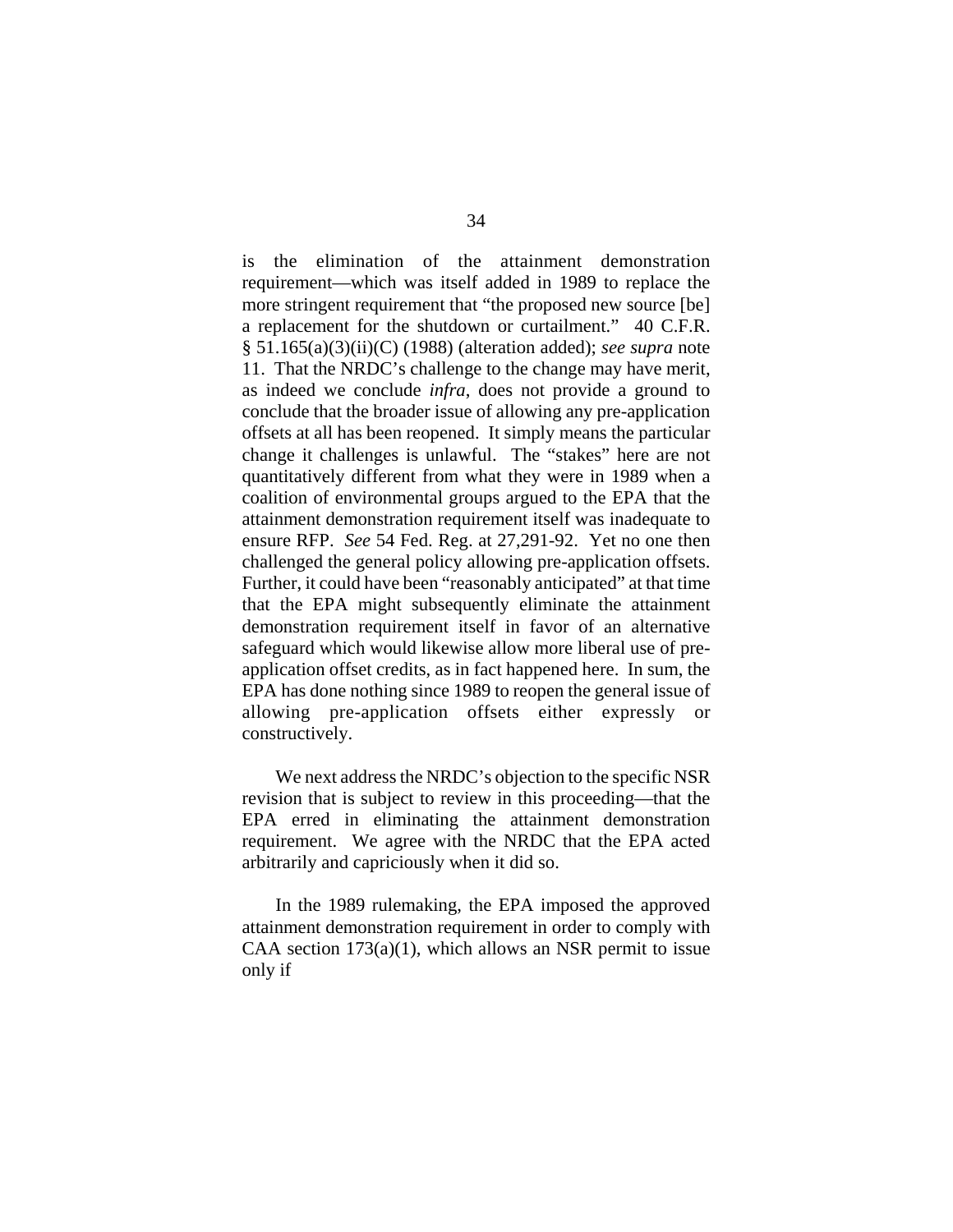the permitting agency determines that—

(A) by the time the source is to commence operation, sufficient offsetting emissions reductions have been obtained, such that total allowable emissions from existing sources in the region, from new or modified sources which are not major emitting facilities, and from the proposed source will be sufficiently less than total emissions from existing sources allowed under the applicable implementation plan prior to the application for such permit to construct or modify so as to represent (when considered together with the plan provisions required under section 7502 of this title) reasonable further progress (as defined in section 7501 of this title);  $\dots$ .

42 U.S.C. § 7503(a)(1)(A) (1989). The EPA concluded that the "essence of [this] provision is that a new source may be allowed in a nonattainment area only where its presence would be consistent with RFP toward attainment of the NAAQS" and that this policy is satisfied if there is in place for the area a "fully approved SIP" since, "[b]y definition, any fully approved SIP has independently assured RFP and attainment." 54 Fed. Reg. at 27,292. "[W]here an attainment demonstration is lacking," however, the EPA concluded that "retention of the current shutdown credit restriction on offset transactions"—that is, for a pre-permit shutdown, "the proposed source is a replacement for the productive capacity represented by the proposed offset," *id*. at 27,290—"is necessary both to assure RFP and to guarantee that a new source does not cause or contribute to a violation of the NAAQS." *Id*. at 27,292. Nonetheless, when the EPA amended section  $51.165(a)(3)(C)$  in the Phase 2 Rule, it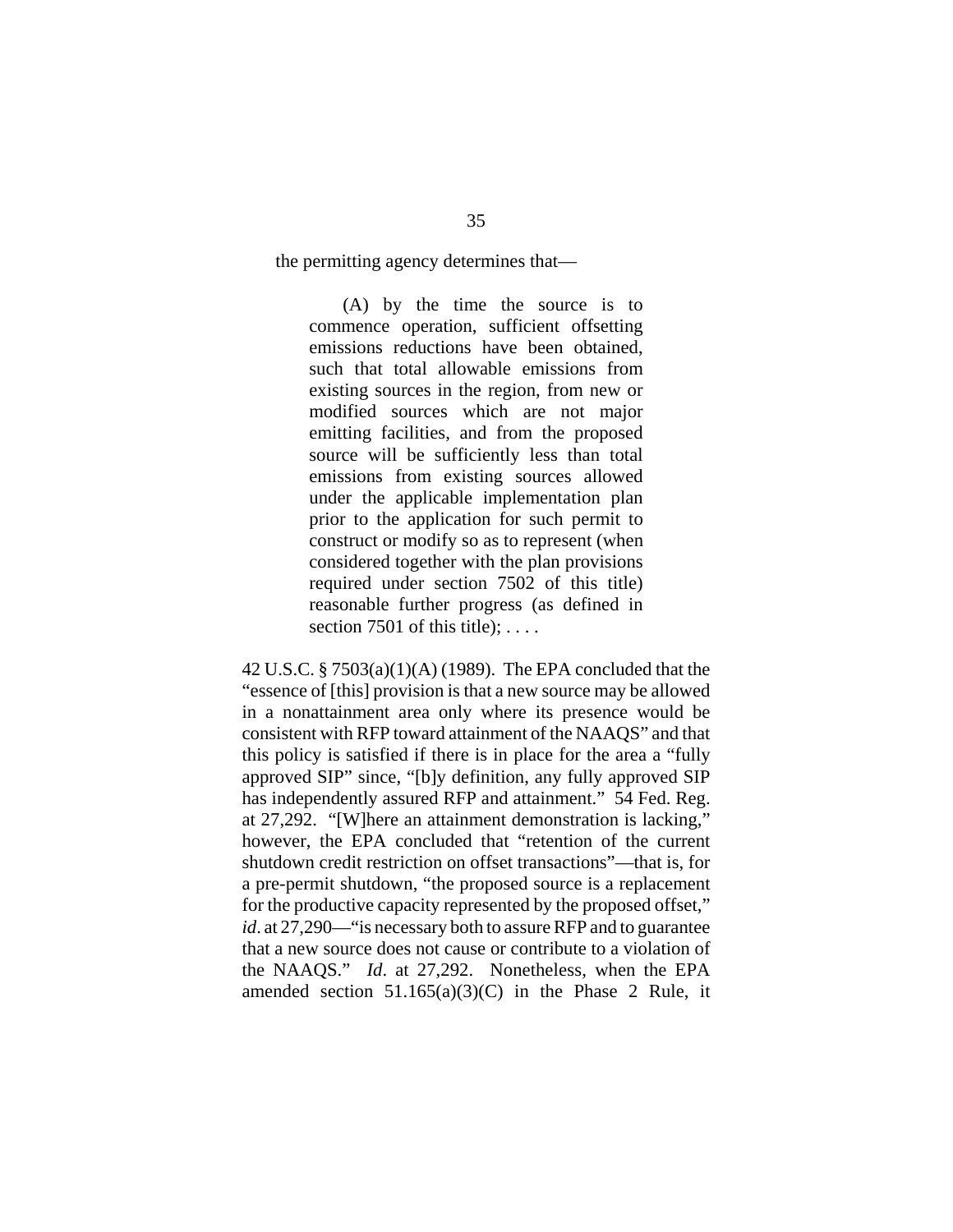eliminated the fully-approved SIP requirement without adding any other safeguard to ensure that issuing a particular permit is consistent with CAA section 173's mandate that total reductions "represent . . . reasonable further progress." 42 U.S.C. §  $7503(a)(1)(A)$ . The EPA justified eliminating the requirement on the ground that the 1990 amendments to the Act "changed the considerations involved" in that they "emphasized the emission inventory requirement in section  $172(c)(3)$  as a fundamental tool in air quality planning" and "added new provisions keyed to the inventory requirement, including specific reduction strategies and [milestones] that measure progress toward attainment from the base year emissions inventory or subsequent revised inventories" along with "several adverse consequences where States fail to meet the planning or emissions reductions requirements." 70 Fed. Reg. at 71,677; *see also* Reconsideration Notice, 72 Fed. Reg at 31,739. But imposing post hoc sanctions for failing to achieve RFP milestones does not accomplish what CAA section 173 requires, namely, that the EPA ensure that "*by the time the source is to commence operation*, sufficient offsetting emissions reductions have been obtained" to produce RFP, 42 U.S.C. § 7503(a)(1)(A) (emphasis added). Because the EPA has not explained how the amended rule, stripped of the approved attainment demonstration requirement, ensures that emission reductions are achieved "*by the time*" the new source begins operation rather than sometime down the road after milestones have been missed, we conclude that eliminating the requirement is arbitrary and capricious. *See N. Baja Pipeline, LLC v. FERC*, 483 F.3d 819, 821 (D.C. Cir. 2007) (under arbitrary and capricious standard, agency conclusions "must be reasonable and reasonably explained" (citing *Nat'l Fuel Gas Supply Corp. v. FERC*, 468 F.3d 831, 839 (D.C. Cir. 2006))); *Transactive Corp. v. United States*, 91 F.3d 232, 236 (D.C. Cir. 1996) ("In order to ensure that an agency's decision has not been arbitrary, we require the agency to have identified and explained the reasoned basis for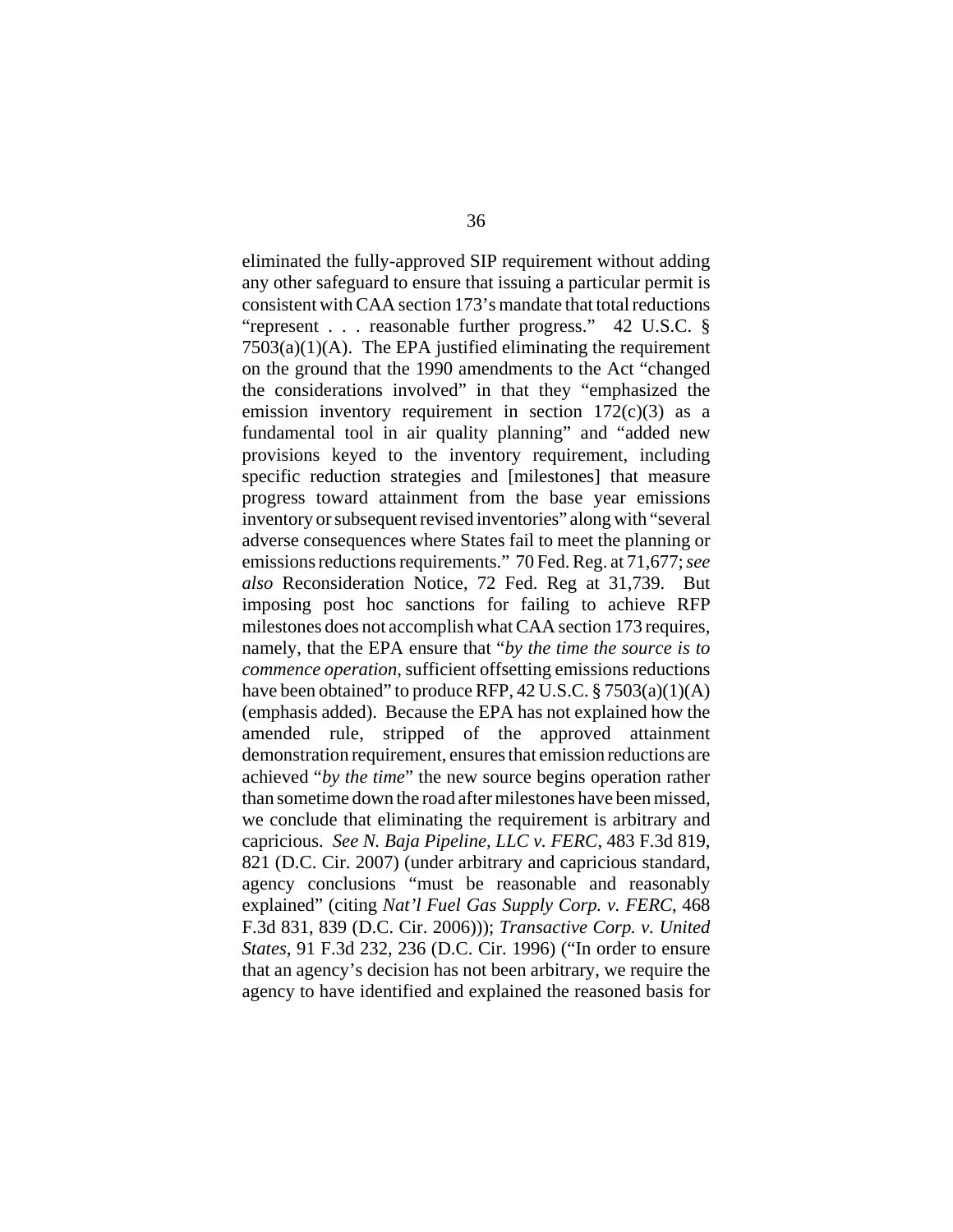its decision." (citing *F.J. Vollmer Co. v. Higgins*, 23 F.3d 448, 451 (D.C. Cir. 1994); *Nat'l Treasury Employees Union v. Horner*, 854 F.2d 490, 498-99 (D.C. Cir. 1988)).<sup>13</sup>

## **VI. NSR Limits on Pollution from New and Modified Major Sources**

Pursuant to the SIP NSR requirements of CAA Part D, *supra* pp. 28-30, the Phase 2 Rule accords a State three years to develop and submit an approvable nonattainment major NSR program for the 8-hour NAAQS. 70 Fed. Reg. at 71,672. In addition to the Part D requirements for nonattainment areas, however, CAA section  $110(a)(2)(c)$  imposes on States a "general duty" to implement a NSR program in their SIPs for all areas, *see supra* note 10, which "exists during all periods, including before a State has an approved part D NSR permit program." *Id*. at 71,677-78. Although section 110(a)(2)(c) requires that the SIP contain NSR provisions, it does not specify what NSR requirements apply during the period after an area is designated nonattainment but before the NSR SIP is effective. To fill this gap, the EPA decided in the Phase 2 Rule to retain an interim NSR regime it has used for this purpose since 1979, namely, Appendix S to 40 C.F.R. Part 51, which both establishes interim NSR permitting requirements paralleling the Act's (in section IV.A) and provides for an exemption from the same requirements under certain circumstances (in section VI). The EPA further decided in the Phase 2 Rule, however, to eliminate an existing 18-month time limit on the applicability of Appendix S (including section VI's exemption provision) to a given nonattaiment area. Petitioners NRDC and New Jersey challenge both the EPA's general authority to exempt new sources from

 $13$  In light of this conclusion, we need not consider the NRDC's alternative contention that elimination of the requirement violates section 172(e) of the Act, 42 U.S.C. § 7502(e).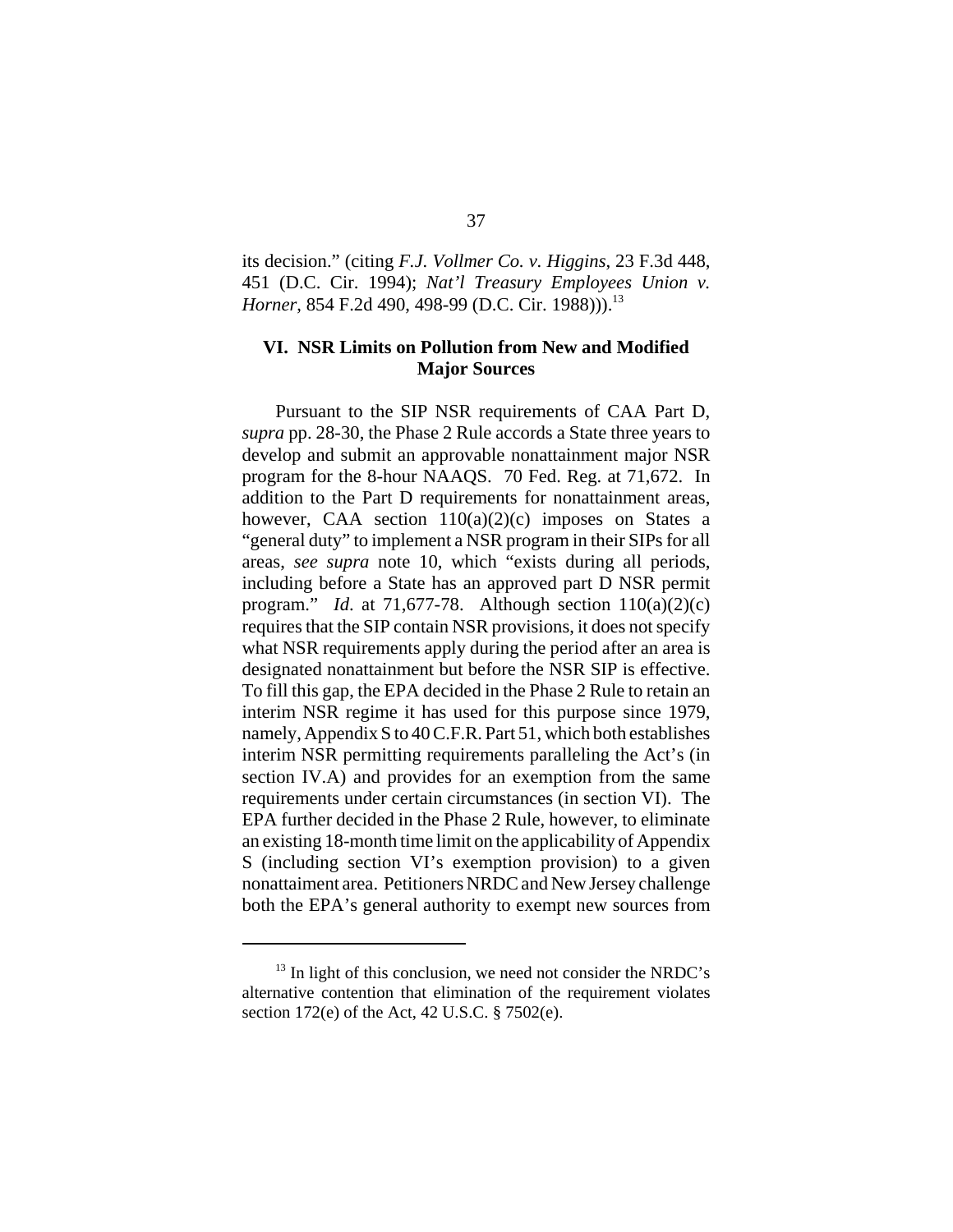permitting requirements under section VI and, more specifically, its decision to eliminate the 18-month limit on such exemptions. We reject the petitioners' objection to the EPA's general exemption authority as untimely but agree that eliminating the 18-month limit violates the "anti-backsliding" provision in CAA section 172(e), 42 U.S.C. § 7502(e).

In 1979, the EPA codified in its regulations a three year-old "Emission Offset Interpretative Ruling" as Appendix S to 40 C.F.R. Part 51 and directed that Appendix S was to "govern[] permits to construct and operate applied for before the deadline for having a revised SIP in effect that satisfies Part D." Approval and Promulgation of Implementation Plans; Statutory Restriction on New Sources Under Certain Circumstances for Nonattainment Areas, 44 Fed. Reg. 38,471, 38,473 (July 2, 1979) (codified at 40 C.F.R. § 52.24(c) (1979) (now § 52.24(k)); *see* Emission Offset Interpretative Ruling, 44 Fed. Reg. 3274 (Jan. 16, 1979) (codifying interpretive ruling in regulations). In so applying the interpretive rule, the EPA allowed a nonattainment area to avoid, during the period before the SIP was due, the statutory ban on all major source construction or modification in any nonattainment area not subject to a SIP that "me[t] the requirements of Part D (relating to nonattainment areas)." *See* Clean Air Act Amendments of 1977, Pub. L. No. 95-95, § 108(b), 91 Stat. 685, 694 (Aug. 7, 1977) (establishing construction ban) (1977 CAA Amendments). The EPA noted at the time that the Congress had similarly adopted the rule ("as may be modified by rule of the Administrator") to govern NSR during the interim period from enactment of the 1977 CAA amendments until July 1, 1979, when the statutory ban was to take effect. 44 Fed. Reg. at 38,472; 1977 CAA Amendments § 129(a)(1), 91 Stat. at 745 (adopting interpretive rule for interim before ban) (Aug. 7, 1977). The Congress eliminated the construction ban in 1990. Clean Air Act, Amendments, Pub. L. No. 101-549, § 101(c), 104 Stat. 2399, 2408 (1990).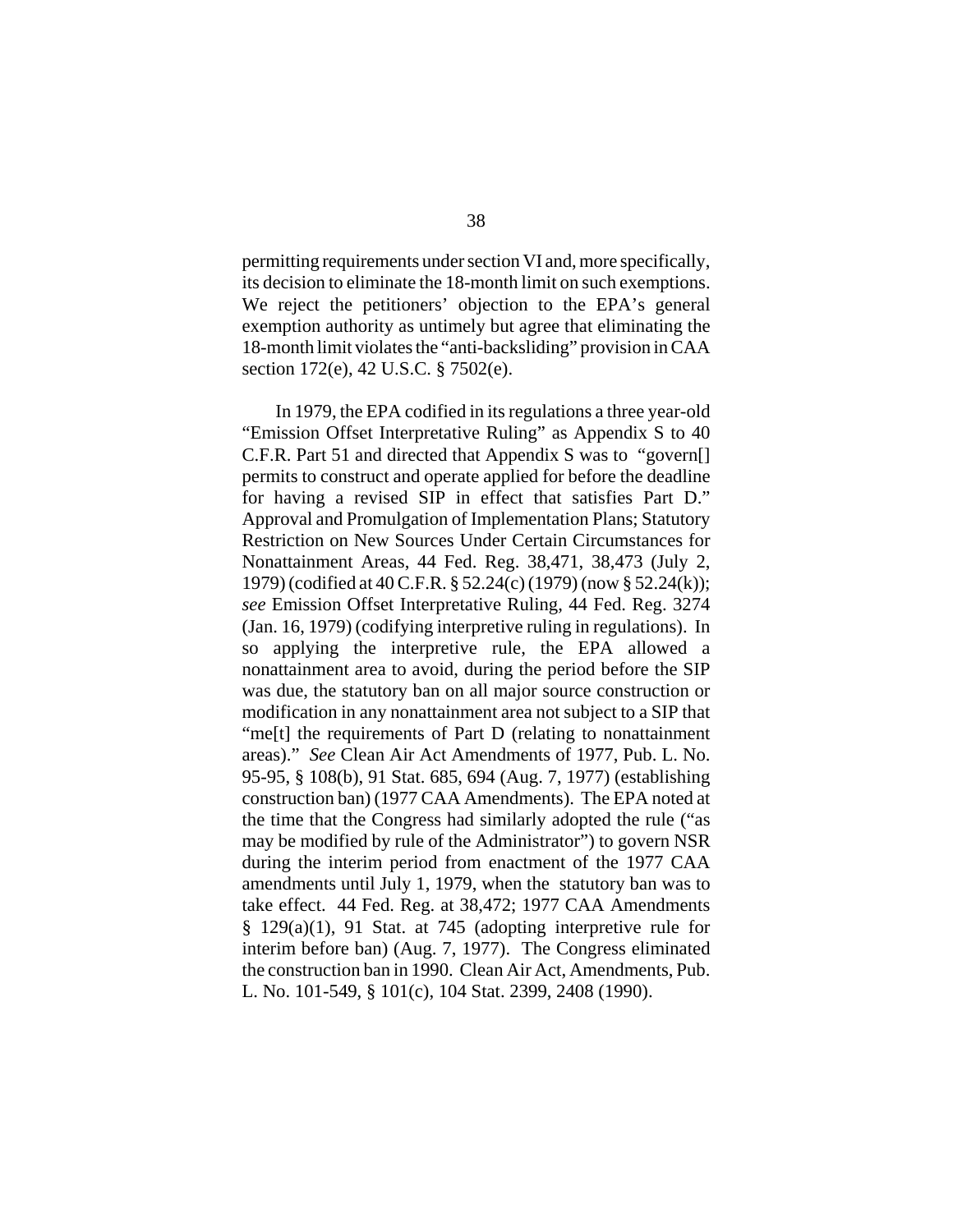In 1980, the EPA "clarif[ied]" Appendix S to limit to eighteen months the period during which it governed NSR in a qualifying nonattainment area. Approval and Promulgation of Implementation Plans; Statutory Restriction on New Sources Under Certain Circumstances for Nonattainment Areas, 45 Fed. Reg. 65,209 (Oct. 2, 1980). Since that time the EPA has continued to apply Appendix S's NSR requirements in the interim after an area's nonattainment designation and before implementation of a revised SIP. Thus, after the Congress amended the Act in 1990—adding, *inter alia*, Subpart 2's ozone-specific requirements—the EPA again affirmed its policy that Appendix S govern during the period between nonattainment designation and SIP approval and implementation. *See* State Implementation Plans; General Preamble for the Implementation of Title I of the Clean Air Act Amendments of 1990; Supplemental, 57 Fed. Reg. 18,070, 18,076 (Apr. 28, 1992).

Since Appendix S was formally codified in 1979, section VI thereof has contained— unchanged—an exemption from section IV.A's permitting requirements for an area whose attainment date had not passed if the source satisfied two conditions:

In such cases, a new source which would cause or contribute to an NAAQS violation may be exempt from the Conditions of Section IV.A. so long as the new source [1.] meets the applicable SIP emission limitations and [2.] will not interfere with the attainment date specified in the SIP under Section 110 of the Act.

44 Fed. Reg. at 3285 (codified at Appendix S, § VI); *cf.* 40 C.F.R. pt 51, app. S., § VI (2006) (same). In the Phase 2 Rule, the EPA added a third condition so that the reformulated provision now exempts new sources from the permitting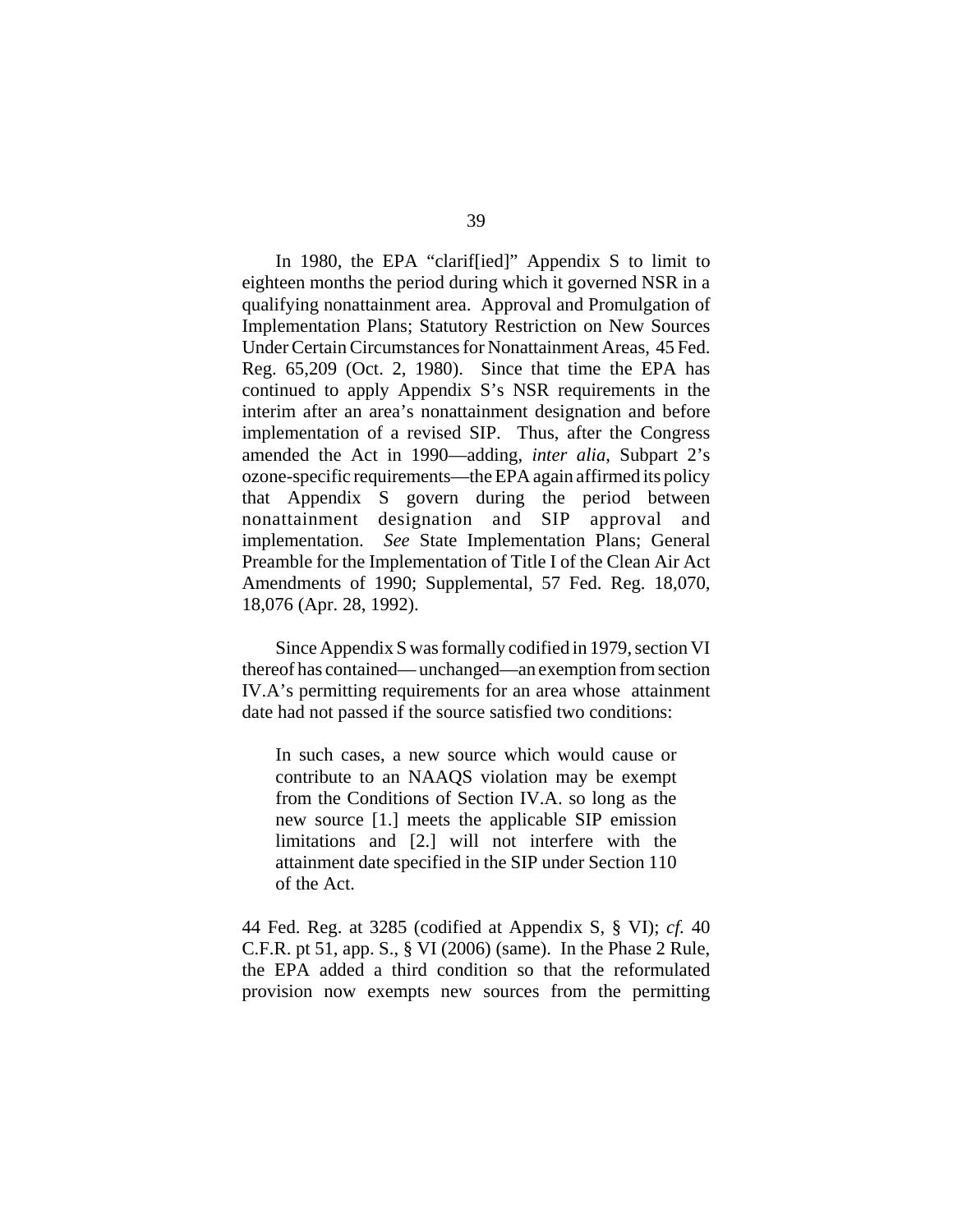requirements in section IV.A "if the conditions in paragraphs VI.A through C are met," namely:

A. The new source meets the applicable SIP emission limitations.

B. The new source will not interfere with the attainment date specified in the SIP under section 110 of the Act.

C. The Administrator has determined that conditions A and B of this section are satisfied and such determination is published in the Federal Register.

70 Fed. Reg. at 71,704 (codified at 40 C.F.R. pt 51, app. S., § VI (2009)). The EPA further eliminated the 18-month limit on the applicability of Appendix S (including section VI) to a pre-SIP nonattainment area. 70 Fed. Reg. at 71,677; *see* 40 C.F.R. § 52.24(k) (2009).

As noted above, petitioners NRDC and New Jersey challenge the EPA's authority generally to exempt an area from Appendix S's permitting requirements and specifically the EPA's removal of the 18-month limit. We address each in turn.

First, we consider the general challenge to the EPA's exemption authority and conclude that it is time-barred. Under CAA section 307(b), any objection to the exemption policy was required to be raised in a petition for review "filed within sixty days from the date notice of [its] promulgation . . . appears in the Federal Register," 42 U.S.C. § 7607(b)(1). In this case the triggering date was July 2, 1979, when the EPA published its final rule promulgating 40 C.F.R.  $\S$  52.24(c) (1979) (now  $52.24(k)$ ), which directed that "[t]he Emission Offset Interpretative Ruling, 40 CFR Part 51, Appendix S"—which, as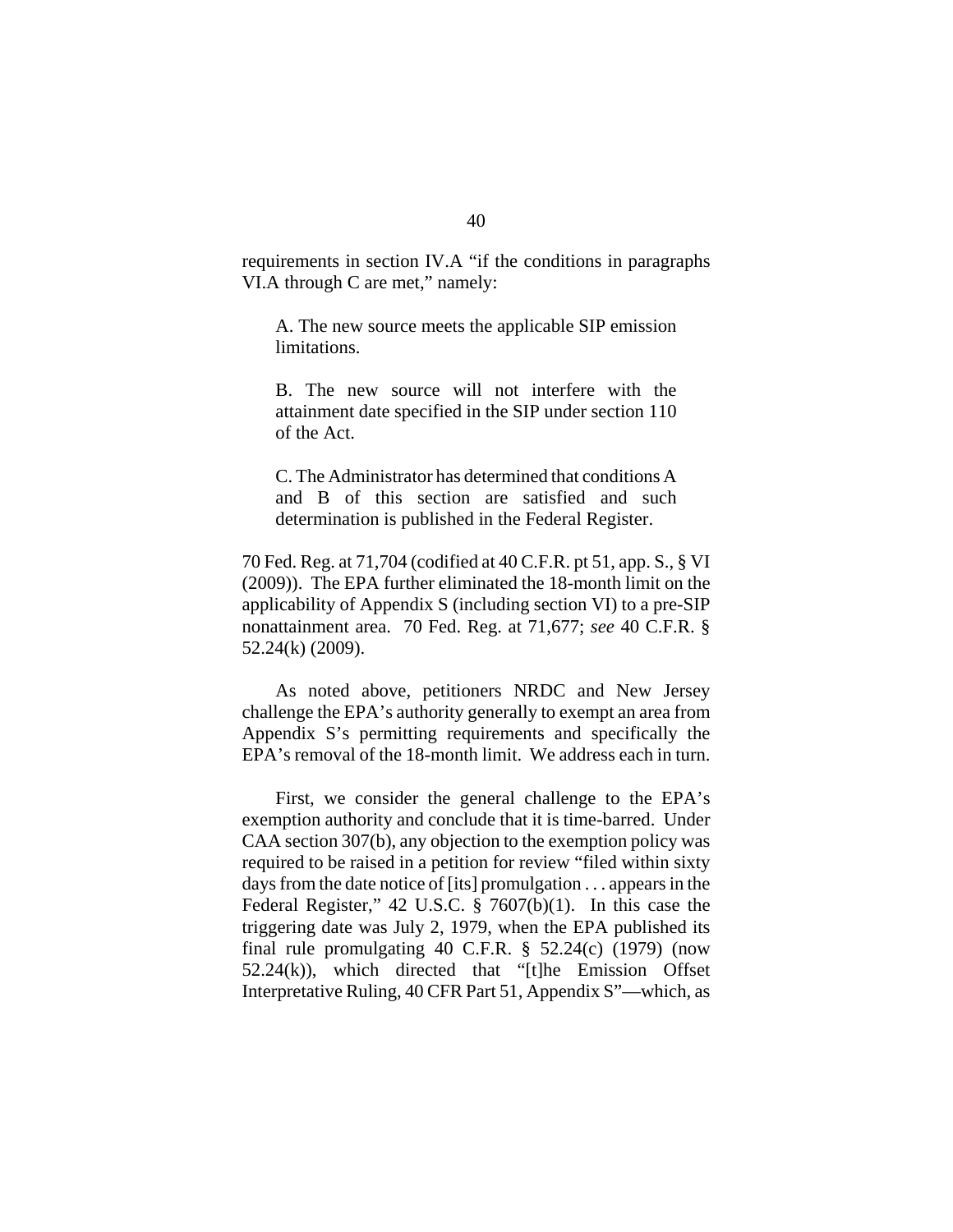then codified, contained the exemption provision in section VI, 44 Fed. Reg. at 3285—"governs permits to construct and operate applied for before the deadline for having a revised SIP in effect that satisfies Part D." 44 Fed. Reg. at 38,473 (codified at 40 C.F.R. § 52.24(c) (1979) (now 52.24(k)). It was on that date that the EPA unequivocally asserted its authority to exempt new sources from permitting requirements under section VI. Thus, the petitioners' challenge to such authority in this case comes almost thirty years late and we are precluded from considering it. *See Motor & Equip. Mfrs. Ass'n*, 142 F.3d at 460. Nonetheless, the petitioners again (as with the emission offset authority issue treated *supra*) seek to circumvent the statutory time limit by invoking the reopening doctrine. Once again their attempt is unavailing.

The petitioners contend the EPA implicitly reopened the question of its exemption authority because during the rulemaking, the Agency sought comment on an alternative exemption proposal which it subsequently declined to adopt. *See Edison Elec. Inst. v. EPA*, 996 F.2d 326, 332 (D.C. Cir. 1993) ("By soliciting comments on the existing . . . regulations and advancing a possible 'alternative approach' . . ., the EPA clearly provided the type of 'opportunity for renewed comment and objection' that suffices to restart the statutory period for seeking review." (quoting *Ohio v. EPA,* 838 F.2d 1325, 1328 (D.C. Cir. 1988)). Specifically, the petitioners argue that the EPA reopened the question of its exemption authority when it "proposed to *remove* the general waiver language from Appendix S *entirely*, and replace it with a 'transitional' program that would only allow relief from NSR in a limited group of areas that, among other things, submitted plans by 2004 adequate to attain standards by 2007"—a proposal the EPA subsequently declined to adopt. NRDC Br. at 41 (citing 68 Fed. Reg. at 32,846-48) (emphases in brief). As the petitioners' characterization demonstrates, however, the EPA reopened only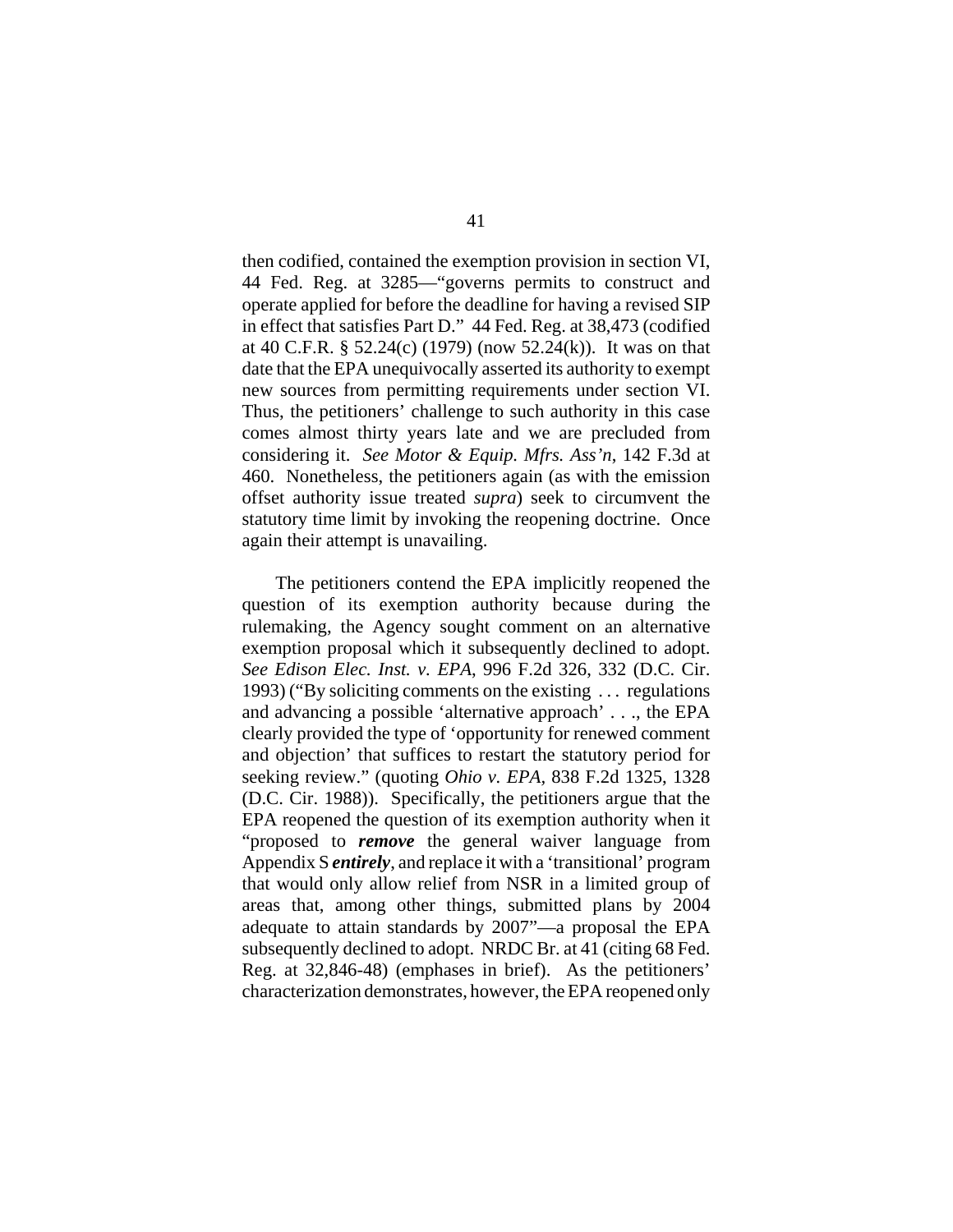the question of how broadly it should exercise its exemption authority and not whether it had such authority in the first place. The abandoned proposal would have replaced section VI's exemption provisions with a "transitional" program, which would, like section VI, provide exemptions from section IV.A's NSR requirements but would allow the exemptions for a narrower class of "eligible" areas. *See* Proposed Rule To Implement the 8-Hour Ozone National Ambient Air Quality Standard, 68 Fed. Reg. 32,802, 32,846-47 (June 2, 2003) (setting out eligibility requirements for transitional program). Thus, the EPA's alternative proposal did not implicitly reopen the question of its statutory authority *vel non* to grant *any* NSR exemptions but only whether section VI as previously applied might violate the Act by making exemptions too broadly available. Because the EPA did not seek comment on its general authority to exempt areas from the permitting requirements, this case is plainly distinguishable from *Edison Electric Institute*, in which the EPA "explicitly invited comments on the precise question for which petitioners [there sought] review." *Edison Elec. Inst.*, 996 F.2d at 332. Accordingly, we conclude that the issue of the EPA's general exemption authority is foreclosed under CAA section 307(b)(1), 42 U.S.C. § 7607(b)(1).

The petitioners also argue that the EPA constructively reopened the entire exemption provision "by dramatically expanding its scope and effect" when it eliminated the 18-month limit on Section VI exemptions. NRDC Br. at 41(citing *Kennecott*, 88 F.3d at 1226-27); *see also* NRDC Reply Br. at 18. The extension of the exemption term, however, did not " 'significantly alter[] the stakes of judicial review' as the result of a change that 'could have not been reasonably anticipated.' " *Sierra Club v. EPA*, 551 F.3d at 1025 (quoting *Kennecott*, 88 F.3d at 1227; *Envtl. Def.*, 467 F.3d at 1334). In fact, when first codified in 1979, the interpretive ruling lacked such a limit—yet its general exemption authority went unchallenged. Further, an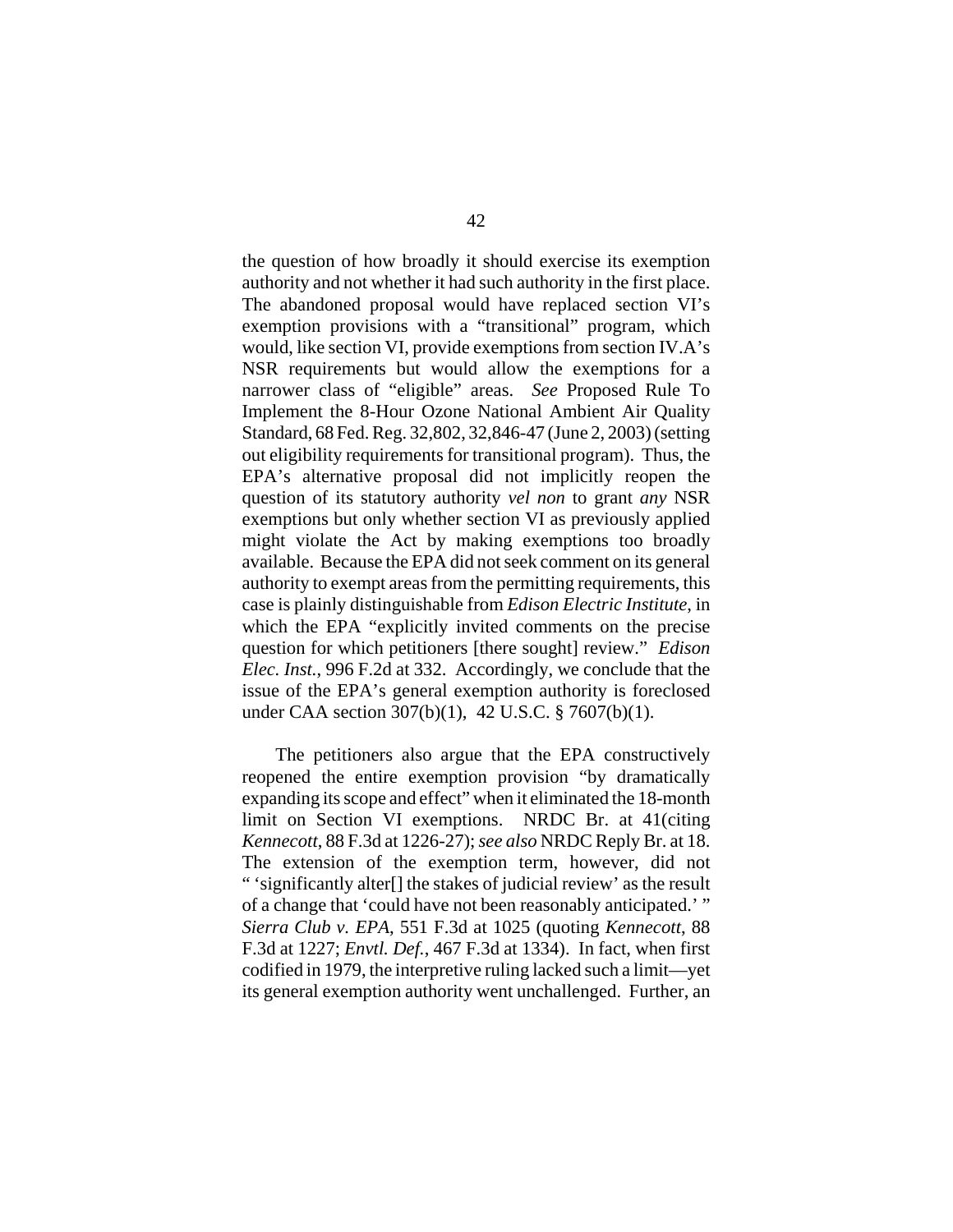exemption from NSR for even 18 months, if unlawful, seems worth challenging in its own right—as it could have been when the 18-month limit was added in 1980. To the extent that the EPA's removal of the limit extends the exemption period, the extension is subject to direct challenge in this proceeding and we next address the petitioners' challenge thereto.

The petitioners contend that the EPA's elimination of the 18-month limit on NSR exemptions violates CAA section 172(e), the Act's "anti-backsliding" provision. Section 172(e) provides that if the the EPA "relaxes a national primary ambient air quality standard," it must "promulgate requirements applicable to all areas which have not attained that standard as of the date of such relaxation" which "shall provide for controls which are not less stringent than the controls applicable to areas designated nonattainment before such relaxation." 42 U.S.C. § 7502(e). Although section 172(e) expressly applies only when the EPA "relaxes" a NAAQS, the EPA has interpreted the language to also apply when it strengthens a NAAQS—as it did when it adopted the 8-hour ozone standard—reasoning that "if Congress intended areas to remain subject to the same level of control where a NAAQS was relaxed, they also intended that such controls not be weakened where the NAAQS is made more stringent." Final Rule To Implement the 8-Hour Ozone National Ambient Air Quality Standard—Phase 1, 69 Fed. Reg. 23,951, 23,972 (Apr. 30, 2004) (Phase 1 Rule). In *South Coast Air Quality Management District v. EPA*, 472 F.3d 882 (D.C. Cir. 2006), we upheld this interpretation, *id.* at 900, and also concluded that NSR is a "control" subject to section 172(e)'s backsliding prohibition, *id*. at 902. Accordingly, the EPA's elimination of the 18-month exemption limit violates section 172(e) if the resulting NSR requirement is "less stringent" than the existing requirement. Insofar as Appendix S now provides for waiver of NSR for an unlimited time pending SIP approval, it is plainly "less stringent" than the previous version which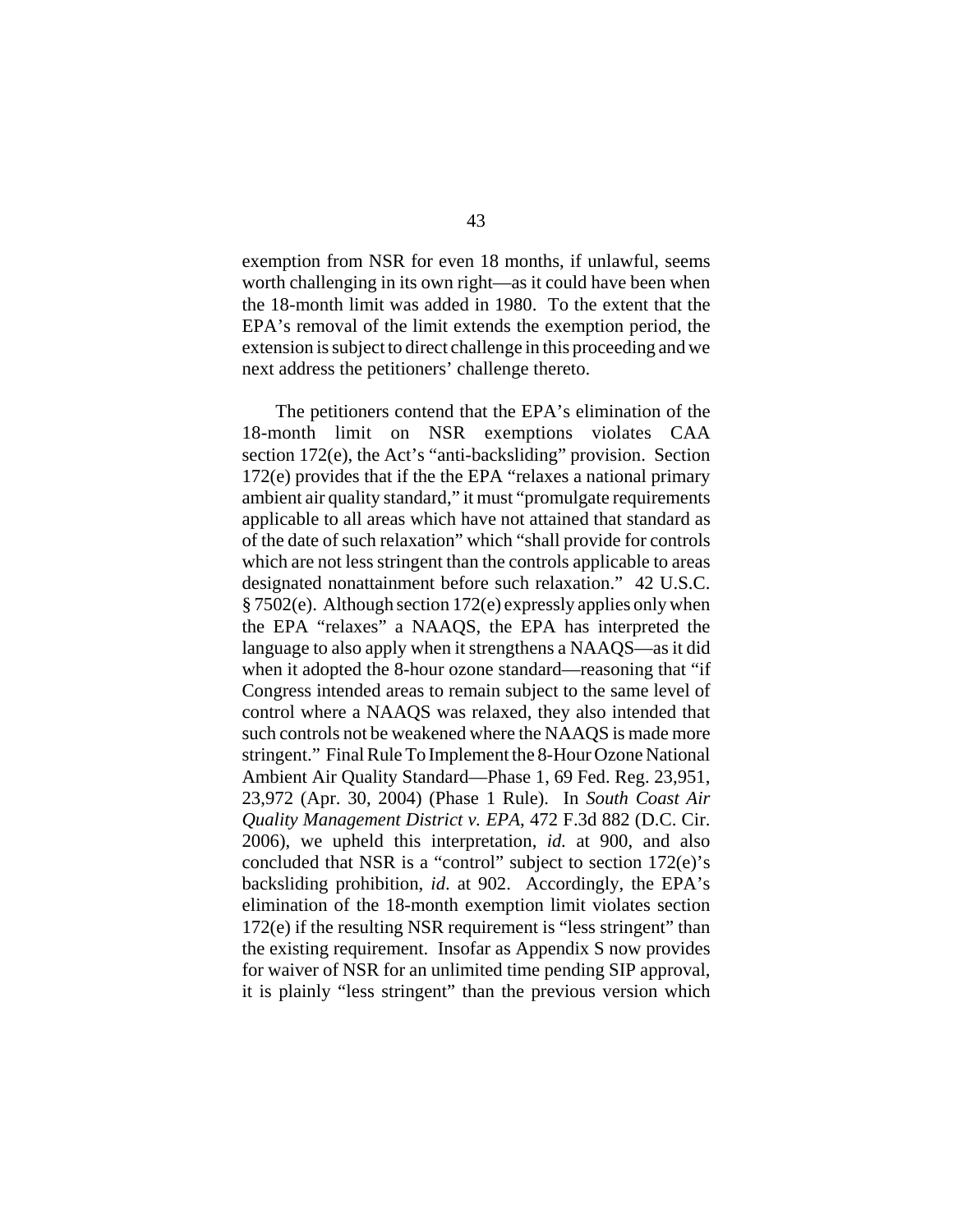limited an NSR waiver to an 18-month term. As the petitioners argue, the EPA's revision could delay implementing NSR controls in eligible nonattainment areas for years beyond the previous 18-month limit. Accordingly, we conclude that the revision constitutes backsliding in violation of section 172(e).

The EPA offers three defenses of its revision. First, because the EPA established the time limit to allow a newlydesignated nonattainment area a reasonable time to develop a SIP before the statutory construction ban applied, *see* 45 Fed. Reg. at 65,209, the EPA contends that it reasonably removed the 18-month limitation after the Congress repealed the new source construction ban in 1990. The EPA might have done so but for section 172(e)'s unequivocal backsliding constraint, which plainly prohibits a "less stringent" NSR control—precisely what the revision produced. Second, the EPA asserts "there is no basis to speculate" that it will grant waivers for the entire period before SIP approval because "it 'would be highly disinclined to grant a waiver where the SIP submission deadline has passed and EPA had not received the required submission.' " EPA Br. at 102-03 (quoting 72 Fed. Reg. at 31,745-46). We do not speculate, however, in concluding that, notwithstanding the EPA's promised discretionary restraint, the revised section VI will produce some waivers lasting beyond the previously prescribed 18-month period and thus impose a control less stringent than before. This result contravenes section 172(e). Nor are we persuaded by the EPA's third argument, that the revision's new, third "pre-condition"—that the EPA determine that the existing two pre-conditions (satisfaction of applicable SIP emission limitations and non-interference with SIP's attainment date) have been met and publish the determination in the Federal Register—"tightened" Part VI's requirements. EPA Br. at 103. The new pre-condition simply formalized and made explicit what was already implicitly required—that the EPA find the existing two pre-conditions satisfied. Thus, the additional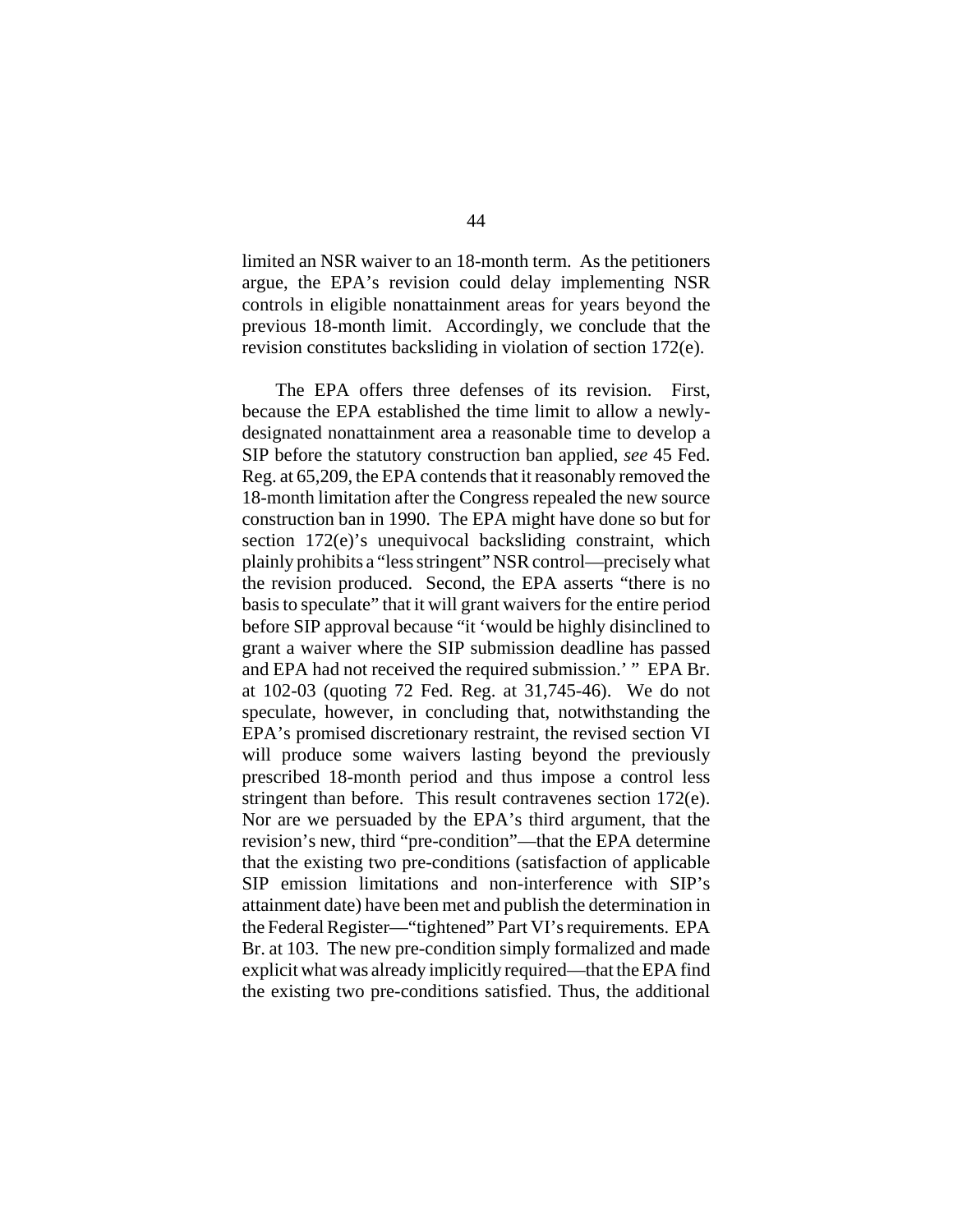pre-condition produced no "tightening" effect; on the contrary, it did nothing to counteract the indisputably relaxing effect of removing the 18-month limit.

#### **VII. Baton Rouge's Reformulated Gasoline Requirement**

The Chamber of Greater Baton Rouge and affiliated petitioners (Chamber) contend the EPA arbitrarily and capriciously concluded that the Baton Rouge, Louisiana area (Baton Rouge) is a "covered area" under CAA section 211(k), 42 U.S.C. § 7545(k), and therefore subject to a statutory ban on the sale to consumers of conventional gasoline.<sup>14</sup> We conclude that the EPA correctly determined the statutory definition of "covered area" is ambiguous as to Baton Rouge under *Chevron* step 1 and that it reasonably resolved the ambiguity under *Chevron* step 2.

CAA section  $211(k)(1)$  authorizes the EPA to "promulgate" regulations . . . establishing requirements for reformulated gasoline to be used in gasoline-fueled vehicles in specified nonattainment areas." 42 U.S.C. § 7545(k)(1). Section  $211(k)(5)$  makes unlawful "[t]he sale or dispensing by any person of conventional gasoline to ultimate consumers in any covered area"—necessitating the use of reformulated gasoline instead. *Id*. § 7545(k)(5)(A). Section 211(k)(10), in turn, designates as a "covered area" each of nine specific, high ozone areas and further provides: "Effective one year after the reclassification of any ozone nonattainment area as a Severe ozone nonattainment area under section 7511(b) of this title,

<sup>&</sup>lt;sup>14</sup> Section 211(k) defines "conventional gasoline" as "any gasoline which does not meet specifications set by a certification under [section  $211(k)$ ]" as "reformulated gasoline." 42 U.S.C.  $§ 7545(k)(10)(E)-(F).$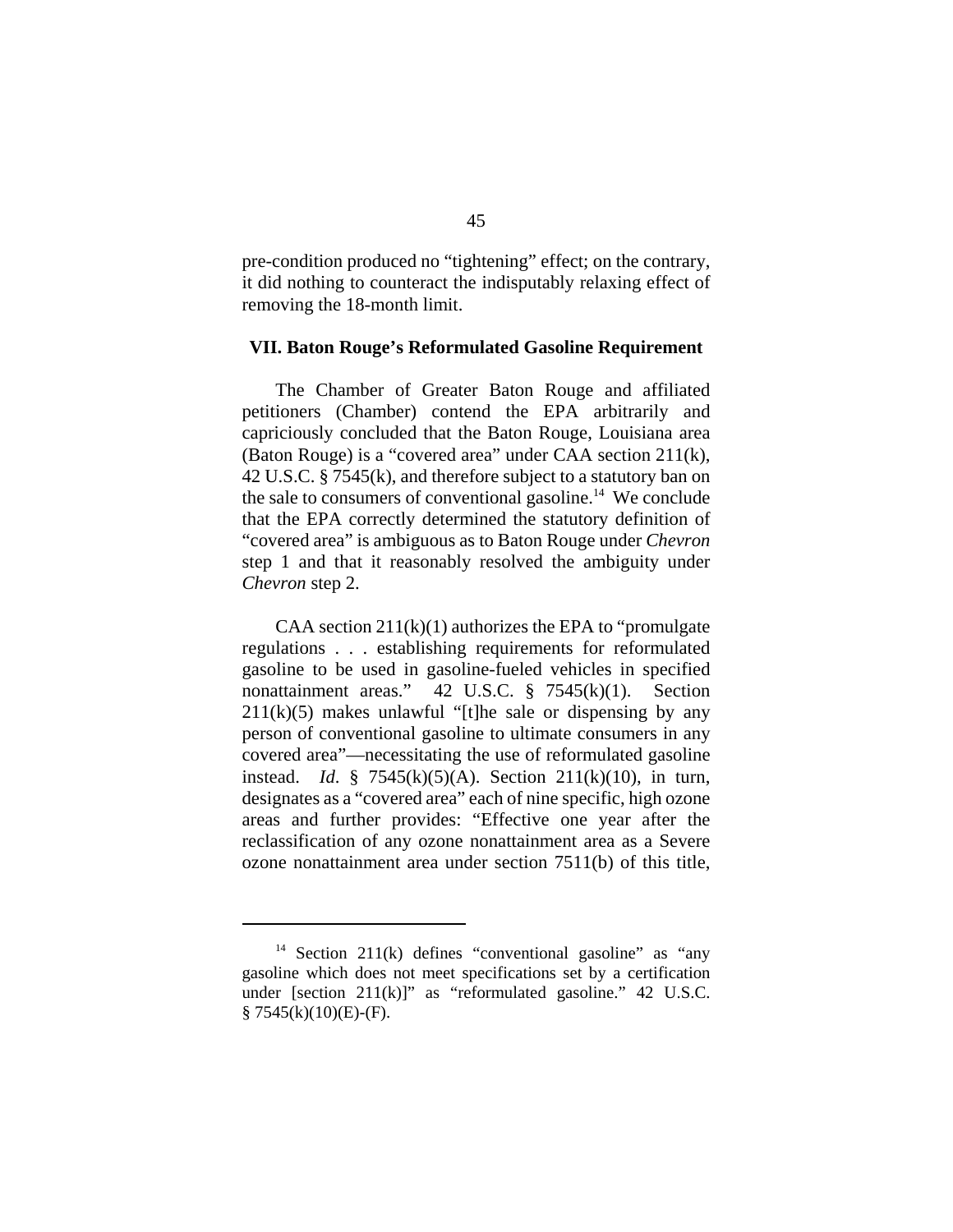such Severe area shall also be a 'covered area' for purposes of this subsection." *Id.*  $\S$  7545(k)(10)(D).

In 1991, the EPA classified Baton Rouge as a "serious" ozone nonattainment area under the 1-hour standard. On April 24, 2003, the EPA reclassified Baton Rouge as "severe," effective June 23, 2003, pursuant to the bump-up provision, CAA § 181(b)(2), 42 U.S.C. § 7511(b)(2), because Baton Rouge failed to reach attainment by its November 15, 1999 attainment date. Notice of Withdrawal of October 2, 2002, Attainment Date Extension, Determination of Nonattainment as of November 15, 1999, and Reclassification of the Baton Rouge Ozone Nonattainment Area, 68 Fed. Reg. 20,077 (Apr. 24, 2003) (effective June 23, 2003). At that time, the EPA advised that "under Section 211(k) of the Act the use of reformulated gasoline (RFG) will be required in the Baton Rouge area beginning one year from the effective date of this rule," that is, as of June 23, 2004. *Id*. at 20,080. On April 30, 2004, the EPA designated Baton Rouge as nonattainment under the 8-hour standard and classified it as "marginal," effective June 15, 2004. Air Quality Designations and Classifications for the 8-Hour Ozone National Ambient Air Quality Standards; Early Action Compact Areas With Deferred Effective Dates, 69 Fed. Reg. 23,858, 23,907 (Apr. 30, 2004).

The Chamber filed a request for extension of the deadline to commence using RFG or waiver of the RFG requirement, which the EPA denied in a letter dated May 5, 2004. The Chamber then petitioned the United States Court of Appeals for the Fifth Circuit for review of the denial and the Fifth Circuit stayed the RFG deadline on June 18, 2004. On August 2, 2004 the Fifth Circuit granted a joint motion to stay its proceedings "pending the outcome of the administrative decision making process," with the RFG deadline stay to remain in effect during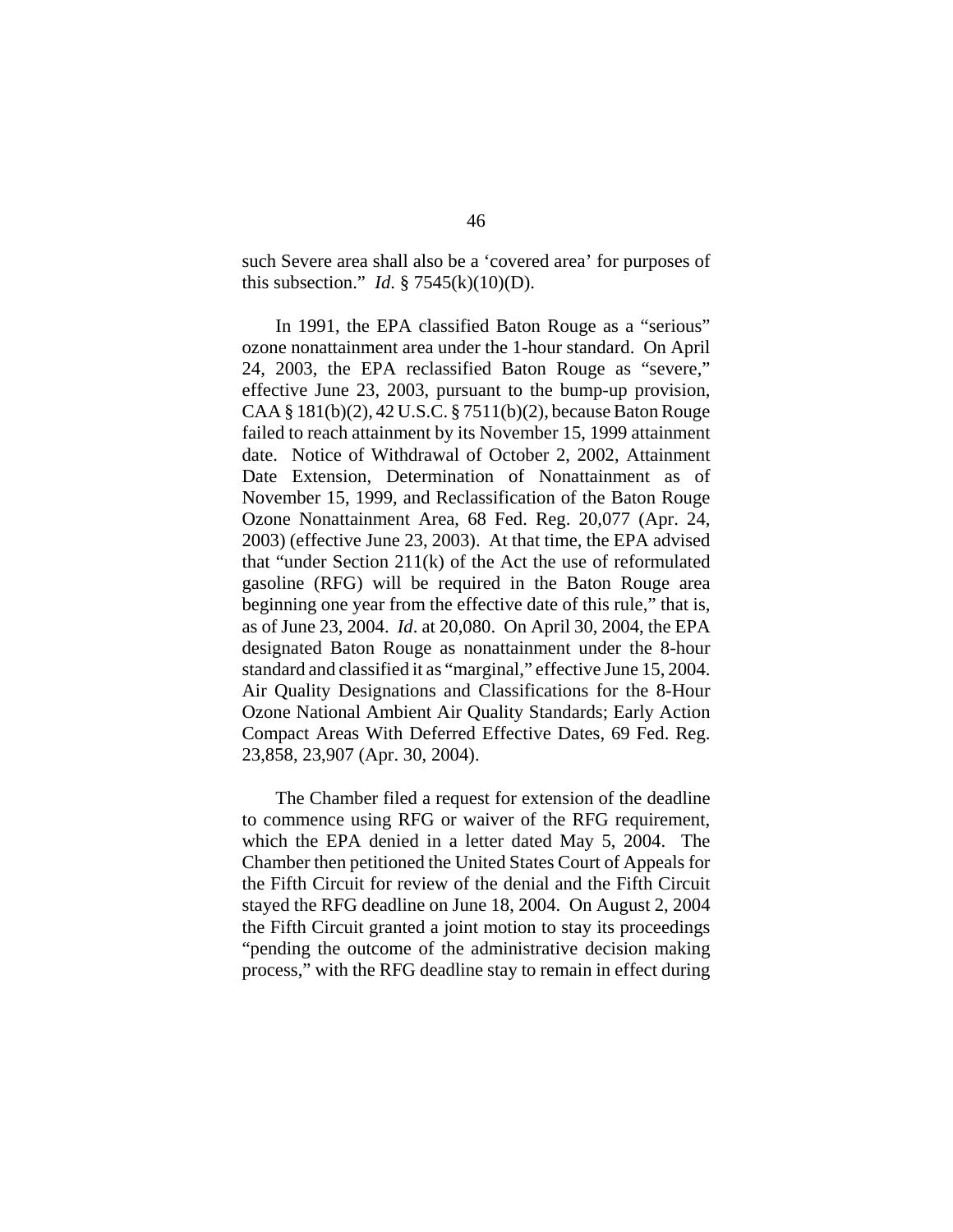remand. *City of Baton Rouge v. EPA*, No. 04-60408 (5th Cir. Aug. 2, 2004).

In the Phase 2 Rule, the EPA concluded that an area such as Baton Rouge, which automatically became a "covered area" (subject to the RFG requirement) on the one-year anniversary of its bump-up to "severe," should remain subject to the RFG requirement notwithstanding its classification to a less-thansevere status under the 8-hour standard and the subsequent revocation of the 1-hour standard: "EPA has determined that bump-up areas that lose their severe classification based solely on revocation of the 1-hour NAAQS should remain RFG covered areas at least until they are redesignated to attainment for the 8-hour NAAQS." 70 Fed. Reg. at 71,686.<sup>15</sup> The EPA concluded that "section  $211(k)(10)(D)$  is ambiguous on the issue of whether a bump-up area continues to be a covered area when it is no longer classified as severe" and that therefore "EPA has discretion to determine whether section  $211(k)(10)(D)$ authorizes removal of a bump-up area from the RFG program when it is no longer classified as severe, and to set appropriate criteria for such removal." *Id*. The EPA explained that it "d[id] not believe that Congress would have intended that removal of the severe classification based solely on revocation of the less protective 1-hour NAAQS should result in backsliding of the RFG requirement." *Id*. The Agency further found it "instructive" that "if EPA had never revised the 1-hour NAAQS[,]... the area would continue to be a covered area at

<sup>&</sup>lt;sup>15</sup> The EPA stated it was "reserving for future consideration what RFG requirements, if any, should apply to the nine mandatory areas and the bump-up areas covered by this final rule when they are redesignated to attainment for the 8-hour NAAQS." 70 Fed. Reg. at 71,687. The EPA further noted its determination did "not change or affect any discretion EPA may otherwise have under the RFG provisions to modify or remove RFG requirements." *Id*. at 71,686.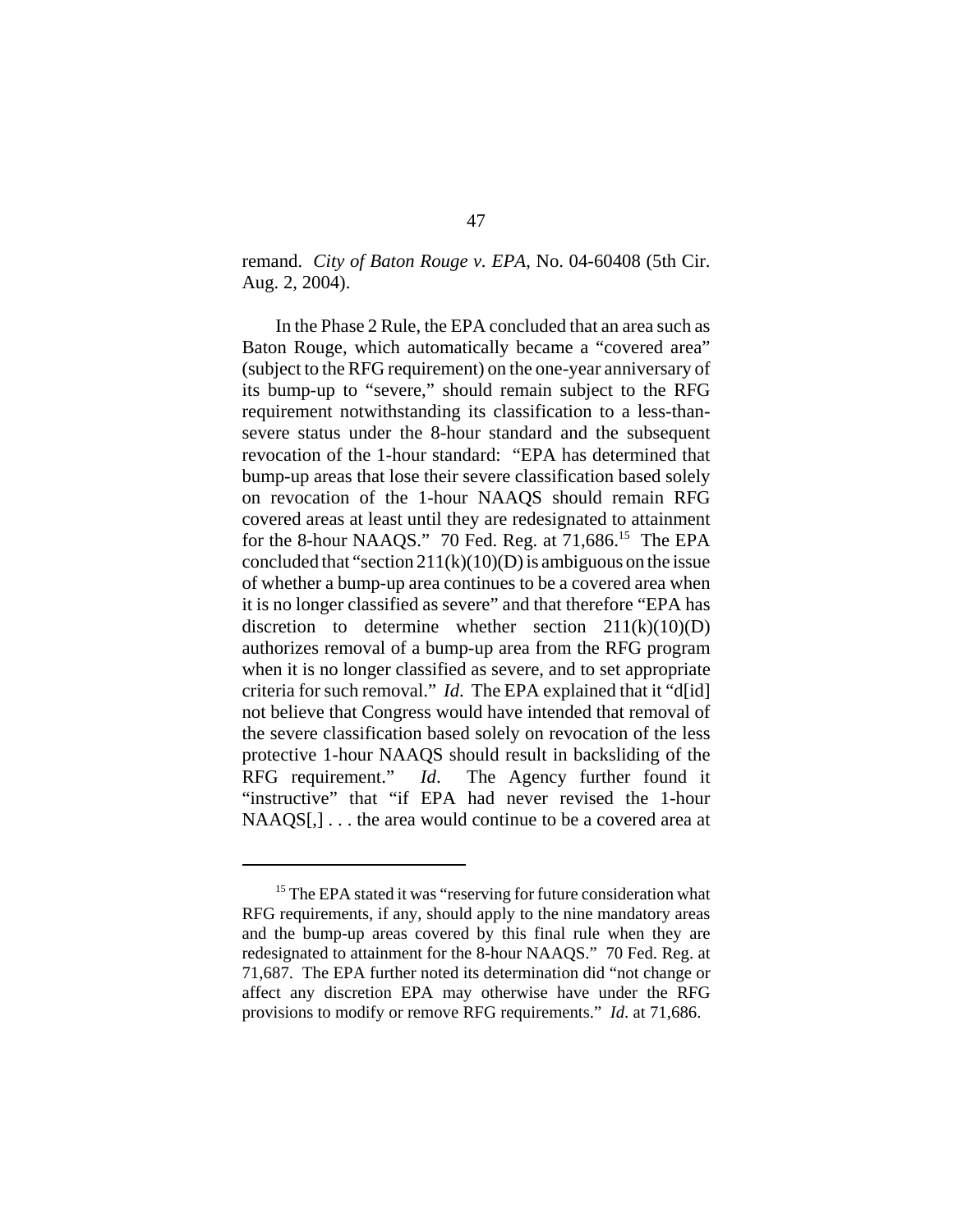least until it was redesignated to attainment for the 1-hour NAAQS." *Id*. Accordingly, because "[h]ere, the removal of the severe classification is through revocation of the 1-hour NAAQS, not through redesignation to 1-hour attainment," the EPA determined that "the removal of the severe classification for these areas as a result of revocation of the 1-hour standard should not lead to removal of the RFG requirement." *Id*. The Chamber offers three arguments against the EPA's interpretation. We address and reject each argument in turn.

First, the Chamber contends that at *Chevron* step 1 Baton Rouge never became a "covered area" because the plain and unambiguous language of the statutory definition requires that a "covered area" be "a 'Severe area' that remains severe 'one year after the reclassification,' " Chamber Br. at 15 (quoting CAA § 211(k)(10)(D), 42 U.S.C. § 7545(k)(10)(D)), that is, on June 23, 2004, on which date Baton Rouge was no longer a severe area as it had become a marginal area on June 15, 2004. The EPA does not quibble with the Chamber's interpretation of the statutory language to require that the area remain classified as "severe" on the one-year anniversary of the reclassification. *See* EPA Br. at 111 ("[O]nce an area is reclassified as 'severe,' the only other precondition to becoming 'covered' is that the area *remain* in severe nonattainment status for one year.") (emphasis in original). The EPA points out, however, that as of the one-year anniversary of the bump-up—June 23, 20004—Baton Rouge was not only a marginal area under the 8 hour standard but was also a severe area under the 1-hour standard, which was not revoked until June 15, 2005, almost a year later. *See* Phase 1 Rule, 69 Fed. Reg. at 23,954 ("We will revoke the 1-hour standard in full, including the associated designations and classifications, 1 year following the effective date of the designations for the 8-hour NAAQS."). Thus, the EPA reasonably determined that under the plain language of the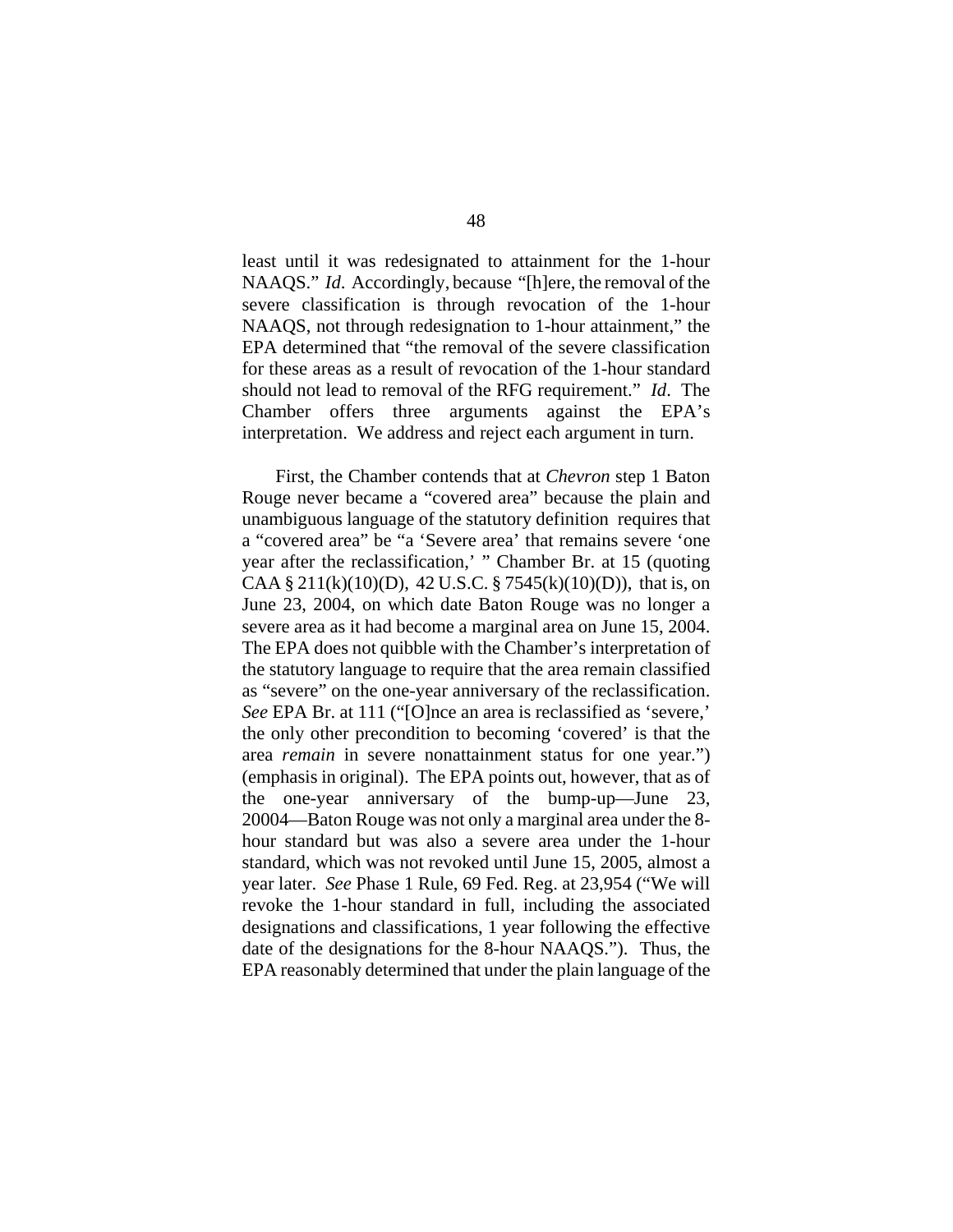statute, Baton Rouge was a severe area as of June 23, 2004 and became a "covered area" on that date.<sup>16</sup>

Second, the Chamber asserts at *Chevron* step 2 that even if the definition of "covered area" is ambiguous, the EPA resolved the ambiguity unreasonably in two respects. The Chamber first argues the EPA improperly relied on the Supreme Court's decision in *Whitman v. Am. Trucking Ass'ns,* 531 U.S. 457 (2001). In support of its interpretation, the EPA cited *Whitman*'s "caution<sup>[]</sup> . . . against EPA making subpart 2 'abruptly obsolete,' " 70 Fed. Reg. at 71,686 (quoting *Whitman*, 531 U.S. at 485), observing that, "[a]lthough the RFG requirement itself is not set forth in subpart 2, the requirement to use it in severe bump-up areas is tied directly to the classifications that arise by operation of subpart 2" and therefore "it would appear that the Supreme Court's caution should be as relevant for RFG bump-up areas as it is for the subpart 2 control obligations." *Id*. Notwithstanding the Chamber's contrary assertions, the EPA reasonably determined that "the inclusion of a bump-up area in the RFG program is integrally tied to the

<sup>&</sup>lt;sup>16</sup> The Chamber argues that this reasoning is foreclosed because the EPA itself "stated that the 8-hour NAAQS is the 'relevant' standard." Chamber Br. at 18 (quoting Phase 1 Rule, 69 Fed. Reg. at 23,983). The EPA used the term "relevant," however, in explaining why it had decided that "control obligations an area is required to retain in the approved SIP for an area's 1-hour classification must continue to be implemented under the SIP until the area attains and is redesignated to attainment for the 8-hour NAAQS." 69 Fed. Reg. at 23,983; *see id*. ("Since the relevant NAAQS is now the 8-hour NAAQS, we believe it is appropriate to require these mandated controls to remain as part of the implemented SIP until an area attains the 8-hour NAAQS and is redesignated to attainment."). Thus, the cited language in fact supports retaining the RFG control based on the one-hour standard bump-up until Baton Rouge reaches 8-hour attainment.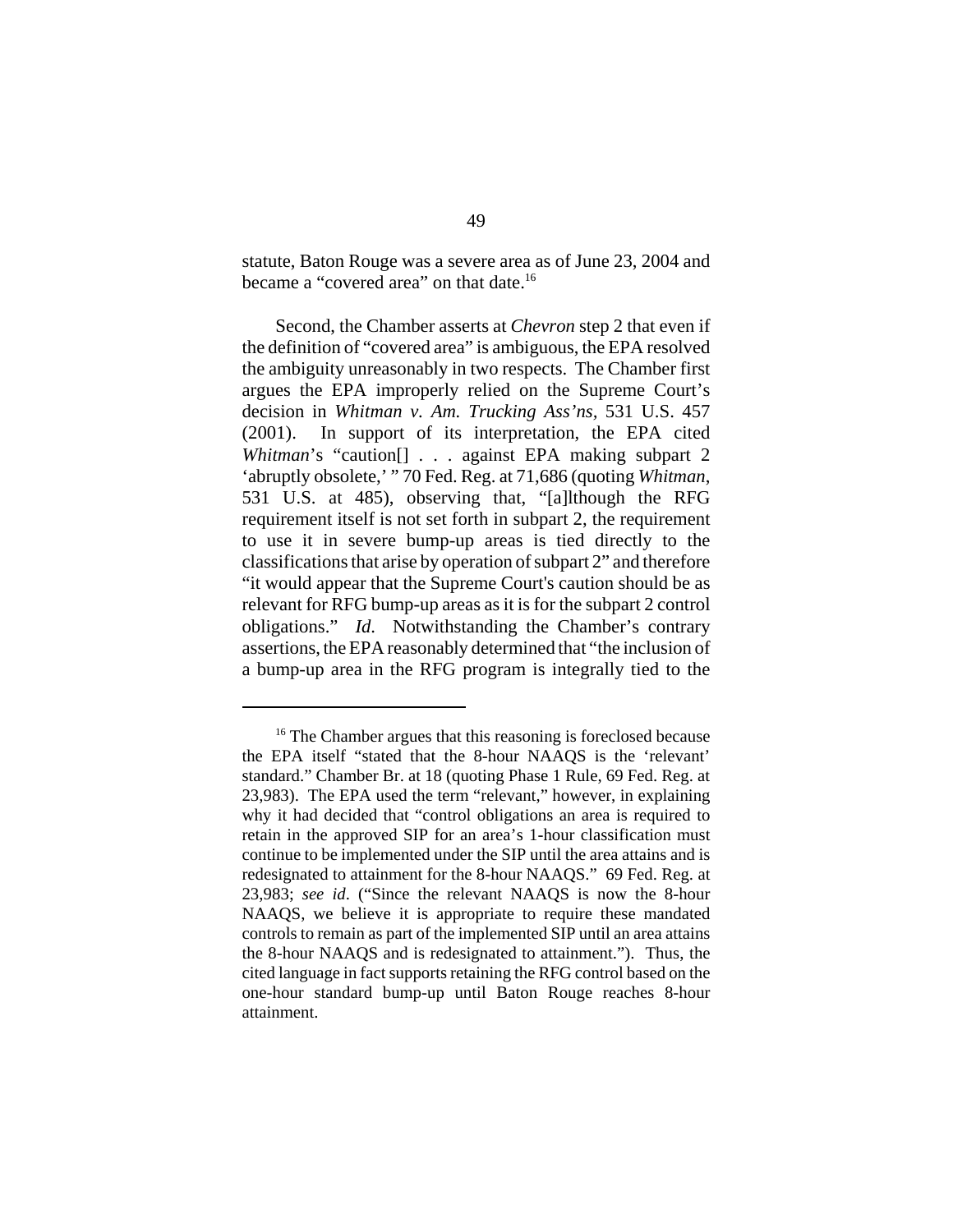subpart 2 provisions that establish the original classification and attainment date for an area and its later reclassification," *id*., which provisions cause an area to become a "covered" RFG area by operation of law. Accordingly, the EPA reasonably relied on *Whitman*'s general admonition to preserve Subpart 2 to support the Agency's particular determination that the effects of the integrally connected provisions should remain intact following conversion to the 8-hour standard.

The Chamber also asserts the EPA's interpretation falters at *Chevron* step 2 because the Agency unreasonably relied on "the very same provisions it referred to in the Phase 1 Rule at 69 Fed. Reg. 23972," which provisions, the Chamber maintains, "did not support the Phase 1 Rule, nor do they support the imposition of RFG." Chamber Br. at 22-23 (citing 70 Fed. Reg. at 71,686). The Chamber examines each of the statutes cited in the Phase 1 Rule and asserts, correctly, that none of them directly relates to the RFG requirement. *See id*. at 23-24. The Chamber makes too much, however, of the EPA's citation to the Phase 1 Rule. The EPA was simply referring readers "[f]or further discussion of the reasoning behind anti-backsliding provisions in the Phase 1 Rule" because the Agency also relied on the anti-backsliding rationale for its interpretation of the "covered area" definition in the Phase 2 Rule.17 *See* 70 Fed. Reg. at 71,686.

 $17$  The Chamber also objects in particular to the EPA's reliance on CAA section 172(e), the anti-backsliding provision. *See* Chamber Br. at 23-24; Chamber Reply Br. at 2-3. The Chamber argues section 172(e) applies only when the EPA "relaxes" a standard and that, in promulgating the 8-hour standard, the EPA in fact strengthened, rather than relaxed, the standard. The EPA's reliance on section 172(e) in the Phase 1 Rule, however, supported its specific policy against backsliding in converting to the 8-hour standard notwithstanding the 8-hour standard is stricter (not more relaxed) than the one-hour standard. We have already upheld this policy as reasonable. *See S. Coast*, 472 F.3d at 900.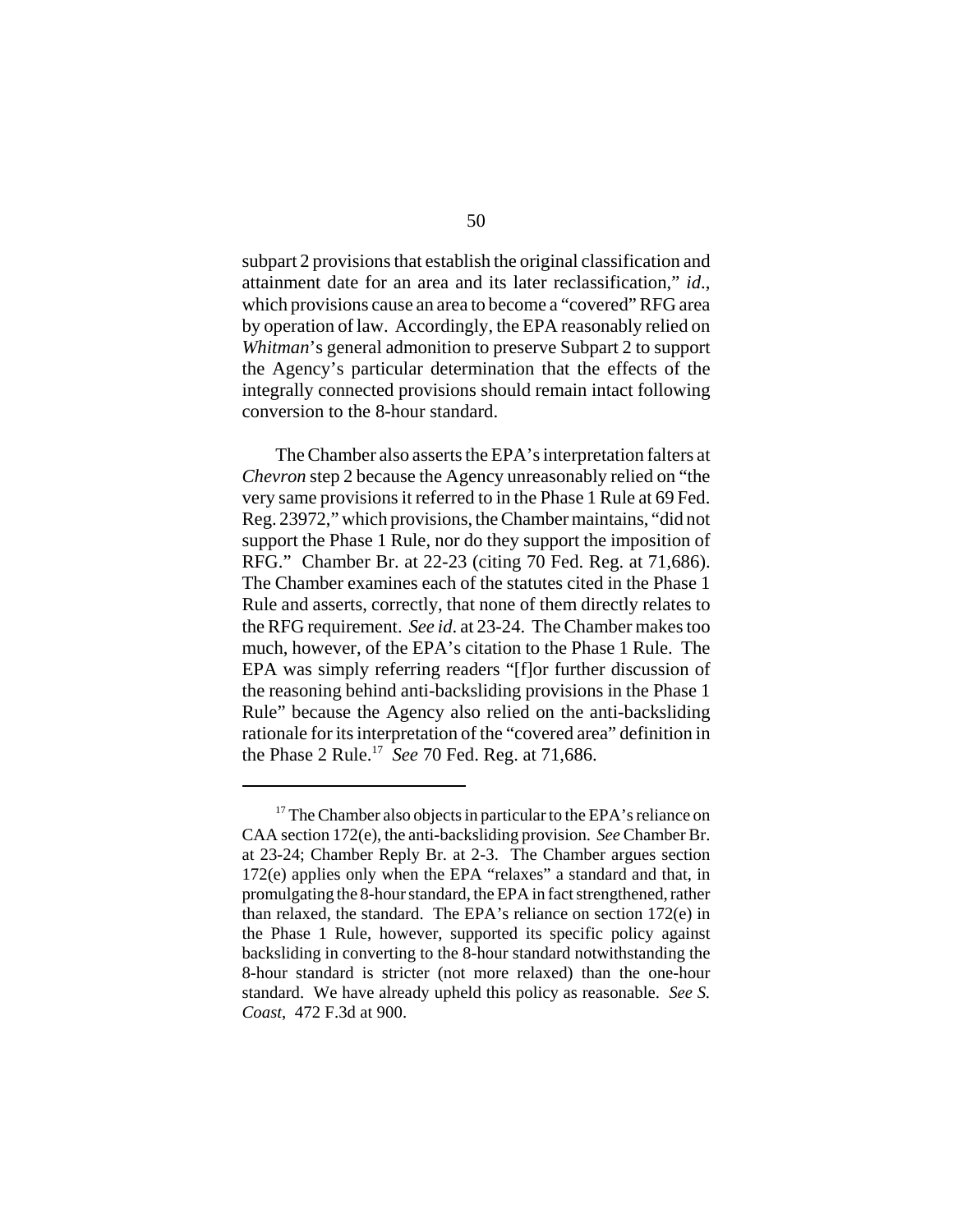Having rejected the Chamber's contrary arguments, we conclude that the EPA's statutory interpretation readily satisfies *Chevron* step 2. In upholding the EPA's interpretation as reasonable, we, like the Agency, find it "instructive" that but for the happenstance of the EPA's adoption of 8-hour standards, the Chamber would have no statutory basis to dispute that Baton Rouge is a covered RFG area under the mandatory bump-up and RFG provisions because Baton Rouge remained a severe onehour area for one year following its classification as such. *See* 70 Fed. Reg. at 71,686 (quoted *supra* p. 47).

Finally, the Chamber contends the EPA was arbitrary and capricious in not making a specific determination that RFG would "protect the public health" in Baton Rouge and asserts that in fact RFG will interfere with the area's progress toward attainment, thereby harming the public health. The Chamber first asserts that the EPA was required by CAA section 109(b)(1) to make a specific finding that requiring RFG "protects the public health" of Baton Rouge, citing 42 U.S.C. § 7409(b)(1) ("National primary ambient air quality standards, prescribed under subsection (a) of this section shall be ambient air quality standards the attainment and maintenance of which in the judgment of the Administrator, based on such criteria and allowing an adequate margin of safety, are requisite to protect the public health."). The Chamber further argues that requiring RFG in Baton Rouge will interfere with the area's attainment because studies have shown RFG increases  $NO<sub>x</sub>$  levels and Baton Rouge's SIP strategy for reducing ozone relies largely on reducing  $NO<sub>x</sub>$  (and not VOCs). By interfering with attainment, the Chamber contends, RFG in fact endangers the public health. As an initial matter, the Chamber's objections based on harm to public health and interference with RFP and attainment are forfeited because they were not raised before the Agency. *See* CAA § 307(d)(7)(B), 42 U.S.C. § 7607(d)(7)(B) ("Only an objection to a rule or procedure which was raised with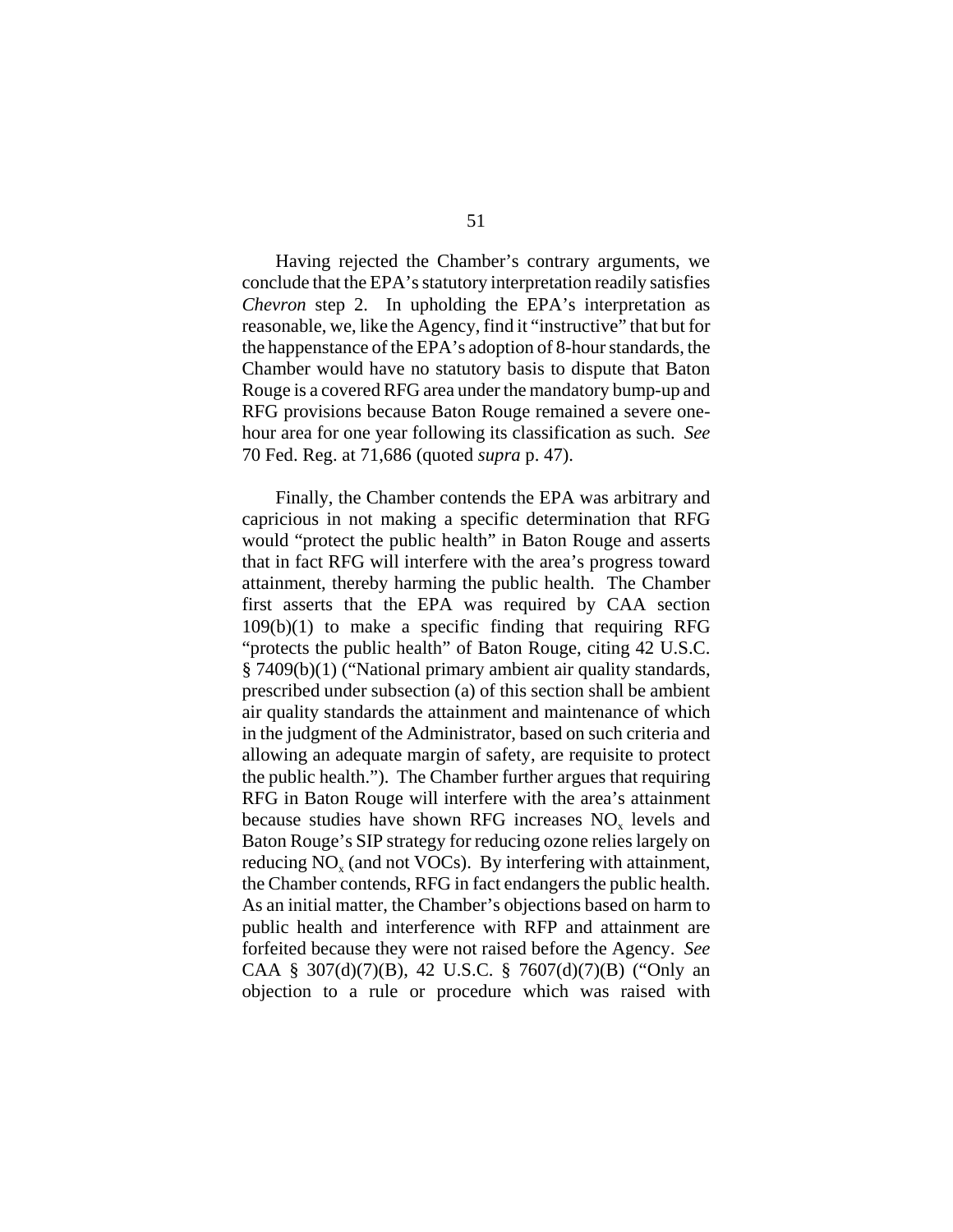reasonable specificity during the period for public comment (including any public hearing) may be raised during judicial review."). To the extent Baton Rouge argues that RFG will not improve the public health, the EPA adequately addressed these objections and reasonably determined they may best be resolved through individual waiver requests. $18$ 

In the Phase 2 Rulemaking, the Baton Rouge Clean Air Coalition asserted that RFG use in Baton Rouge would "provide no measurable benefits for NOx," "less than 2 tons per day of VOC reductions, and "an ozone benefit . . . of around 0.26 ppb," and asked whether these data "qualify as an 'absurd result' and [would] be subject to consideration for waiver." Letter from Mike D. McDaniel, Executor Director, Baton Rouge Clean Air Coalition to U.S. EPA at 4 (July 30, 2003); *see* Phase 2 Rule, 70 Fed. Reg. at 71,687-88. In response, the EPA noted that Baton Rouge had "submitted requests for an RFG waiver and for a waiver of the RFG oxygen content requirement, which are currently before the Agency." 70 Fed. Reg. at 71,688. Based on its determination that "the transition to the more protective 8-hour standard should [not] result in less restrictive requirements for RFG than would apply if the EPA had never revised the 1-hour standard," the EPA advised that "[t]he appropriate mechanism to address Baton Rouge's concerns is . . . in the context of Baton Rouge's petitions for relief under the RFG program, and not by establishing different, less restrictive RFG requirements as part of the transition to the 8-hour standard." *Id*. Baton Rouge's waiver request is ongoing before the Agency with judicial review available in the Fifth Circuit. The EPA's decision to address site-specific data and concerns in

<sup>&</sup>lt;sup>18</sup> As the EPA notes, the Chamber submitted material originating in the Fifth Circuit proceeding to support these objections but the material was not submitted during the proceeding before the Agency. *See* EPA Br. at 116.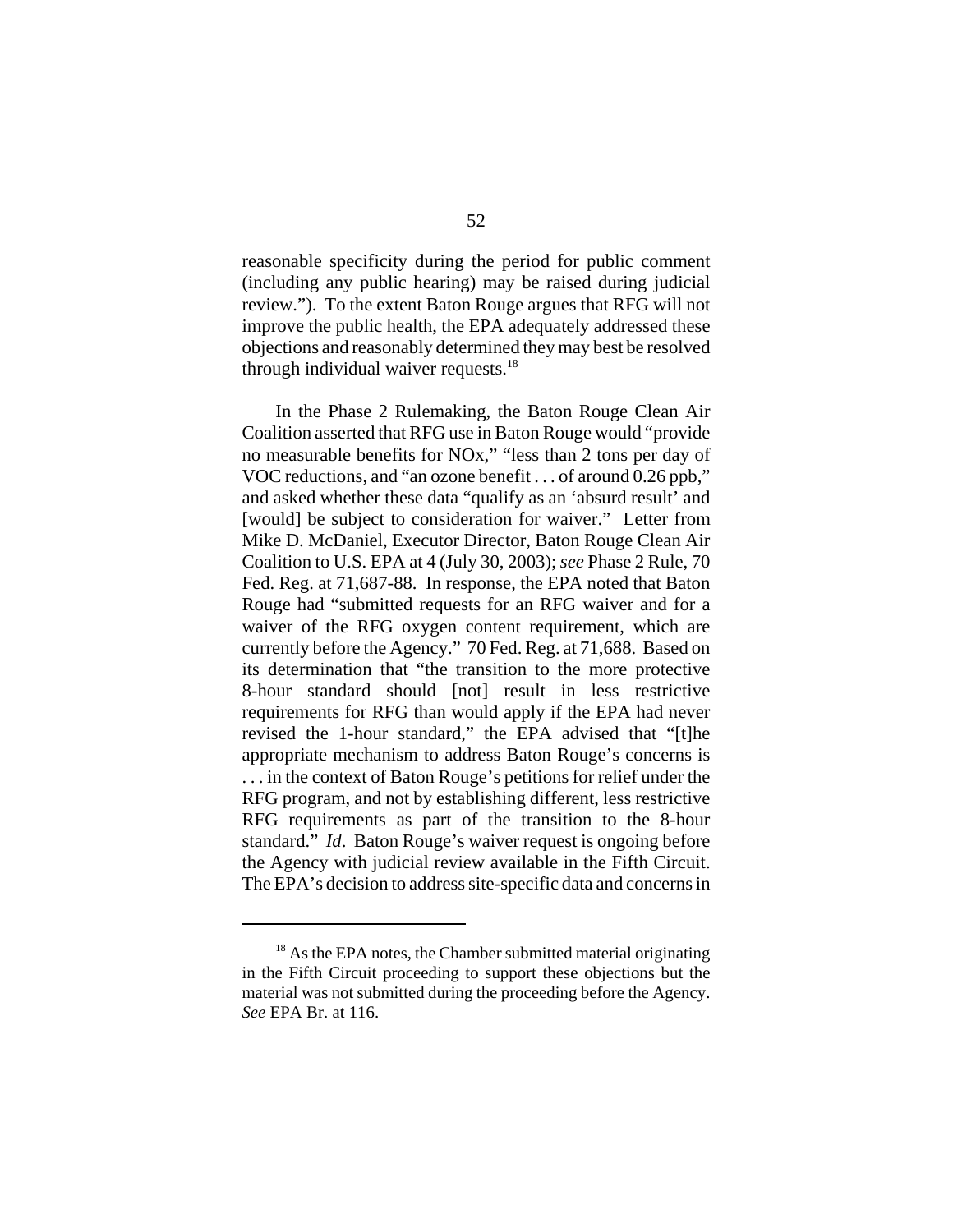an individual waiver proceeding, rather than in the general rulemaking, is reasonable. *Cf*. *Nat'l Wildlife Fed'n v. EPA*, 286 F.3d 554, 566 (D.C. Cir. 2002) (upholding as reasonable EPA's decision to address "color pollution" "on a case-by-case basis through individual [National Pollutant Discharge Elimination System] permits or, when appropriate, through local limits" rather than "to establish nationwide standards for discharge of 'color' ").

#### **VIII. Conclusion**

In sum, we hold (1) the Phase 2 Rule violates the Act by allowing participation in the  $NO<sub>x</sub>$  SIP Call to satisfy the requirement that a nonattainment area mandate such reductions as can be achieved by the application of RACT, (2) the EPA acted arbitrarily when it eliminated the requirement that an attainment demonstration be approved for an area before a new source would be allowed to use a past emission reduction to offset new emissions, and (3) the elimination of the 18-month time limit for NSR waivers under Appendix S violates the anti-backsliding provision of the Act. In light of the likelihood the EPA will be unable to cure the backsliding inherent in the removal of the 18-month time limit, we vacate that provision of the Phase 2 Rule and remand it to the EPA. *See Ill. Pub. Telecomms. Ass'n v. FCC*, 123 F.3d 693, 693 (D.C. Cir. 1997) ("When this court remands a rule ... with little or no prospect of the rule's being readopted upon the basis of a more adequate explanation of the agency's reasoning, the practice of the court is ordinarily to vacate the rule"). We remand to the EPA without vacatur the other two provisions of the Phase 2 Rule we hold invalid. We defer consideration of the Phase 2 Rule and Reconsideration Notice insofar as they relate to the CAIR program, and we deny the petitions in all other respects.

### *So ordered*.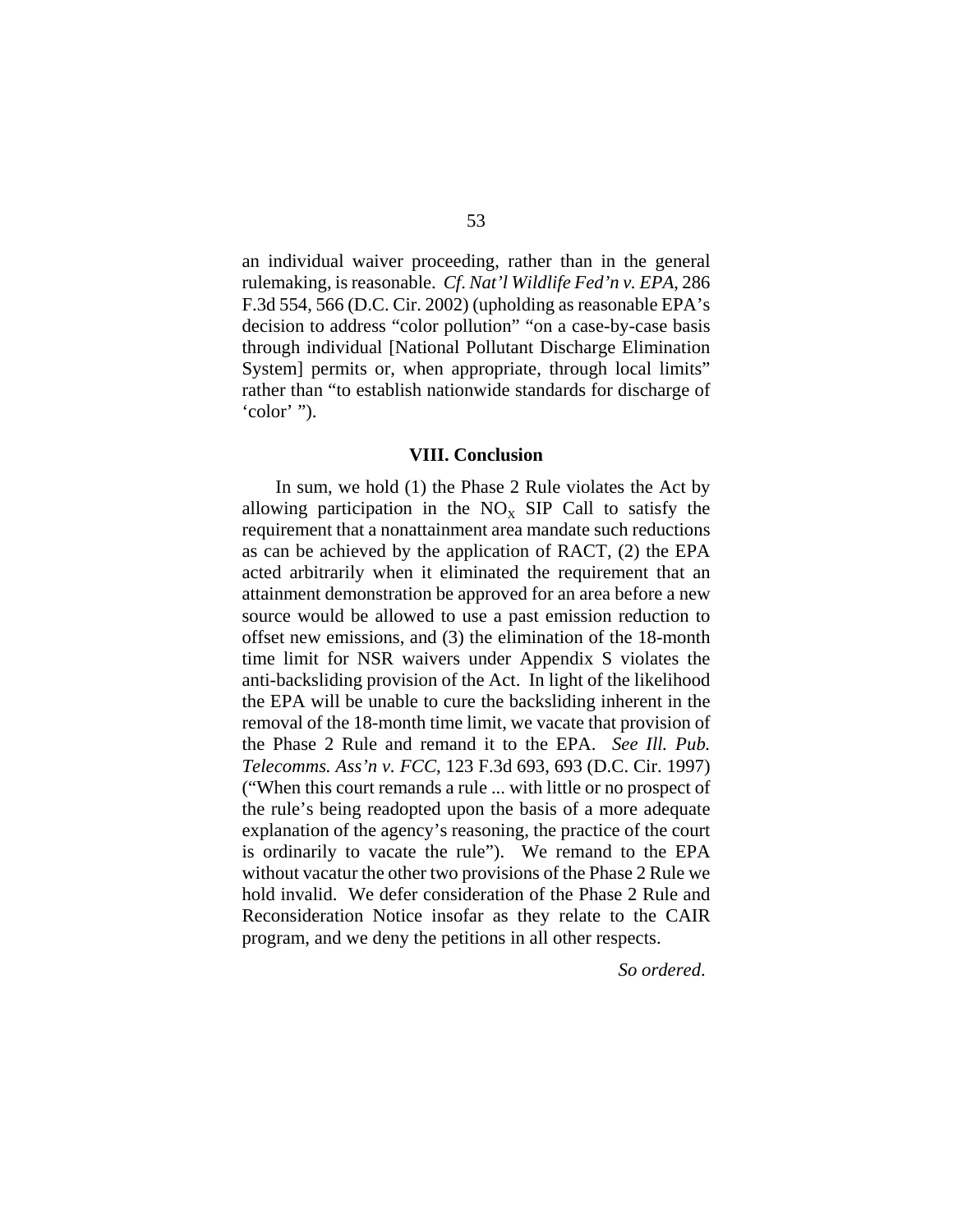ROGERS, *Circuit Judge*, concurring in part and dissenting in part. I join the court's opinion regarding challenges to the Phase 2 Rule<sup>1</sup> except in three respects. The petitioners met their burden to show reopening of both the general policies allowing new and modified sources to use offset credits from past emission reductions to meet the requirements of section 173 of the Clean Air Act ("CAA"), 42 U.S.C. § 7503, and EPA's authority to waive interim new source review ("NSR") Appendix S permitting requirements, 40 C.F.R. pt. 51, app. S, § VI. Additionally, the challenge to the contingency measure element of the Clean Data Policy was not forfeited because comments submitted by the NRDC and other environmental groups put EPA on notice of the challenge, which EPA, in fact, addressed.

# **I.**

The principles underlying the reopening doctrine are wellestablished. It is only their application that may obfuscate the reality of what an agency regulatory action entails. This is the situation here.

Under the reopening doctrine, which is an exception to the statutory limits on the period for seeking judicial review of agency action, *see Env. Defense v. EPA*, 467 F.3d 1329, 1333 (D.C. Cir. 2006), an issue is reopened when an agency implicitly or explicitly, *see West Virginia v. EPA*, 362 F.3d 861, 872 (D.C.

<sup>&</sup>lt;sup>1</sup> Final Rule To Implement the 8-Hour Ozone National Ambient Air Quality Standard—Phase 2; Final Rule to Implement Certain Aspects of the 1990 Amendments Relating to New Source Review and Prevention of Significant Deterioration as They Apply in Carbon Monoxide, Particulate Matter and Ozone NAAQS; Final Rule for Reformulated Gasoline, 70 Fed. Reg. 71,612, 71,677 (Nov. 29, 2005) ("Phase 2 Rule").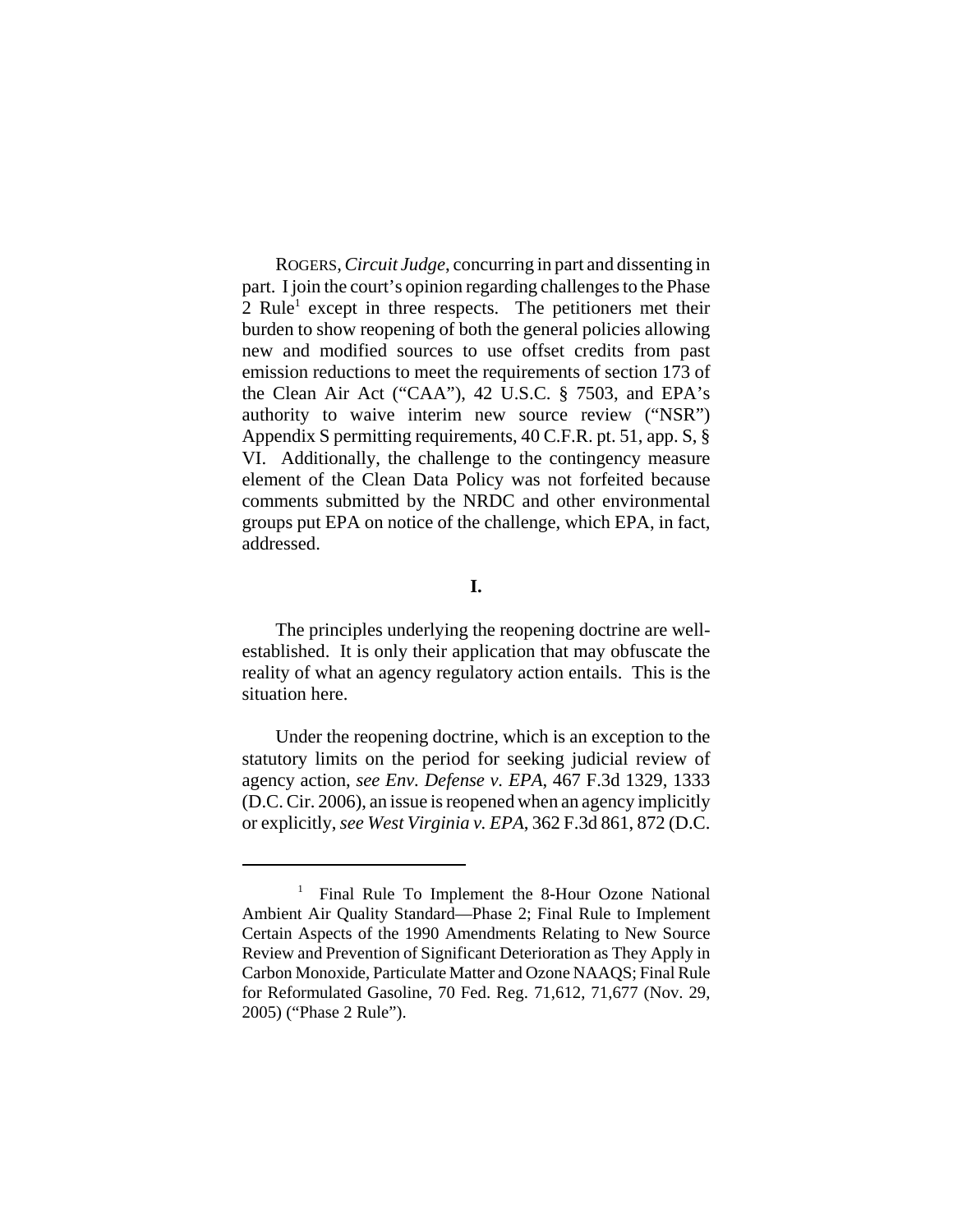Cir. 2004), solicits comment on a preexisting regulation or "otherwise indicates its willingness to reconsider such a regulation by inviting and responding to comments," *Kennecott Utah Copper Corp. v. Dep't of Interior*, 88 F.3d 1191, 1213 (D.C. Cir. 1996). The "entire context" must "demonstrate[] that the agency has undertaken a serious, substantive reconsideration of the [existing] rule." *P & V Enters. v. U.S. Army Corps of Eng'rs*, 516 F.3d 1021, 1024 (D.C. Cir. 2008) (internal quotation marks omitted) (alteration in original). Also, when a new rule "increase[s] the significance" of preexisting regulations, *Kennecott*, 88 F.3d at 1216, and thus "significantly alters the stakes of judicial review," the new rule "constructively reopens" the previously settled issue, *id.* at 1227. Applying these principles demonstrates EPA reopened consideration of two subjects.

### **A.**

Offset credits. The Phase 2 Rule allows new and modified sources to meet emissions offset requirements under CAA § 173(c), 42 U.S.C. § 7503(c), by using credits from sources that shut down or curtailed operations as long ago as August 7, 1977. *See* 40 C.F.R. § 51.165(a)(3)(ii)(C)(*1*)(*ii*); Op. at 28-31. Contrary to the court's suggestion, this court's opinion in *Kennecott* makes clear that the fact that the "basic regulatory scheme remains unchanged," Op. at 33, is not dispositive of whether an issue has been constructively reopened. *See Kennecott,* 88 F.3d at 1219. Analyzing the reopening doctrine at that level of generality begs the question. If "adding new terms to [an] old rule" can result in reopening, *see id.*, then so can removing old terms from an old rule, at least where those old terms were an important part of the underlying regulatory scheme. Furthermore, *Kennecott* also makes clear that the question whether the stakes are "quantitatively different," Op. at 34, does not turn on whether the petitioner or another failed to object to a different change earlier. *See Kennecott*, 88 F.3d at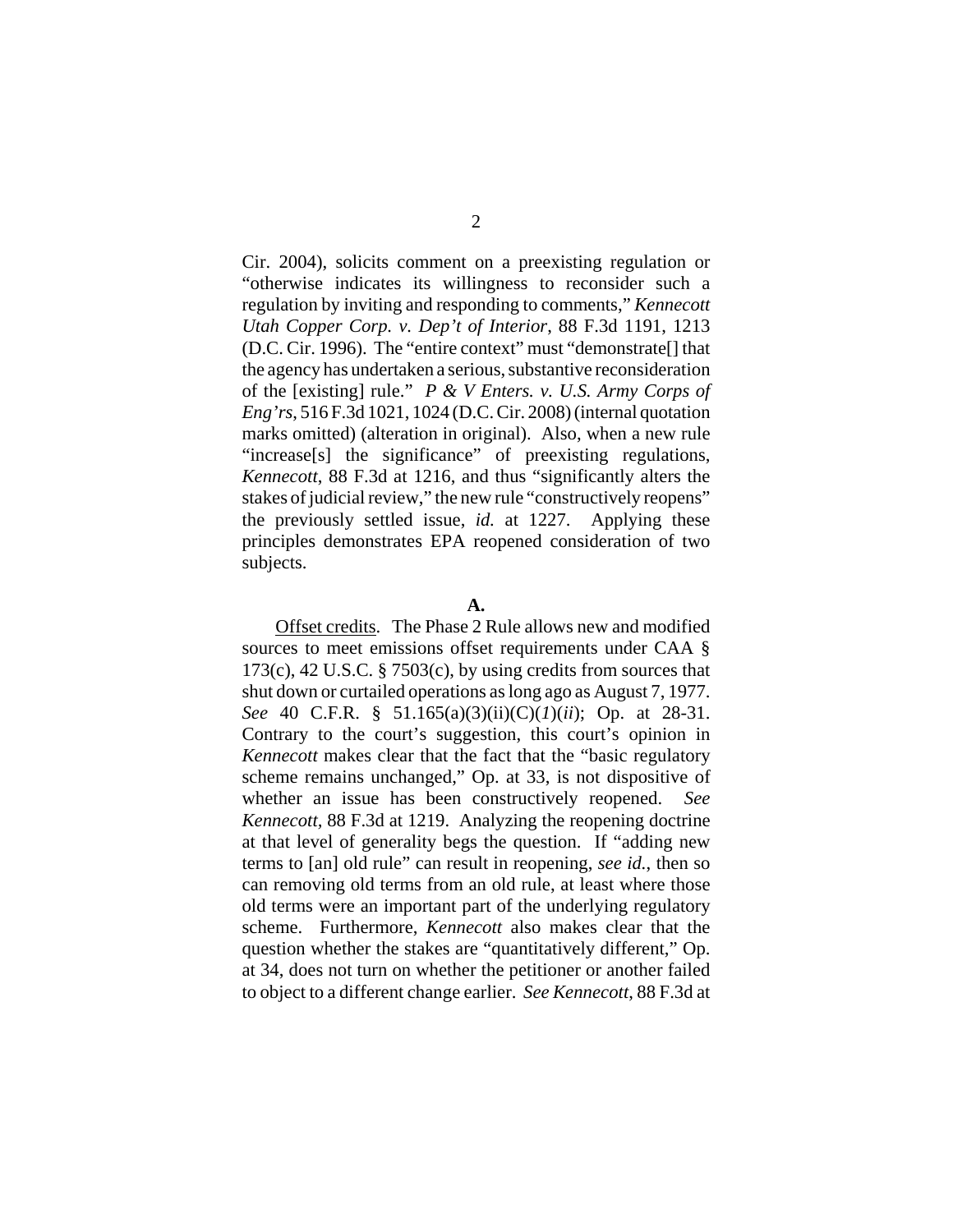1226-27. Although a 1989 Rule made it easier to use preapplication offset credits, *see* Requirements for Implementation Plans, Air Quality New Source Review, Final Rule, 54 Fed. Reg. 27,286, 27,292 (June 28, 1989) ("1989 Rule"), the concomitant addition of the attainment demonstration requirement mitigated the impact of the change and may well have meant it was not "worth challenging," *Kennecott*, 88 F.3d at 1227, the regime as a whole. However, once EPA eliminated the attainment demonstration requirement and failed to replace it with a comparable substitute, the need for a challenge by environmental groups such as the NRDC arose because EPA had "dramatically expanded authority to use [pre-application offset] credits," NRDC Br. at 44. This change meant that "a major new pollution source [may] add substantial new emissions to a nonattainment area without any contemporaneous offsets, even when the state has no plan for meeting standards and no idea of what total reductions are needed to attain standards." *Id*. at 45.

Both EPA's and the court's analysis show that a constructive reopening occurred. *See* Op. at 34-36. In announcing the 1989 Rule, EPA stated that to comply with the reasonable further progress ("RFP") requirement of CAA § 173(a)(1)(A), 42 U.S.C. § 7503(a)(1)(A), the restriction on preapplication offset credit was "necessary both to assure RFP and to guarantee that a new source does not cause or contribute to a violation of the NAAQS," 1989 Rule, 54 Fed. Reg. at 27,292. This evaluation by EPA supports the conclusion that environmental groups would have determined in 1989 that it was not worth challenging the regulatory scheme as significant limits remained in place. Once EPA removed this "necessary," *id.*, limitation "without adding any other safeguard to ensure that issuing a particular permit is consistent with section 173's mandate that total reductions 'represent . . . reasonable further progress,'" Op. at 36 (quoting CAA § 173(a)(1)(A), 42 U.S.C.  $\S 7503(a)(1)(A)$ , the stakes of judicial review were significantly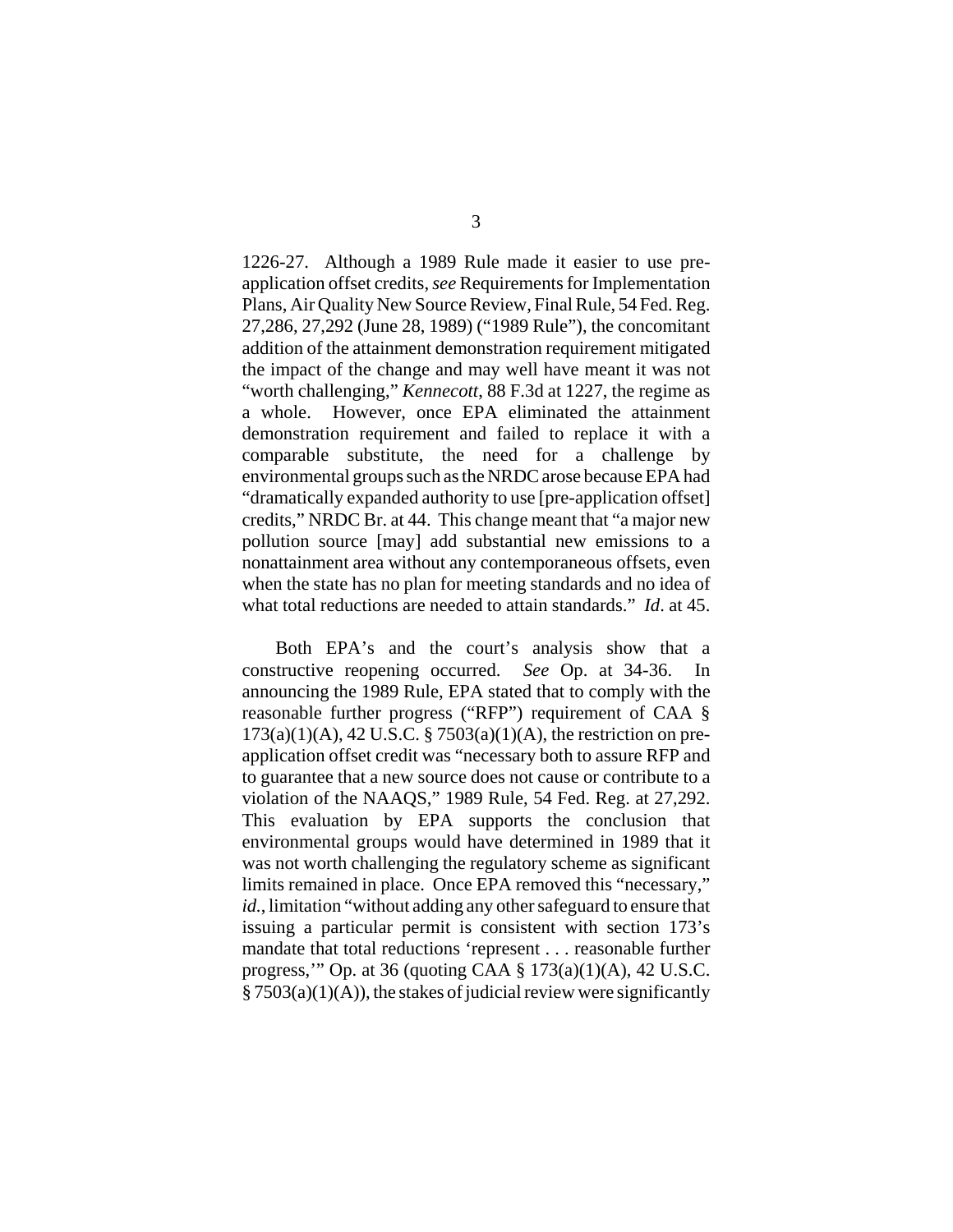altered. The court's speculation today — that it "could have been 'reasonably anticipated' in 1989 that EPA might eliminate the attainment demonstration requirement," Op. at 34 — proves too much. Given EPA's evaluation in the 1989 Rule of the importance of restricting the availability of pre-application offset credits, environmental groups had no reason then to lodge a challenge based on the possibility that EPA might, perhaps, at some point in the future reverse course. *Cf. S. Coast Air Quality Mgmt. Dist. v. EPA*, 472 F.3d 882, 898 (D.C. Cir. 2006). Although the reopening doctrine may not apply if the change could have been "reasonably anticipated," *see Env. Defense*, 467 F.3d at 1333, such a limit on the doctrine does not go so far as preventing review because a petitioner might have guessed EPA could later change its evaluation of what was necessary. Such an approach would render the constructive reopening precedents nugatory.

On the merits, the NRDC persuasively contends that "EPA's final rule . . . unlawfully permits total allowable emissions after the new source starts operating to be higher than emissions from existing sources before the new source applied for its permit." NRDC Br. at 42-43. The Phase 2 Rule's allowance of offset credit for pre-application shutdowns and curtailments is contrary to the plain text of the CAA and fails under *Chevron* step one. *Chevron U.S.A. Inc. v. Natural Res. Def. Council, Inc.*, 467 U.S. 837, 842-43 (1984). Section  $173(a)(1)(A)$  requires that "sufficient offsetting reductions" shall be obtained "such that total allowable emissions from existing sources in the region, from new or modified sources which are not major emitting facilities, and from the proposed source will be sufficiently less than total emissions from existing sources . . . prior to the application for such permit to construct or modify so as to represent . . . reasonable further progress." 42 U.S.C. §  $7503(a)(1)(A)$ . Section  $173(c)(1)$  requires that offsets come from "an equal or greater reduction, as applicable, in *actual*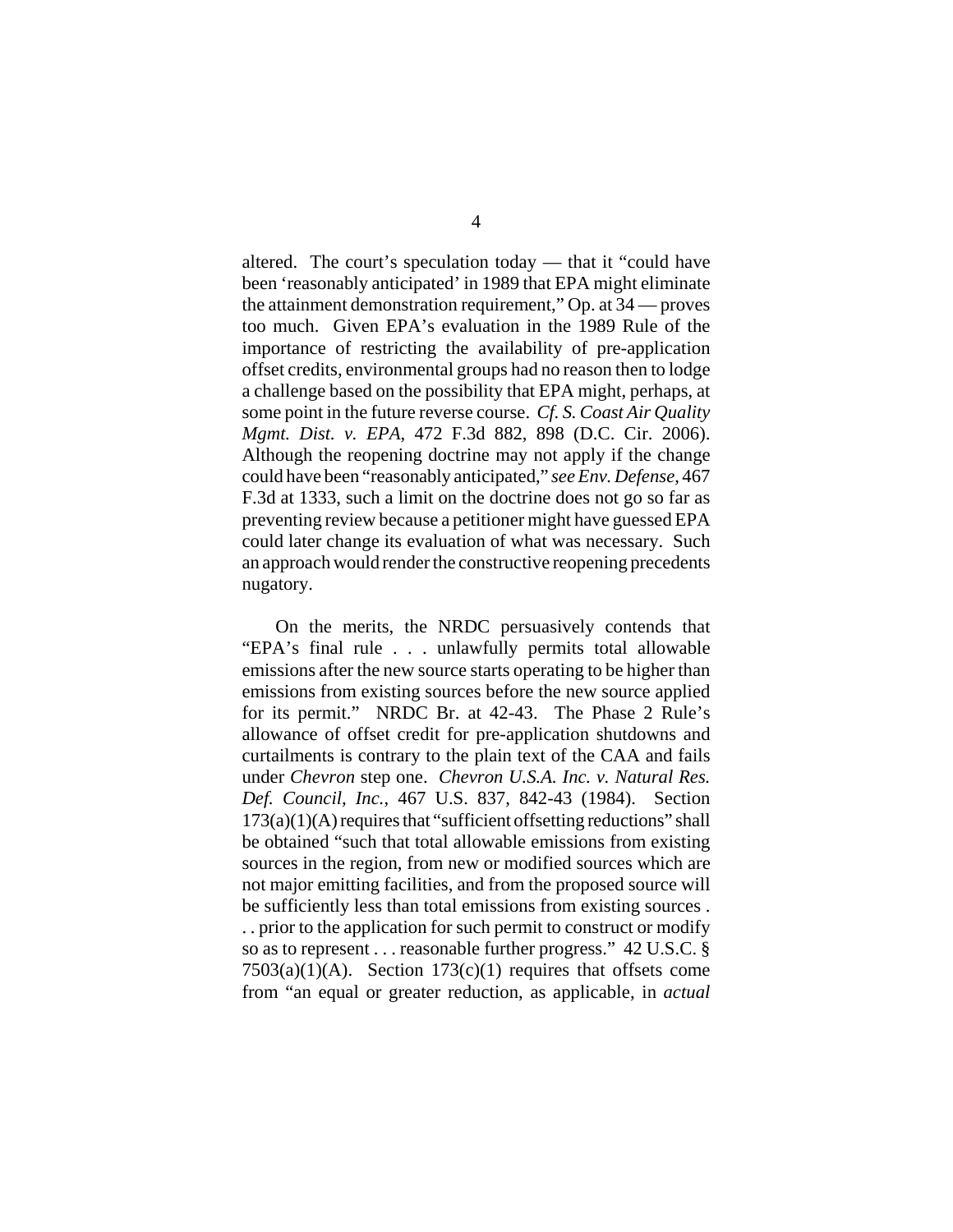*emissions* of such air pollutant from the same or other sources in the area." *Id.* § 7503(c)(1) (emphasis added); *see also* H.R. Rep. No. 101-490, pt. 1 (1990) (referring to reductions in "actual emissions"). Under the Phase 2 Rule, new and modified major sources may claim offset credit from reductions in emissions resulting from the shutdown or curtailment of operations from more than three decades ago. The absence of any meaningful time limit means the Rule is inconsistent with CAA §  $173(c)(1)$ 's requirement that new sources' emissions "shall be offset" by an equal or greater reduction in "actual emissions," 42 U.S.C. § 7503(c)(1). Congress is presumed, absent any indication to the contrary, to have intended the ordinary meaning of the word "actual," as "existing or occurring *at the time*," MERRIAM WEBSTER'S COLLEGIATE DICTIONARY (10th ed. 1993) (emphasis added); *accord* WEBSTER'S THIRD NEW INT'L DICTIONARY (1993). *See Engine Mfrs. Ass'n v. S. Coast Air Quality Mgmt. Dist.*, 541 U.S. 246, 252 (2004). Congress has given no indication in the surrounding text, or elsewhere, that it intended to depart from the common meaning of "actual." Hence, allowing an offset for no-longer-existing emissions from sources closed decades ago is inconsistent with the statutory text.

EPA offers that because the Phase 2 Rule requires the old offsets to be included in the area's emissions inventory, allowance of pre-application offset credits is consistent with the requirement in CAA § 173(a)(1)(A), 42 U.S.C. § 7503(a)(1)(A), that offsets ensure reasonable further progress toward attainment. *See* Phase 2 of the Final Rule to Implement the 8- Hour Ozone National Ambient Air Quality Standard, Final Notice of Reconsideration, 72 Fed. Reg. 31,727, 31,742/3 (June 8, 2007) ("Final Notice of Reconsideration"). But using decades-old emissions in an accounting exercise cannot render those emissions "actual" as that word is commonly understood. Likewise, EPA offers that because "[f]rom an air quality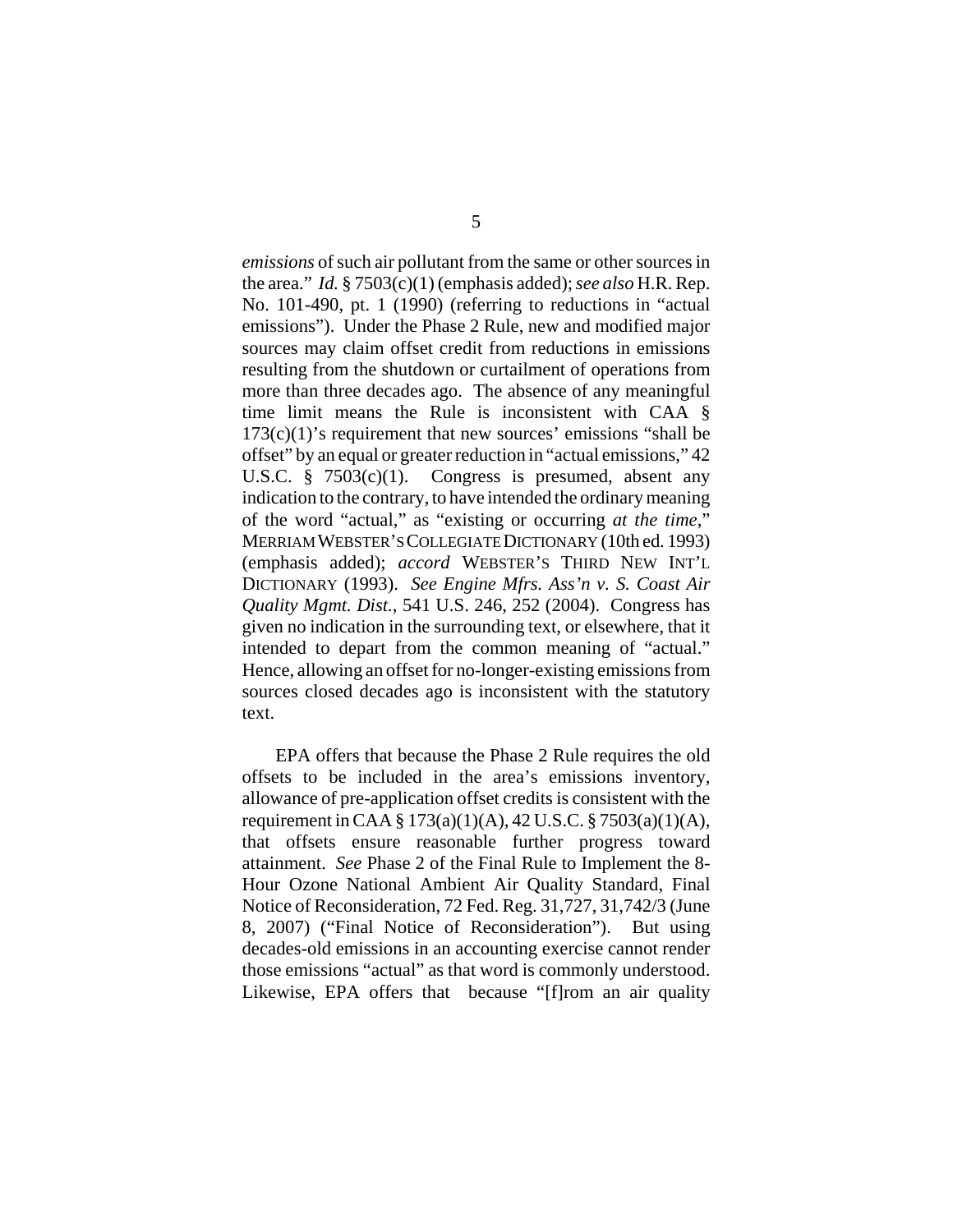planning perspective" emissions from the previously shutdown or curtailed sources had impacted the area's designations as nonattainment, they are "actual emissions reductions." Phase 2 Rule, 70 Fed. Reg. at 71,677; *see also* Final Notice of Reconsideration, 72 Fed. Reg. at 31,742/3. But that emissions were "actual" as long ago as the 1970s does not mean they continue to meet the common understanding of "actual" years later when a source applies for a construction or modification permit.

Because the flaws in this part of the Phase 2 Rule, *see* 40 C.F.R. § 51.165(a)(3)(ii)(C)( $I$ )(*ii*), cannot be remedied by further explanation by EPA, it must be vacated. *See Allied-Signal, Inc. v. U.S. Nuclear Reg. Comm'n*, 988 F.2d 146, 150-51 (D.C. Cir. 1993). To what extent the court's holding that elimination of the requirement of an approved attainment demonstration is arbitrary and capricious under CAA § 307(d)(9)(A), 42 U.S.C. § 7607(d)(9)(A), Op. at 36, will result in a different outcome than vacatur remains to be seen upon remand.

#### **B.**

NSR waiver authority. Section  $110(a)(2)(C)$ , 42 U.S.C. § 7410(a)(2)(C), does not specify what NSR requirements apply in the period between an area's designation as nonattainment and approval of its NSR state implementation plan ("SIP"). Prior to promulgating the Phase 2 Rule, EPA had filled this statutory gap by retaining Appendix S's interim NSR regime, which by its terms could apply for only 18 months. Given the limited duration of its effect, the previous regulation "may not have been worth challenging," *Kennecott*, 88 F.3d at 1227. However, EPA's decision to eliminate the 18-month limitation "alter[ed] the stakes of judicial review," *id.* By parity of reasoning, if there was a reopening in *Kennecott* where industry petitioners faced a new requirement creating the possibility of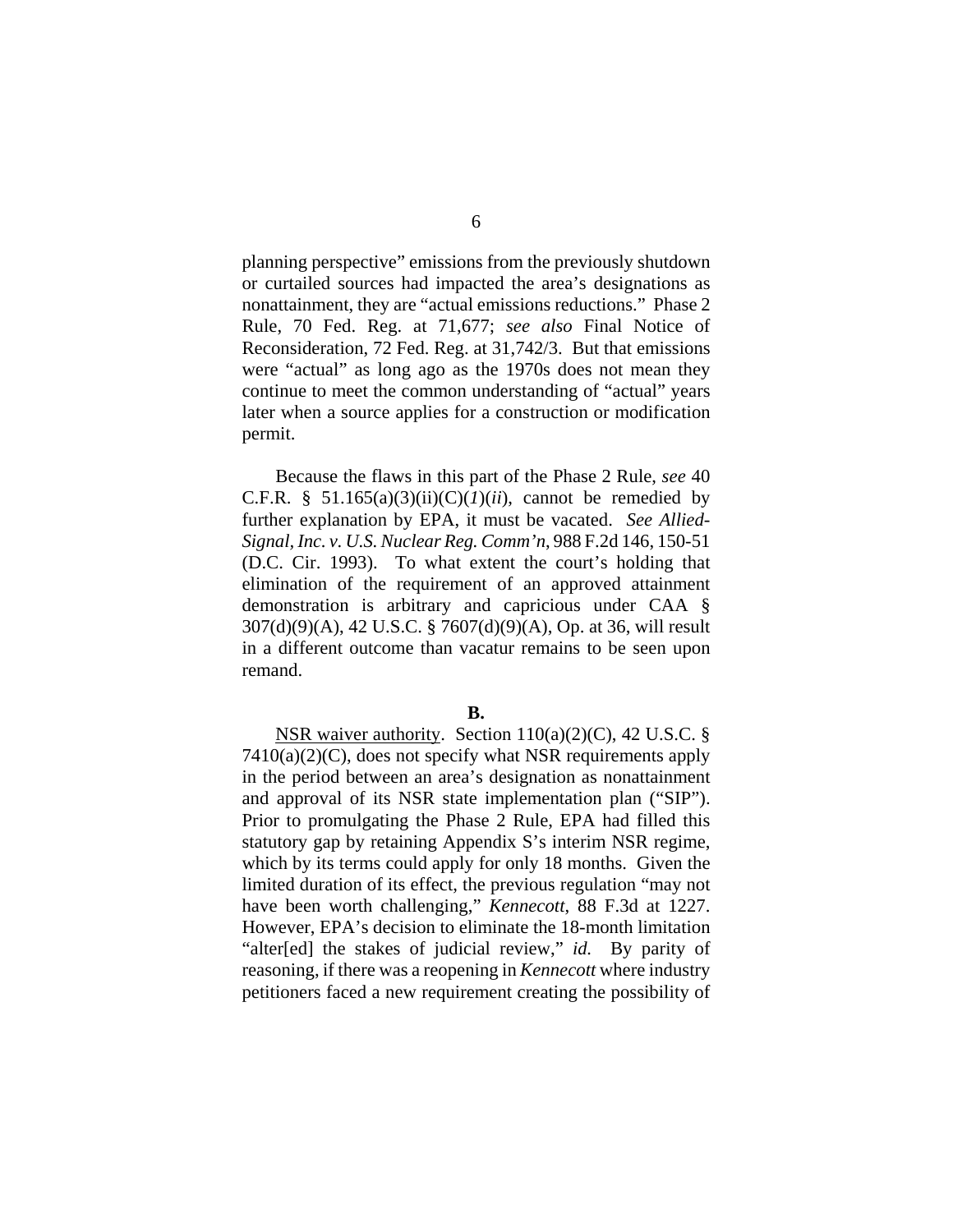the imposition of additional penalties, then there was a constructive reopening where EPA's change meant NSR controls could be postponed indefinitely, thereby dramatically changing the scope and effect of the waiver provision.

Additionally, EPA constructively reopened the issue of its NSR waiver authority when it proposed to remove the general waiver provision in Appendix S and replace it with a "transitional" program in which waivers would be available in only a limited set of nonattainment areas. *See* Proposed Rule to Implement the 8-Hour Ozone National Ambient Air Quality Standard, 68 Fed. Reg. 32,802, 32,846-48 (June 2, 2003) ("NPRM"). EPA has described the proposal as a "major rewrite of [A]ppendix S." Phase 2 Rule, 70 Fed. Reg. at 71,674. In explaining the 2003 proposal, EPA stated "we do not believe that areas not meeting the transitional approach would be able to ensure that they were implementing an NSR program 'as necessary' to ensure the attainment of NAAQS . . . ." NPRM, 68 Fed. Reg. at 32,848 (quoting CAA § 110(a)(2)(C), 42 U.S.C.  $§ 7410(a)(2)(C)$ . In other words, EPA expressed doubt about a broad waiver's consistency with statutory mandates in certain circumstances. Although it ultimately rejected the proposed alternative, EPA reopened the issue of its authority to waive interim NSR requirements by raising the question whether a broad waiver would be inconsistent with the CAA. *See Edison Elec. Inst. v. EPA*, 996 F.2d 326, 332 (D.C. Cir. 1993).

On the merits, the challenge by the NRDC and the State of New Jersey to EPA's authority to exempt new sources from the interim NSR permitting requirements is unpersuasive. They contend that "[w]here Congress has intended to allow exceptions to NSR requirements, it has expressly said so," NRDC Br. at 38 (citing, *inter alia*, CAA § 173(a)(1)(B), 42 U.S.C. § 7503(a)(1)(B), excepting economic development zones). However, EPA persuasively responds that the waivers are the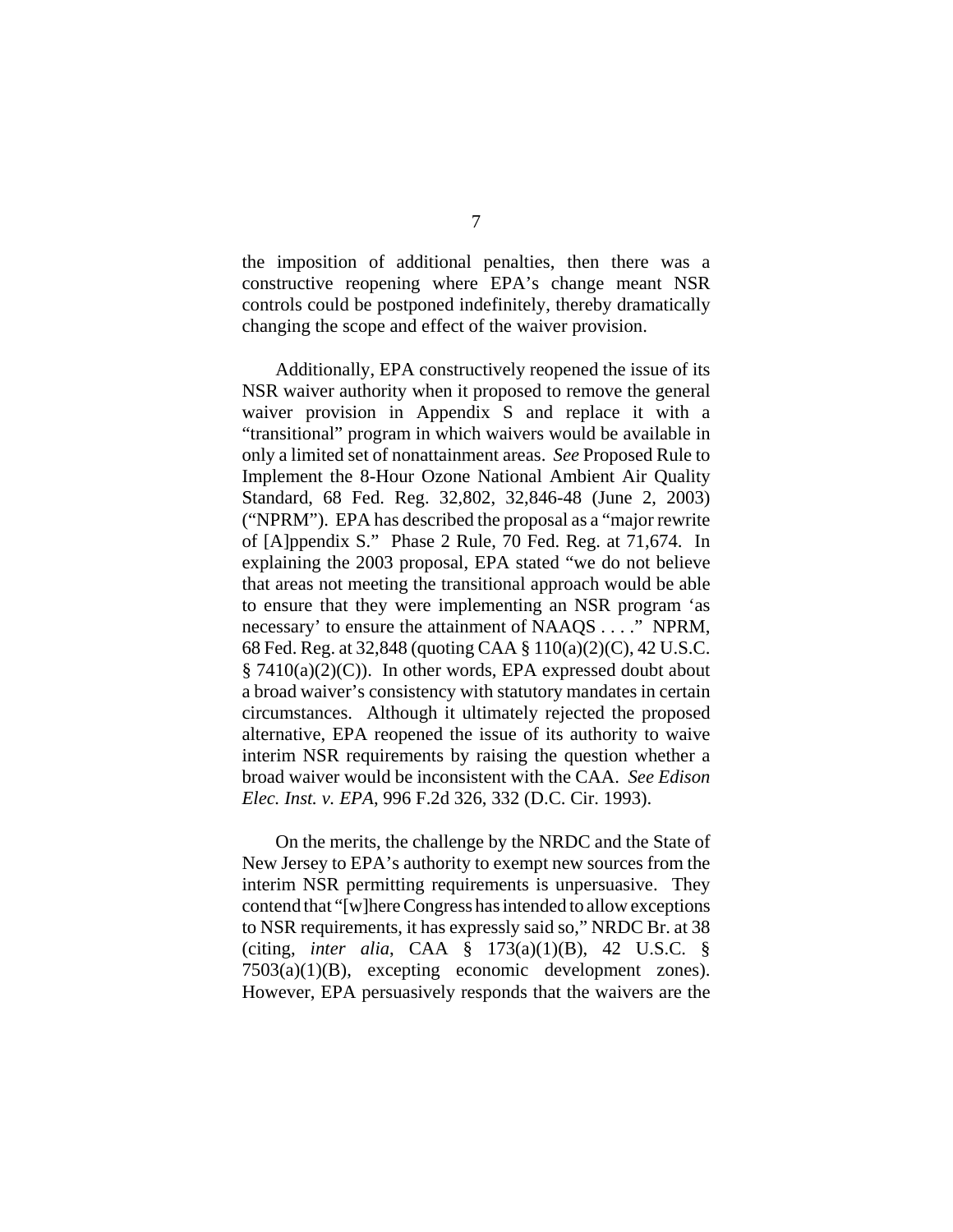product of EPA's gap-filling authority. *See Chevron*, 467 U.S. at 843-45. In exercising that authority, EPA established requirements "substantially similar to the requirements of part D," CAA § 171 et seq., 42 U.S.C. § 7501 et seq., although not identical to the "major NSR" program under Part D. *See* Phase 2 Rule, 70 Fed. Reg. at 71,678/1. The "minor NSR" program under CAA  $\S$  110(a)(2)(C) calls for "regulation of the modification and construction of any stationary source within the areas covered by the plan *as necessary to assure that [NAAQS] are achieved*." 42 U.S.C. § 7410(a)(2)(C) (emphasis added). EPA thus could reasonably conclude that the interim NSR requirements are inapplicable when the exemption conditions are met. In those instances, a waiver would be available only if the new source's emissions would not interfere with timely attainment, *see* 40 C.F.R. pt. 51, app. S, § VI, making additional NSR requirements unnecessary.

Although EPA had authority to provide waivers on a caseby-case basis where a waiver would not interfere with timely attainment, I concur in holding that EPA's elimination of the 18 month limitation violates the anti-backsliding provision in CAA § 172(e), 42 U.S.C. § 7502(e), *see* Op. at 43-45.

## **II.**

The Clean Data Policy, originally published in 1992 and revised in 1995, excuses state planning requirements relating to RFP, attainment demonstrations, and contingency measures for areas attaining the NAAQS but not yet redesignated as attainment areas. In commenting in 2003 on the proposed codification of this statutory interpretation, environmental groups, including the NRDC, stated that the "EPA cannot authorize states to simply drop subpart 2 measures when the area is meeting either [the 1-hour or 8-hour] standard." Clean Air Task Force, et al., Comments at 48. By arguing that "[t]he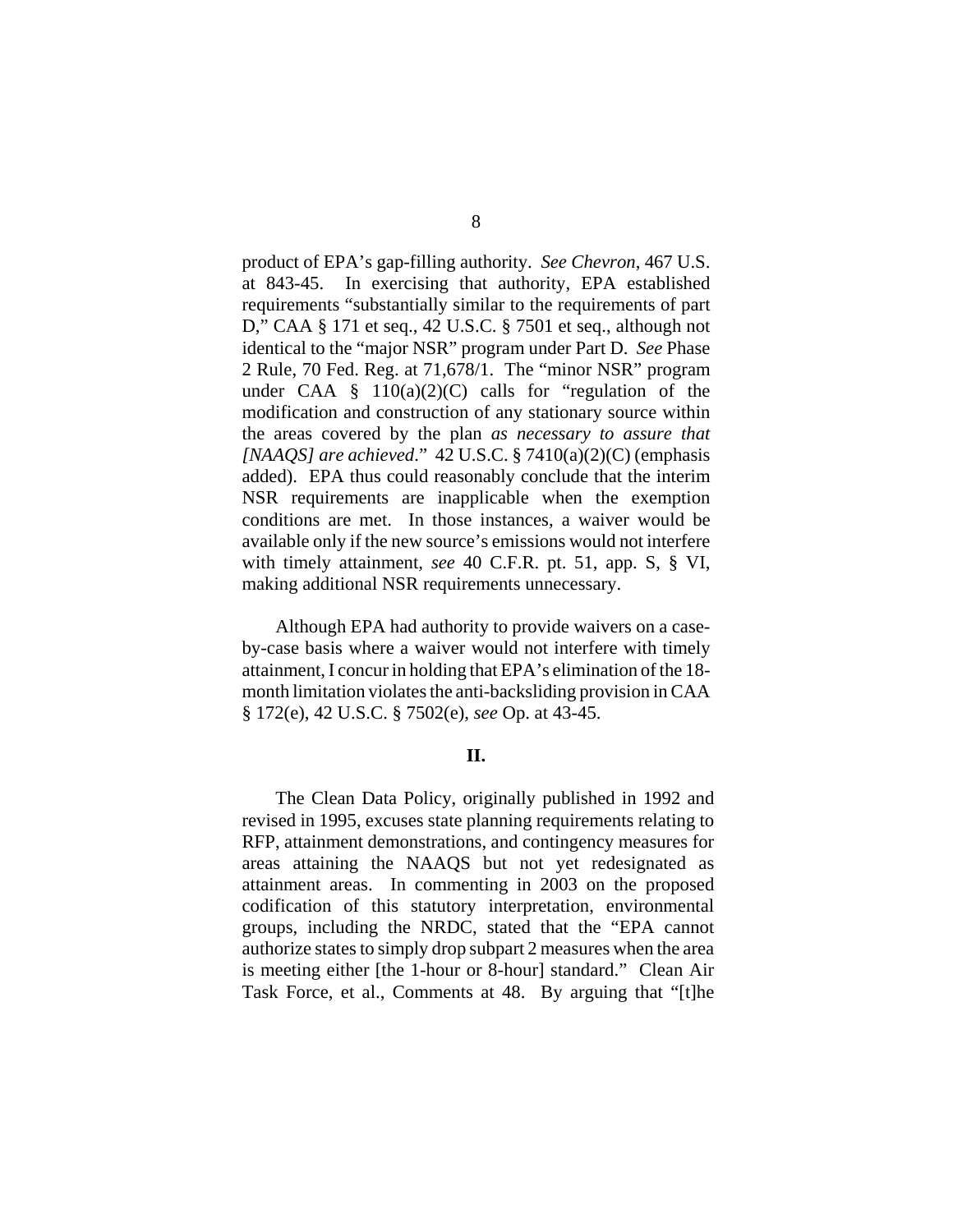[CAA] allows states to move mandated controls to a *maintenance contingency plan*, [CAA § 175A, 42 U.S.C. § 7505a], but only after the area has been redesignated to attainment," *id.* (emphasis added), environmental groups put EPA on notice of its view that until an area is designated as being in attainment, a state plan must continue to contain the *antecedent* requirements, such as contingency measures, applicable in nonattainment areas.

Contrary to the court's holding that the NRDC's challenge to the contingency plan aspect of EPA's Clean Data Policy is forfeited, Op. at 20-21, the rulemaking record evidences that comments put EPA on notice of that objection. First, these comments raised the objection to the Clean Data Policy with respect to the contingency measures requirement of Subpart 2 "with reasonable specificity during the period for public comment," CAA § 307(d)(7)(B), 42 U.S.C. § 7607(d)(7)(B), and sufficiently put EPA on notice of the objection. Second, the comment did not make a mere "general [challenge] to EPA's approach," *Mossville Envt'l Action Now v. EPA*, 370 F.3d 1232, 1238 (D.C. Cir. 2004) (internal quotation marks omitted) (alteration in original), but instead challenged application of a specific EPA policy — the Clean Data Policy — to a specific set of statutory requirements — those in Subpart 2 of the CAA, CAA § 181 et seq., 42 U.S.C. § 7511 et seq. The comment therefore constituted "adequate notification of the general substance of the complaint," *S. Coast Air Quality Mgmt. Dist. v. EPA*, 472 F.3d 882, 891 (D.C. Cir. 2006), including an objection regarding antecedent contingency measures in particular. Third, that other objections to the Clean Data Policy addressed only the requirements for RFP and attainment demonstrations does not render the broader objection insufficient to preserve for judicial review the objection to elimination of the antecedent contingency measures. Fourth, the comment that the "EPA's 'clean data policy,' 68 Fed. Reg. at 32,835/3, is unlawful with respect to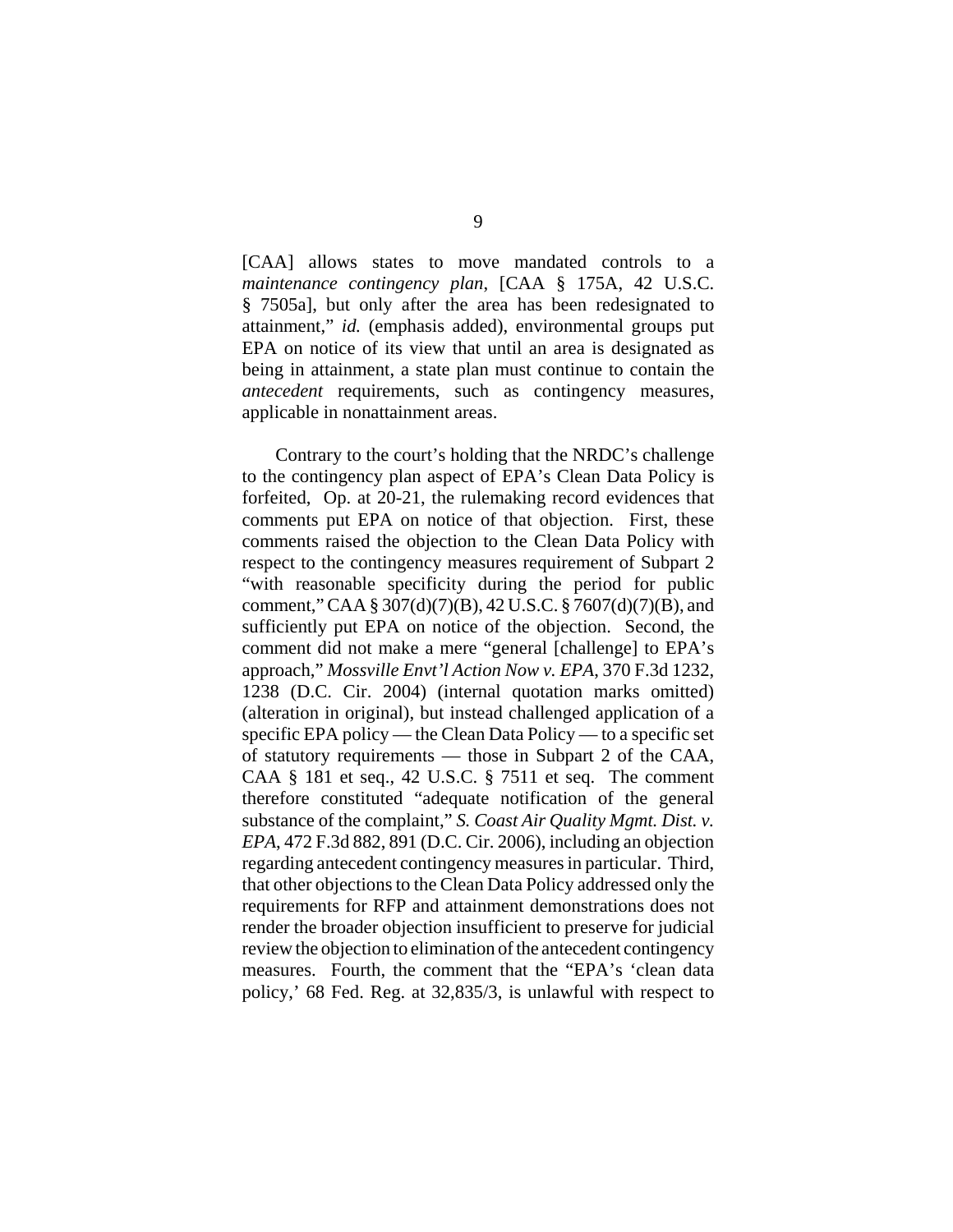both the 1-hour and 8-hour NAAQS for the reasons set forth . . . above [regarding RFP and the attainment demonstration]," Clean Air Task Force, et al., Comments at 100, shows that the objection was not limited to any particular aspect of the Clean Data Policy. Fifth, EPA's response to the comments addressed contingency measures, among other requirements, further indicating the comments were sufficient to put EPA on notice of the objection. *See* Phase 2 Rule, 70 Fed. Reg. at 71,645/1, 71,646/1; *cf. Appalachian Power Co. v. EPA*, 135 F.3d 791, 817- 18 (D.C. Cir. 1998).

Nonetheless, although the NRDC's challenge is properly before the court, it fails on the merits. Section  $172(c)(9)$ provides that SIPs in nonattainment areas "shall provide for implementation of specific measures to be undertaken *if the area fails* to make reasonable further progress, *or to attain* the [NAAQS] *by the attainment date* applicable under this part." 42 U.S.C. § 7502(c)(9) (emphasis added). The NRDC contends that "[t]he [Clean Data] [P]olicy waives mandatory pollution control requirements based solely on an area's current air quality, without requiring the area to also show  $\frac{1}{x}$  as mandated by  $Congress$  — that it has met all of the  $[CAA]$ 's applicable requirements . . . ." NRDC Br. at 34. However, EPA's view that CAA §§  $172(c)(9)$  and  $182(c)(9)$ , 42 U.S.C. §§  $7502(c)(9)$ ,  $7511a(c)(9)$ , are written in a manner that ties the antecedent contingency measures to the requirements for RFP and an attainment demonstration, such that all are inapplicable upon attainment, *see* Phase 2 Rule, 70 Fed. Reg. at 71,645, is consistent with the plain text and to the extent there may be ambiguity, it is a reasonable interpretation. The Clean Data Policy requires that areas have "three consecutive years of clean air quality monitoring data demonstrating attainment of the ozone standard" before EPA can determine areas have attained. Memorandum from John S. Seitz, Director, Office of Air Quality Planning and Standards, EPA, to Various EPA Directors 5 (May